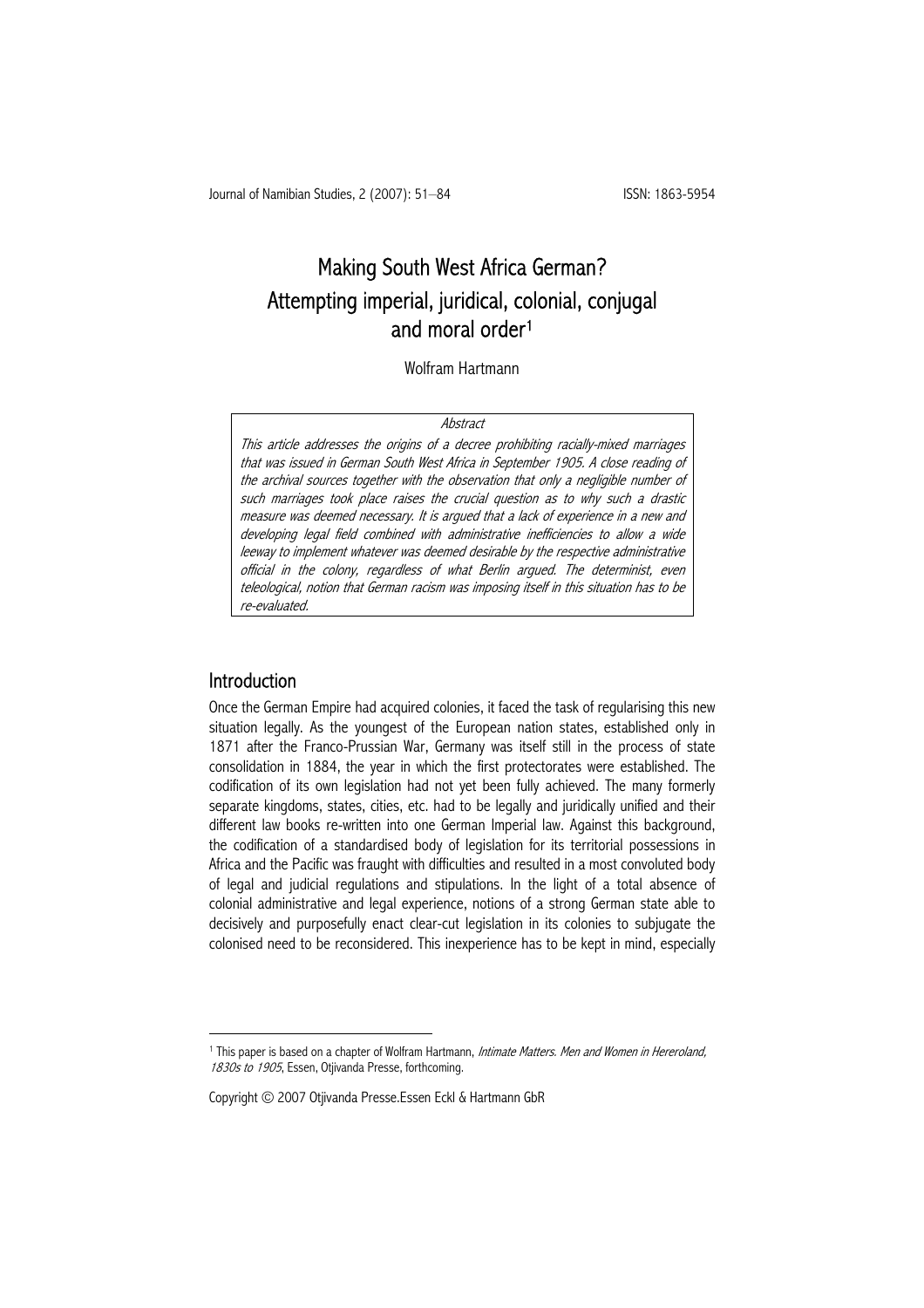for the following considerations on the development of German legal structures in the colonies.2

With a different emphasis, John Iliffe in his 1969 book on German rule in Tanganyika, analysed masterfully as "constitutional anomalies" and "most perplexing" this absence of a coherent body of legal provisions for Germany's colonies. He described the "anomalous position of the colonies in Germany's constitutional structure" and this is clearly what makes difficult the untangling of the issues with which we are concerned.<sup>3</sup> Additionally, the treatment of the topic by scholars to date has suggested that there is a full and chronologically continuous record reflecting all proceedings in terms of colonial law in general, and marriage legislation and Civil Registry issues in the new possessions in particular.

However, the issue is far less well-documented than recent work concedes.<sup>4</sup> Gaps of several years in the documentation between the late 1880s and the 1890s, and again

<sup>&</sup>lt;sup>2</sup> By way of illustration, this is how one legal expert on colonial matters, Köbner, summarised almost 20 years of Germany's colonial experience in 1902 in an article entitled "Die Organisation der Rechtspflege in den Kolonien", using language that reflects the convoluted nature of the issues with which we are concerned: "Die gegenwärtige Rechtslage leidet somit an einer erheblichen *Unübersichtlichkeit* [emphasis in original]: Zur Kenntnis der Organisation der kolonialen Rechtspflege müssen jetzt zunächst im Rahmen des Schutzgebietsgesetzes die Bestimmungen des Konsulargerichtsbarkeitsgesetzes festgestellt werden, die auch ihrerseits zum großen Teil keine aus sich selbst heraus verständlichen Normen darstellen, sondern wiederum auf andere Reichs- und zum Teil auch preußische Gesetze Bezug nehmen, sie teils für anwendbar erklärend, teils Vorschriften derselben schlechthin ausschließend, teils sie erheblich modifizierend; des weiteren mehr dann noch jedesmal geprüft werden muss, ob und inwieweit für die Schutzgebiete besondere Abweichungen durch das Gesetz zugelassen und im Verordnungswege durchgeführt sind." Cf. p 343 of Otto Köbner, "Die Organisation der Rechtspflege in den Kolonien", Verhandlungen des Deutschen Kolonialkongresses, 1902: 331-376.<br><sup>3</sup> Cf. his *Tanganyika under German Rule, 1905-1912*, Cambridge, Cambridge University Press, 1969:31ff. Cf.

also Ludwig Sieglin, Die koloniale Rechtspflege und ihre Emanzipation vom Konsularrecht. Hubert Nendrup, (ed.) Kolonialrechtliche Abhandlungen, Heft 1, Münster, Coppenrath, 1908: 1 "Sie [the colonial judiciary, WH] ist nun nach dem Eintritte Deutschlands in die Reihe der Kolonialmächte nicht etwa als eine originale geschaffen worden. Vielmehr zog man es vor, für die Kolonien eine bereits anderwärts unter einigermaßen ähnlichen Verhältnissen erprobte deutsche Rechtspflege zum Muster zu nehmen."

<sup>&</sup>lt;sup>4</sup> Wolfgang U. Eckert, *Medizin und Kolonialimperialismus Deutschland 1884-1945*, Paderborn, Schöningh, 1997; Cornelia Essner, "'Wo Rauch ist, da ist auch Feuer'. Zu den Ansätzen eines Rassenrechts für die deutschen Kolonien", in: Wilfried Wagner, (ed.), Rassendiskriminierung, Kolonialpolitik und ethnisch-nationale Identität, Münster, Lit, 1992: 145-160; idem "Zwischen Vernunft und Gefühl. Die Reichstagsdebatten von 1912 um koloniale 'Rassenmischehe' und Sexualität", Zeitschrift für Geschichtswissenschaft, 45, 1997: 503-519; Pascal Grosse, Kolonialismus, Eugenik und bürgerliche Gesellschaft in Deutschland, 1850-1918, New York, Campus, 2000; Birthe Kundrus, Moderne Imperialisten. Das Kaiserreich im Spiegel seiner Kolonien, Köln, Böhlau, 2003; Franz-Josef Schulte-Althoff, "Rassenmischung im kolonialen System. Zur deutschen Kolonialpolitik im letzten Jahrzehnt vor dem Ersten Weltkrieg", Historisches Jahrbuch, 105, 1985: 52-94; Harald Sippel, "'Im Interesse des Deutschtums und der weißen Rasse': Behandlung und Rechtswirkungen von 'Rassenmischehen' in den deutschen Kolonien Deutsch-Ostafrika und Deutsch-Südwestafrika", Jahrbuch für afrikanisches Recht, 9, 1995: 123-159; idem "Recht und Herrschaft in kolonialer Frühzeit: die Rechtsverhältnisse in den Schutzgebieten der Deutsch-ostafrikanischen Gesellschaft (1885- 1890)", in: Peter Heine/Ulrich van der Heyden, (eds.), Studien zur Geschichte des deutschen Kolonialismus in Afrika. Festschrift zum 60. Geburtstag von Peter Sebald, Pfaffenweiler, Centaurus, 1996: 466-494; idem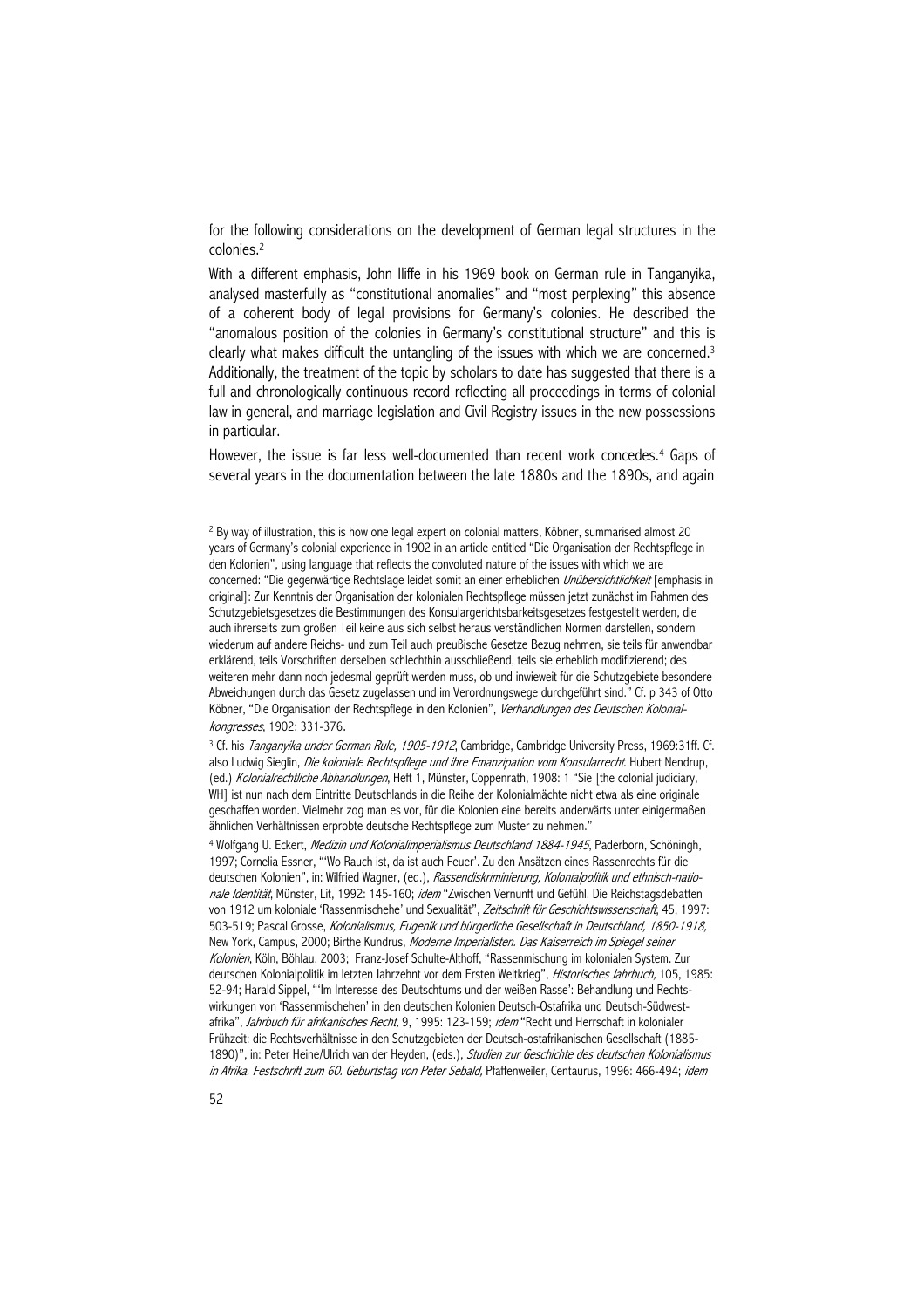in the very early 1900s, for instance, cannot be accounted for other than with the argument that the issue of marriages in the colony was not deemed as important as we tend to think today, and for that reason fewer documents were archived. It could also indicate the degree to which the colony was not fully under colonial control, and that the erection of a colonial administration in German South West Africa was a far more erratic, uncoordinated and unorganised effort than has been acknowledged.<sup>5</sup> The fact remains that some of the documentation is simply missing from the record and therefore unavailable. As a result some things can only be explained by reasonable conjecture and speculation. Nevertheless, the impression lingers that contemporary administrators had difficulty understanding and applying the regulations, given their very complicated nature and lack of clear categories and definitions.

Within the framework of general legal development in the colonies I will focus attention on legislative issues and the Civil Registry of marriages in German South West Africa. Of course, these deliberations, particularly those bearing on the registration of marriages, were determined not by legal or jural considerations in Berlin alone. In fact, they were determined by conditions on the (colonial) ground. People had married in south western Africa before the advent of German colonialism, no doubt. And they continued to marry while such legal considerations as would impede them were being developed and debated both in Windhoek and in Berlin. The Rhenish missionaries, as the only available solemnisers of such unions, were involved in these questions from the beginning and not only on an organisational level, but also as legal questions pertaining to marriage had sexual-ethical and moral significance. The history of the pre-German decades with regard to the sexual encounter between foreign men and indigenous women bore this out.

# The legal framework

 $\overline{a}$ 

German Imperial law was *expressis verbis* only valid inside the borders of the German Empire, and the Imperial Constitution (Reichsverfassung) of 1871 neither provided for

<sup>&</sup>quot;Die rechtliche Behandlung von ehelichen und nichtehelichen Beziehungen zwischen Kolonisten und Kolonisierten in Deutsch-Südwestafrika", in: A. W. Steffen, (ed.), Befunde und Berichte zur Deutschen Kolonialgeschichte, Windhoek/Wuppertal, Internationaler Arbeitskreis für Kolonialwissenschaftliche Forschung, 2001: 73-88; Dirk van Laak, Über alles in der Welt. Deutscher Imperialismus im 19. und 20. Jahrhundert, München, Beck, 2005; Lora Wildenthal, "Race, Gender and Citizenship in the German Colonial Empire", in: Frederick Cooper/Ann L. Stoler, (eds), *Tensions of Empire. Colonial Cultures in a Bourgeois* World, Berkely, University of California Press, 1997: 263-283; Jürgen Zimmerer, Deutsche Herrschaft über Afrikaner. Staatlicher Machtanspruch und Wirklichkeit im kolonialen Namibia, Münster, Lit, 2001; Jakob Zollmann, "Polemics and other arguments – A German debate reviewed", *Journal of Namibian Studies*, 1, 2007: 109-130.

<sup>&</sup>lt;sup>5</sup> Cf. Helmut Bley, Kolonialherrschaft und Sozialstruktur in Deutsch-Südwestafrika, 1894 bis 1914, Hamburg, Leibniz, 1968: 13-17.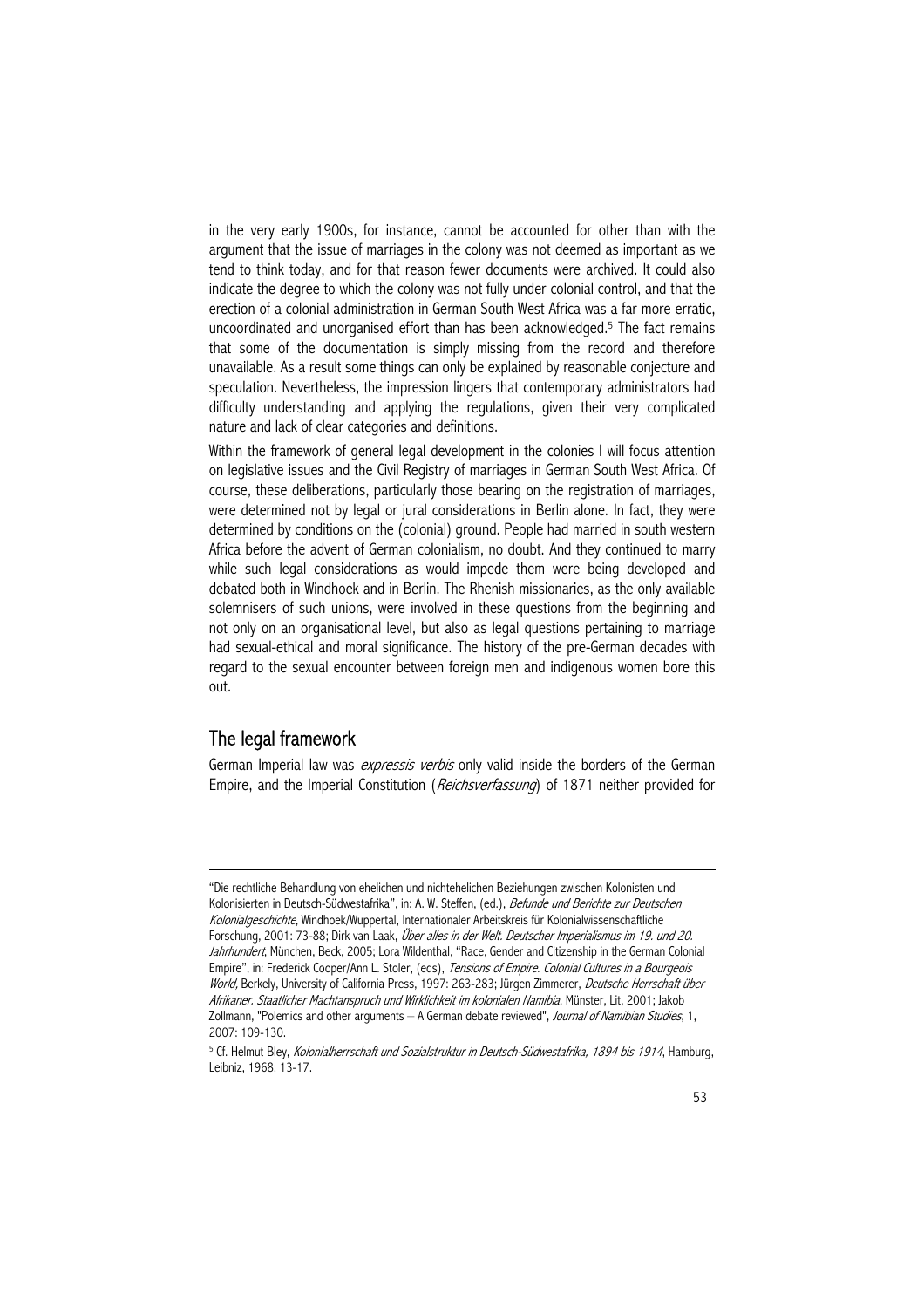nor defined the eventuality of colonial possessions or external territories.<sup>6</sup> For this reason the Imperial German legal code had no automatic bearing on the new colonies. Hence, political and legislative authority as vested in the German system, with its two chambers, the *Reichstag* and the *Bundesrat*, did not apply to the newly acquired, extraterritorial areas in Africa and the Pacific. To rectify this a-legal situation, a basic law, the 'Law regarding Legal Relations in the German Protectorates' of 16 April 1886 (Gesetz, betreffend die Rechtsverhältnisse der deutschen Schutzgebiete also known as Schutzgebietsgesetz) was drafted and its provisions promulgated consecutively for the different protectorates; it will henceforth be referred to as the 'Colonial Basic Law', followed by its German abbreviation (SchGG).<sup>7</sup>

The legislative and executive powers vested in the *Reichstag* and *Bundesrat* were expressly precluded with regard to colonial possessions and delegated to the German Emperor, making him the *Schutzherr*, Lord Protector, of the colonies.<sup>8</sup> This was done in the name of practicality and convenience, as it was argued that it would be more efficient if colonial authority were concentrated centrally and in one hand.<sup>9</sup> As such he

<sup>&</sup>lt;sup>6</sup> Interestingly, the constitution of the immediate forerunner of the German Empire, the North German Federation (Norddeutscher Bund) mentions colonisation as an issue governed by it. Cf. Bundesgesetzblatt des Norddeutschen Bundes, No. 1: 3.

<sup>&</sup>lt;sup>7</sup> Reichs-Gesetzblatt, 1886: 75. For the following deliberations I have used Johannes Gerstmeyer, Das Schutzgebietsgesetz nebst der Verordnung betr. die Rechtsverhältnisse in den Schutzgebieten und dem Gesetz über die Konsulargerichtsbarkeit in Anwendung auf die Schutzgebiete sowie den Ausführungsbestimmungen und ergänzenden Vorschriften, Berlin, Guttentag, 1910: v "Das Grundgesetz für die deutschen Kolonien ist das Schutzgebietsgesetz." Cf. also his Die deutsche Kolonial-Gesetzgebung. Sammlung der auf die deutschen Schutzgebiete bezüglichen Gesetze, Verordnungen, Erlasse und internationalen Vereinbarungen, mit Anmerkungen und Sachregister, Berlin, Mittler, 1893 ff; Otto Köbner, Einführung in die Kolonialpolitik, Jena, Fischer, 1908. I also used the original law texts: Bundes-Gesetzblatt des Norddeutschen Bundes, 1867ff, Reichs-Gesetzblatt 1871ff and Riebow, et al. (ed.) Die deutsche Kolonial-Gesetzgebung. Sammlung der auf die deutschen Schutzgebiete bezüglichen Gesetze, Verordnungen, Erlasse und internationalen Vereinbarungen, Berlin, Mittler, 1893ff; Philipp K. L. Zorn, Deutsche Kolonialgesetzgebung, Berlin, Guttentag, 1913.

<sup>&</sup>lt;sup>8</sup> Cf. § 1 SchGG "Die Schutzgewalt in den deutschen Schutzgebieten übt der Kaiser im Namen des Reichs aus."

<sup>9</sup> Köbner, Kolonialpolitik: 118 f: "Nach dem Erwerb der ersten deutschen Kolonien herrschte Meinungsverschiedenheit in der parlamentarischen ebenso wie in der wissenschaftlichen Diskussion hinsichtlich der Zuständigkeit der Organe des Reiches für die Regelung der Rechtsverhältnisse in den neuen Gebieten. Die Bestimmungen der Reichsverfassung ergaben keine zweifellose Beantwortung der Frage. [...] Er [Bismarck] erkannte..., dass die praktische Durchführung des Gedankens, wonach der Schwerpunkt der staatlichen Befugnisse bei dem Organ der verbündeten Regierungen, dem Bundesrat, geruht haben würde, untunlich sein müßte. [emphasis, WH] Denn eine energische und planmäßige überseeische Betätigung kann naturgemäß in erfolgreicher Weise nicht von einer kollegialen Körperschaft, [...] geleitet werden, sondern bedarf einer starken einheitlichen Spitze." Cf. also Gerstmayer, Schutzgebietsgesetz, xxii: "Aus Zweckmäßigkeitsgründen wurde es dabei für richtig erachtet, die Ausübung der Hoheitsrechte des Reichs einschl. der Gesetzgebungsgewalt grundsätzlich in die Hände des Kaisers zu legen. Gleichzeitig hielt man es aber für nötig, die Rechtspflege dem Verordnungsrecht des Kaisers zu entziehen und sie zu dem Zwecke in der Hauptsache schon im Gesetze selber zuregeln. Es geschah dies, indem man im § 2 auf das bürgerliche Recht, das Strafrecht, gerichtliche Verfahren und im wesentlichen auch auf die Gerichtsverfassung das Gesetz über die Konsulargerichtsbarkeit vom 10. Juli 1879 (RGBl. 197) und im § 4 auf das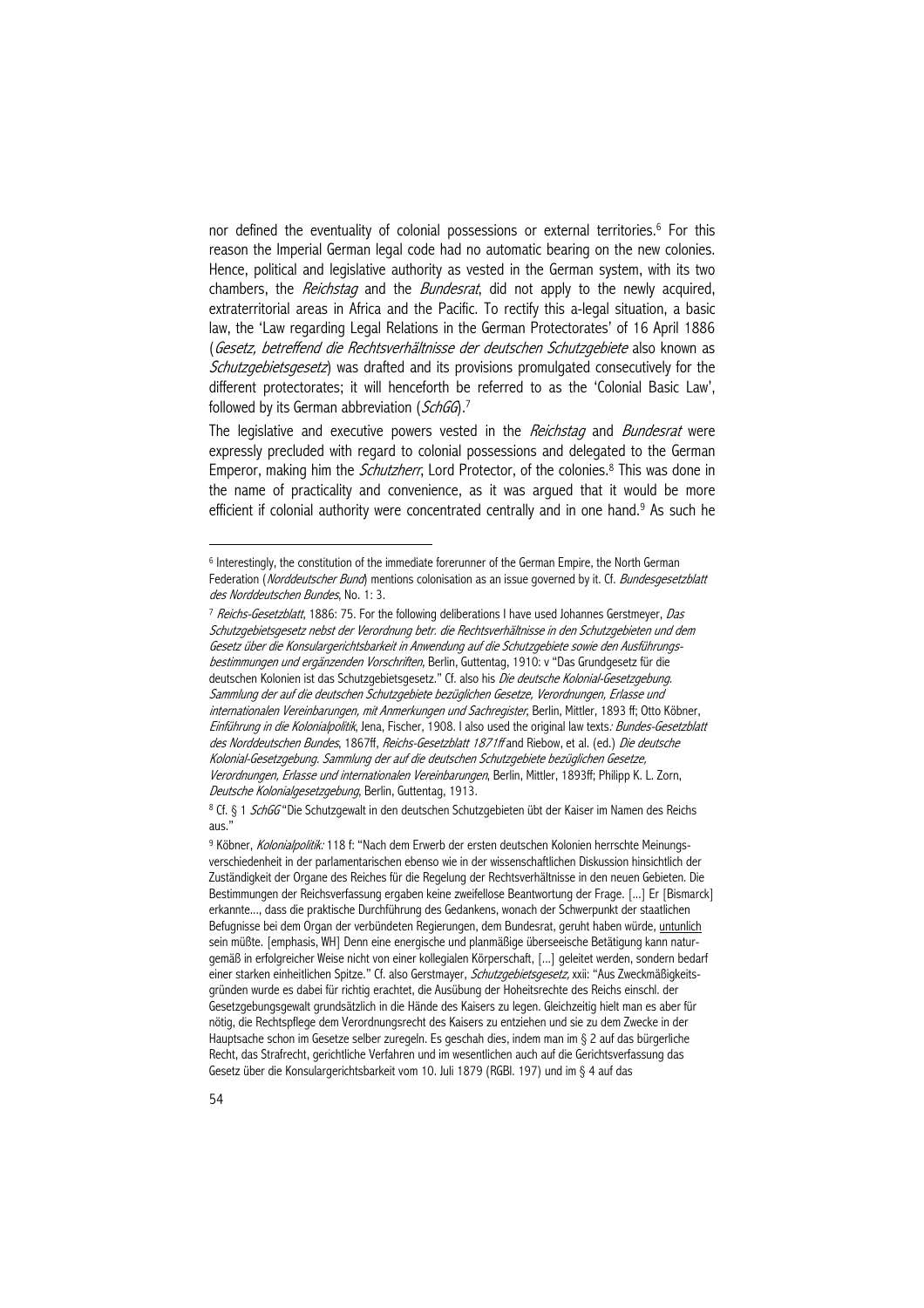would rule the colonies by decree *(Verordnungsrecht)*, but not by law *(Reichsgesetz)*. For the same reason the Emperor's powers and authority could be delegated to the relevant subordinate departments and officials, mostly the Imperial Commissioners, later the Governors, (Kaiserlicher Kommissar or Landeshauptmann / Gouverneur) in the territories.10 The Emperor's powers were not, however, absolute; they were limited legally by the Imperial Constitution (Reichsverfassung), fiscally by the Reichstag's annual budgetary control and, most importantly, by clauses 2 and 4 of the Colonial Basic Law (SchGG) itself. Accordingly, the Emperor was instructed to enact existing consular legislation relating to private and commercial law, matters of judicial concern (§ 2 Bürgerliches Recht, das gerichtliche Verfahren einschließlich der Gerichtsverfasssung) and Civil Registry issues, such as marriage licenses and birth and death certifications (§ 4 Beurkundung des Personenstandes). For clause 2, consular judiciary law (Gesetz über die Konsulargerichtsbarkeit vom 10. Juli 1879) was promulgated, whereas for clause 4 a law of 1870 which regulated Civil Registry affairs of Imperial citizens abroad (Gesetz, betreffend die Eheschließung und die Beurkundung des Personenstandes von Reichsangehörigen im Auslande, vom 4. Mai 1870) was implemented.<sup>11</sup>

The now finalised provisions of clause 2 of the Colonial Basic Law (SchGG) were made applicable to German South West Africa on 1 January 1888 as 'Ordinance regarding Legal Relations in the South West African Protectorate' (Verordnung, betreffend die Rechtsverhältnisse in dem südwestafrikanischen Schutzgebiet, <sup>12</sup> The question as to why the law makers did not adjust and apply the legal stipulations of Imperial Civil Law (Bürgerliches Gesetzbuch) to the colonies, and why a different (consular) body of laws was applied, must be sought in the fact that to do so the Imperial Constitution would have had to be changed as it was only valid inside the borders of Germany. Consular law seemed to be more appropriate in an extraterritorial context. The issues to be regulated were, after all, far removed from any Berlin-based direct legal control, a fact that would have no little bearing on the questions elaborated upon here. This logistical complication was exacerbated by the fact that at that time no administrative structures existed in the newly acquired territories. Legislators in Berlin were concerned to create legislation that would be practical and applicable without running up against too many structural and organisational problems in the as yet scarcely, let alone effectively, colonised territories,

Standesamtswesen das Gesetz betr. die Eheschließung und Beurkundung des Personenstandes im Auslande vom 4. Mai 1870 (RGBl. 599) für anwendbar erklärte."

<sup>&</sup>lt;sup>10</sup> Goering's title was Imperial Commissioner, Kaiserlicher Kommissar, von François carried the military title Kaiserlicher Landeshauptmann, while Leutwein was the first person to carry the title Kaiserlicher Gouverneur from 1893.

<sup>11</sup> Gerstmayer, Schutzgebietsgesetz, xxii: "Es geschah dies, indem man § 2 auf das bürgerliche Recht, das Strafrecht, gerichtliche Verfahren und im wesentlichen auch auf die Gerichtsverfassung das Gesetz über die Konsulargerichtsbarkeit von 10. Juli 1879 (RGBl. 197) und im § 4 auf das Standesamtswesen das Gesetz betr. die Eheschließung und Beurkundung des Personenstandes im Auslande vom 4. Mai 1870 (RGBl. 599) für anwendbar erklärte."

<sup>&</sup>lt;sup>12</sup> Reichs-Gesetzblatt, 1887: 535.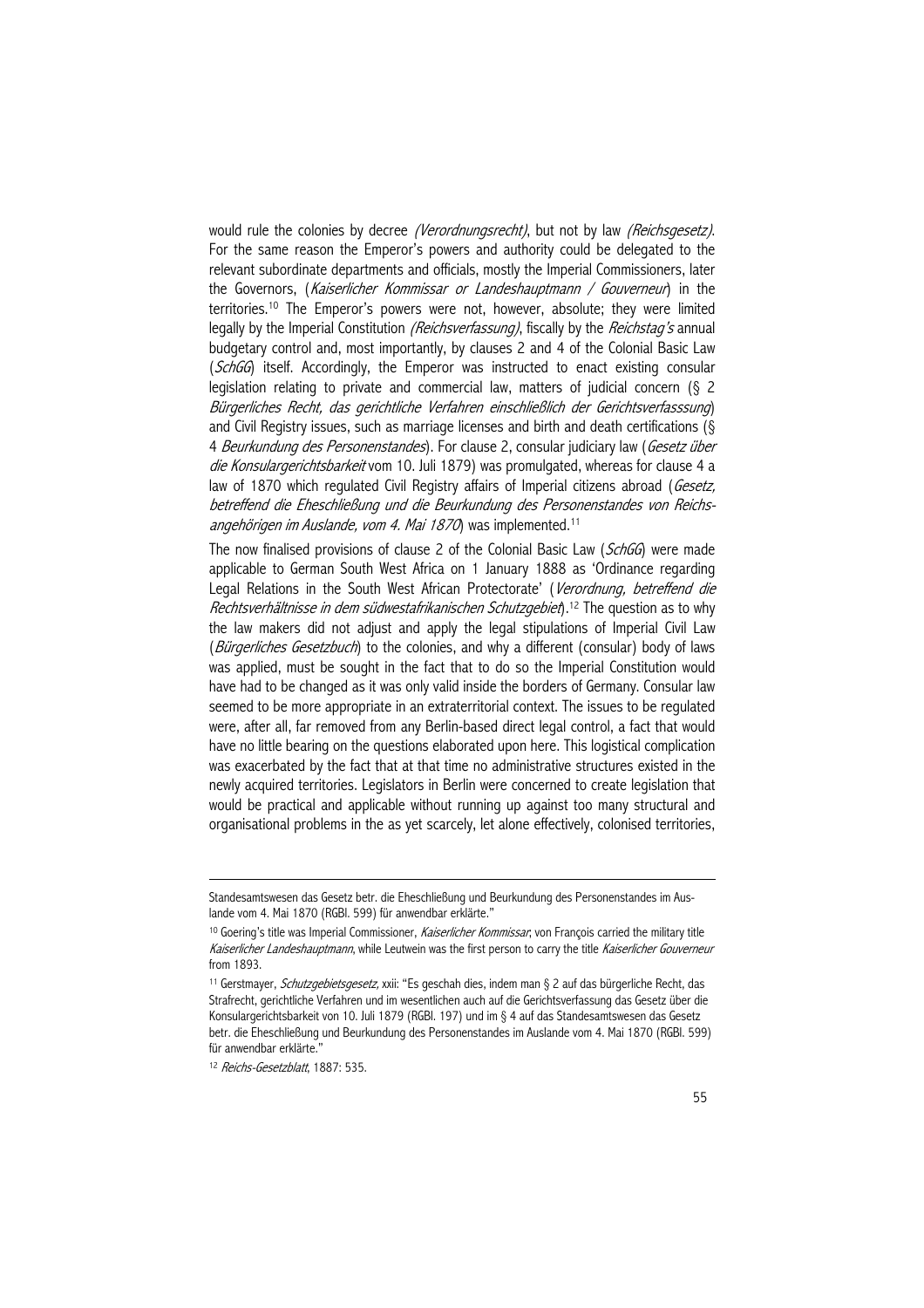where problems of personnel, transportation and communication had to be taken into account.

Another question, namely to whom these laws were to be applied (or not), arose from the specific colonial situation. It was dealt with almost immediately, and a revised version was promulgated for German South West Africa on 10 August 1890. It introduced the category of *Eingeborener*, native or indigene (literally: somebody born in the colony), to which clause 2 – matters of jurisdiction as per consular judiciary law (*Gesetz über die* Konsulargerichtsbarkeit) – was either not applicable or applicable only subject to specific conditions: customary law and the stipulations in the respective protection treaties were to be applied.13 For non-native inhabitants of the colony, i.e. immigrant Europeans (settlers, soldiers, officials), consular law was stipulated as applicable. Thus the law introduced the dual categories of native and, by implication, non-native; in German *Eingeborener* and *Nichteingeborener*. The chosen English terminology – for want of better words – does not quite catch this nuance. Its problematic German ambiguity cannot be adequately translated. The terms indigenous and non-indigenous are even less exact an equivalent. More important is that this German terminology was understood in a particular way, i.e. as African and non-African, whereas the direct and literal German meaning just expressed where one was born, inside or outside the colony. Strictly applied, yet not intended to be (for legal purposes): an *Eingeborener* could also be a German born in the colony. Definitional clarity was not the result, and this would make deliberations henceforth even more complicated. The 1890 decree ordered the Imperial Commissioner for German South West Africa to define, who was to be considered an *Eingeborener*.<sup>14</sup>

As this provision would have important ramifications for the debates and deliberations in terms of Civil Registry issues in the protectorate, a few contextualising remarks are needed. Civil Law (*Bürgerliches Recht*) was applicable territorially inside the clearly defined borders of the German empire only. Consular law, however, applied when territoriality was not operative; it was aimed at German subjects abroad, and their interaction with non-Germans. The promulgation of such law for the protectorates thus made sense on the one hand, given that Germans had to relate to other nationalities in addition to indigenous populations.<sup>15</sup> In the south western African context, other kinds of

<sup>&</sup>lt;sup>13</sup> § 1 of amended Verordnung, betreffend die Rechtsverhältnisse in dem südwestafrikanischen Schutzgebiet, of 1890, Reichs-Gesetzblatt, 1890:171 reads as follows: "Der Gerichtsbarkeit (§ 1 der Verordnung vom 21. Dezember 1887) unterliegen alle Personen, welche in dem Schutzgebiet wohnen oder sich aufhalten, oder bezüglich deren, hiervon abgesehen, ein Gerichtsstand innerhalb des Schutzgebietes nach den zur Geltung kommenden Gesetzen begründet ist, die Eingeborenen jedoch nur, soweit sie dieser Gerichtsbarkeit besonders unterworfen werden."

<sup>14</sup> Cf. § 2 of amended Verordnung, betreffend die Rechtsverhältnisse in dem südwestafrikanischen Schutzgebiet, of 1890, "Der Kaiserliche Kommissar für das südwestafrikanische Schutzgebiet bestimmt mit Genehmigung des Reichskanzlers, wer als Eingeborener im Sinne dieser Verordnung anzusehen ist,...", Reichs-Gesetzblatt, 1890:171. The definition was, however, only formulated and issued in December 1893. Cf. NAN-ZBU 666 F IV r 1, p 13f.

<sup>&</sup>lt;sup>15</sup> Cf. Köbner, Kolonialpolitik: 127 "Der ganze Gedanke der Übertragung des Konsularrechts auf das Kolonialrecht geht zurück auf die [...] Grundidee, die dem ursprünglichen kolonialpolitischen Vorgehen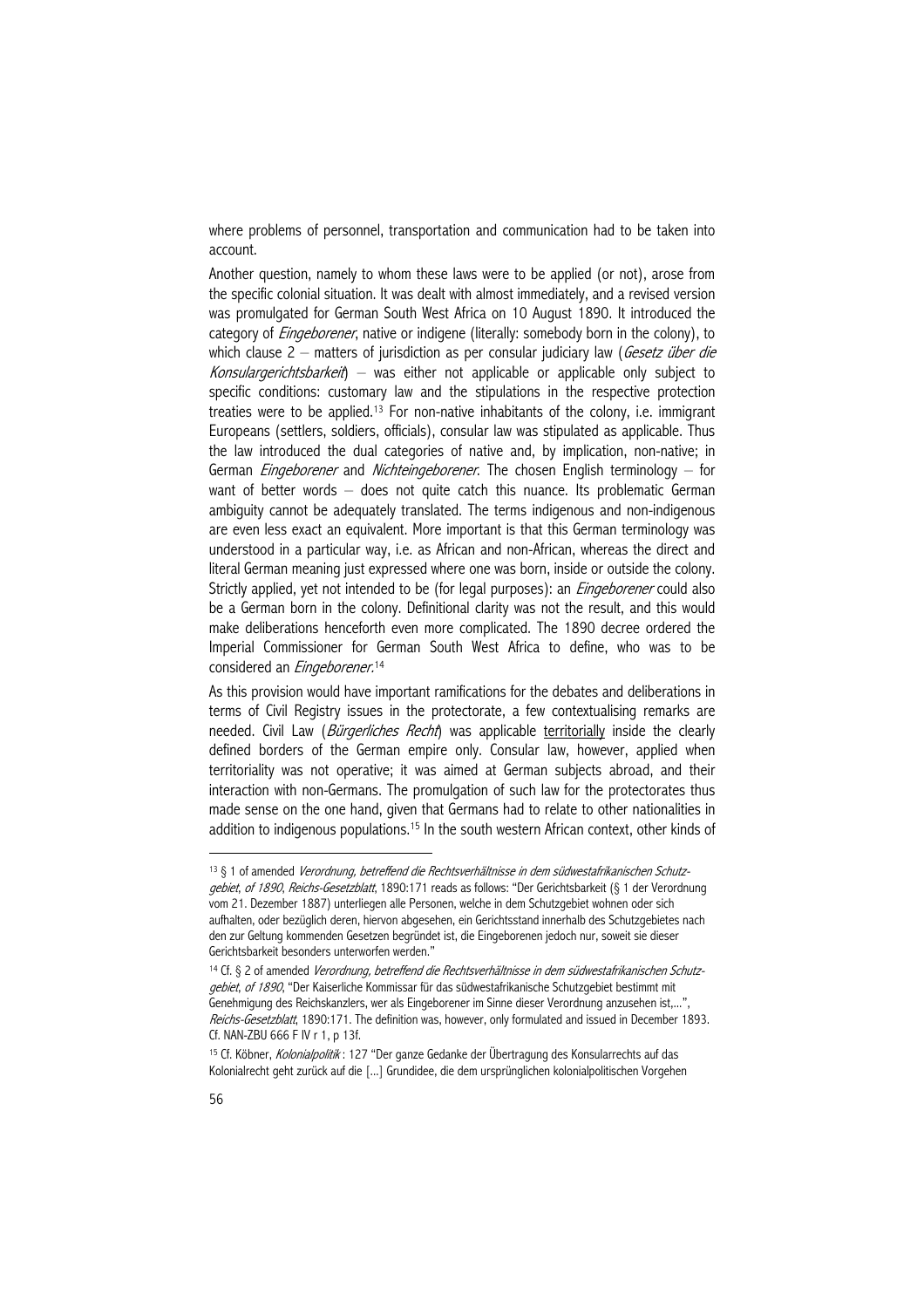law were also being observed: common law, customary law, and, importantly in our case, British colonial and Roman-Dutch legal practices in force in the different colonial set-ups to the south of the Orange River, and which had been carried into the region by the many traders and hunters from this direction. Consular law seemed to be far better suited for these purposes. On the other hand, however, the protectorates were not legally foreign territory to which German law could per definitionem not apply, but areas to which German legal sovereignty, *hoheitsrechtliche Befugnisse*, did apply. Yet, the application of (imperial) consular law to the subjugated, colonised populations would have positioned them as legal equals with rights and duties. To uphold colonial order, these had to be excluded and provided for differently in legal terms.

In clause 4 of the Colonial Basic Law (SchGG), the one dealing with Civil Registry issues including marriage, another consular law, the 'Law Regarding Marriages and Civil Status Registration of Germans Abroad' (Gesetz betreffend die Eheschließung und die Beurkundung des Personenstandes von Reichsangehörigen im Auslande vom 4. Mai  $1870$ ) was made applicable. In it, issues of Civil Registry administration such as the registration of births, deaths and the posting of marriage bans were codified, albeit for German nationals abroad only; within the framework of the stipulations of the Colonial Basic Law (SchGG) it applied to Germans in the protectorates only. This much comes from published legal material. A look at the documented archival, unpublished evidence will provide nuance to the picture and improve our understanding of what actually shaped and drove the arguments and developments in the area of conjugal pairing and related Civil Registry issues.

# Conjugal order: legally16

 $\overline{a}$ 

It was another two years before a missive dated 7 June 1892 from the Foreign Office to the newly installed *Kaiserlicher Landeshauptmann* Curt von François in Windhoek argued that with a growing number of soldiers in the colony, some of whom were due for contractual decommission and would decide to remain, the situation had changed and

Deutschlands zugrunde lag, wonach man die "Schutzgebiete" nur in loser Schutzverbindung mit dem Mutterlande sich dachte und, von diesem Standpunkte aus ganz logisch, dort eine Rechtsordnung konstruieren konnte, wie sie sich sonst nur in Auslandsverhältnissen findet. [...] Zwischen konsularer und kolonialer Gerichtsbarkeit besteht von vornherein begrifflich ein *grundsätzlicher Gegensatz*, der darin liegt, daß die erstere ihrem Wesen nach immer eine streng *personale* ist, beschränkt auf die Konationalen des Konsularrichters [...]. Hingegen ist die koloniale Gerichtsbarkeit ihrem innersten Wesen nach auf einen solchen Personenkreis nicht bescharänkt; sie ist eine streng *territoriale* und umfaßt grundsätzlich alle innerhalb des Gebietes der Kolonien befindlichen Rechtssubjekte." [emphasis in original].

<sup>&</sup>lt;sup>16</sup> I have drawn on the following bodies of archival evidence. National Archives of Namibia, NAN-ZBU 662, 663, 664 and 666 and from the Federal Archives in Berlin, Germany, BArchB, Bestand Reichskolonialamt 10. 01, 5417, 5418 and 5423. It has to be pointed out, again, that the archival material is very poor with particular regard to information about the role played by substantial numbers of decommissioned soldiers in the early 1890s. For one, the military sources have not survived; also, the documentation in the relevant files of NAN-ZBU seems to have been particularly radically deselected.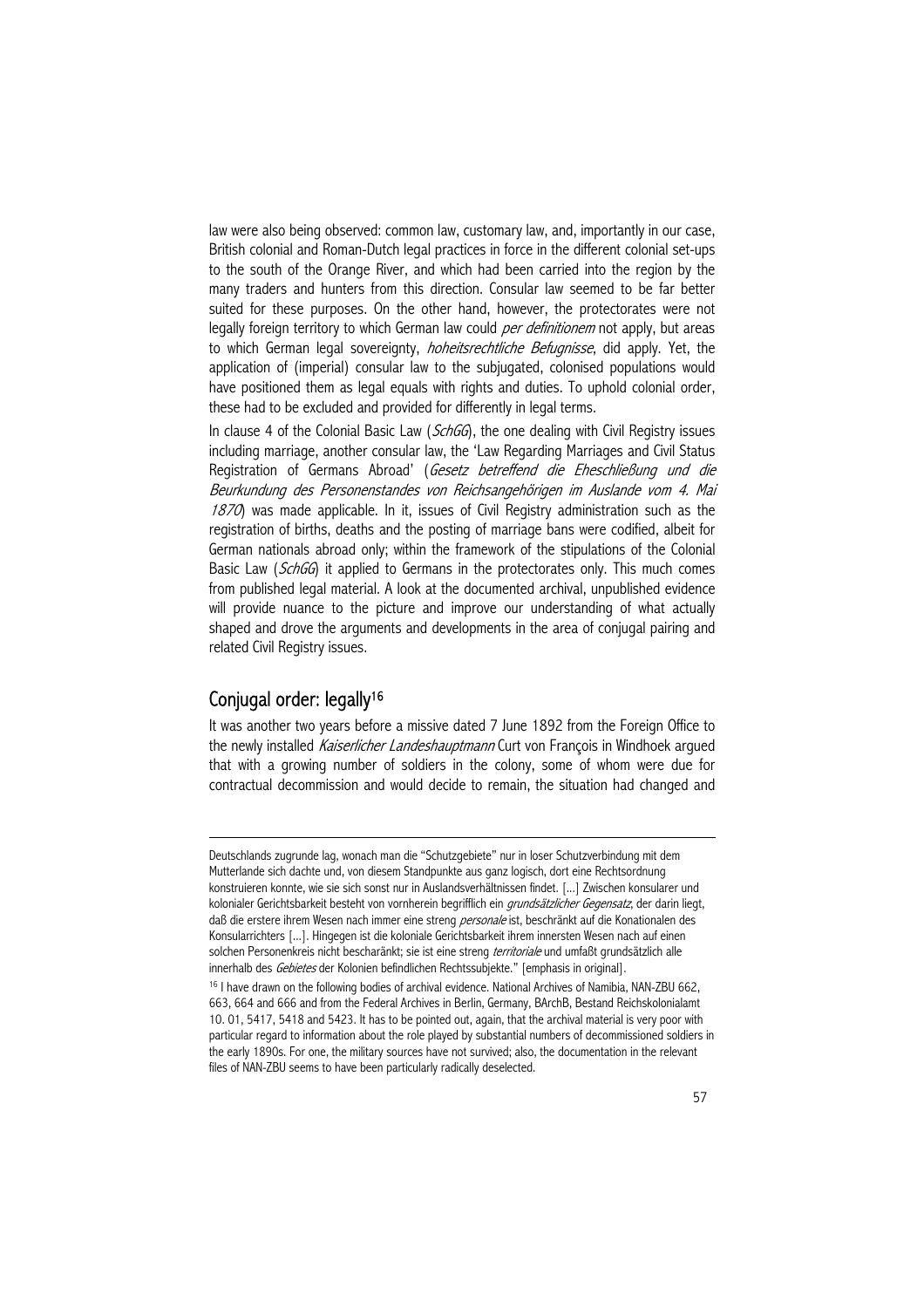there needed to be some form of marriage legislation.<sup>17</sup> A structure for the enactment of the legislation needed to be created and officials and registrars named. The missionaries who had hitherto solemnised marriages also needed to be informed of the changing situation. Finally, roughly five years after the first promulgation of jurisdictional legislation, the Emperor decreed an 'Ordinance regarding Marriages and Civil Registry for the South West African Protectorate' (Allerhöchste Verordnung, betreffend die Eheschließung und die Beurkundung des Personenstandes für das südwestafrikanische Schutzgebiet vom 1. Januar 1893).<sup>18</sup> It was announced in the colony by the Imperial Commissioner in July 1893. To be consistent with earlier legislation it also applied only to those who were not *Eingeborene*.<sup>19</sup> The definition of who was considered *eingeboren* was again left to the governor.

Two problems that demonstrate contemporary legal ingenuousness or maybe even blatant inexperience among German lawmakers with regard to colonial issues – more about which further down – surface in this context. Firstly, the letter to von François argued specifically that marriages concluded by missionaries since the enactment of the Colonial Basic Law (SchGG) of 1888 were not  $-$  in a strict legal sense  $-$  valid, since they did not conform to the requirements of the Gesetz betreffend die Eheschließung und die Beurkundung des Personenstandes von Reichsangehörigen im Auslande of 4 May 1870. The latter had, however, never been enacted for the territory, so none of the formalised unions could be invalid or even illegal. Secondly, the decreed marriage legislation of 1893 excluded natives/indigenes as possible spouses, although the law of 1870 and its implementing regulation of 1871 made provision expressly for the inclusion of non-German spouses.20 All future legal elaborations on marriage issues would be fraught with this inconsistency. The decree also prompted the Imperial

<sup>17</sup> Marriage and Civil Registry legislation for the colonies, as provided for in clause 4 of the Colonial Basic Law (SchGG), were obviously considered to be far less urgent than commercial and other judicial issues, the actual presence of Germans in the territory being negligible. Cf. NAN-ZBU 662 F IV n2 Bd 1: 4 "Nachdem das Bedürfnis einer Regelung des Civilstandswesens im Schutzgebiete stärker hervorgetreten ist, wird es an der Zeit sein, für die Einführung des Gesetzes, betreffend die Eheschließung und die Beurkundung des Personenstandes von Reichsangehörigen im Auslande, Sorge zu tragen."

<sup>18</sup> Cf. NAN-ZBU 662 F IV n2 Bd 1: 4.

<sup>19 &</sup>quot;...tritt für das südwestafrikanische Schutzgebiet bezüglich aller Personen, welche nicht Eingeborene sind, am 1. Januar 1893 in Kraft.", cf. DtKolBl, 1892: 373.

<sup>&</sup>lt;sup>20</sup> See preceding footnote and § 10 of the Gesetz betreffend die Eheschließung und Beurkundung des Personenstandes von Bundesangehörigen im Auslande of 4 May 1870 "Die vorstehenden Bestimmungen über die Eheschließung finden auch Anwendung, wenn nicht beide Verlobte, sondern nur einer derselben ein Bundesangehöriger ist"; cf. also *Instruction des Reichskanzlers zu dem Gesetze vom 4. Mai 1870*, betreffend...etc, § 2. . The catch is that a new category was introduced in law pertaining to the colonies -Nichteingeborener - , a category that was not provided for in the metropolitan Imperial codification of law. The latter only knew the categories of *Reichsangehöriger* and *Nicht-Reichsanghöriger*, in earlier terminology Bundesanghöriger / Nicht-Bundesangehöriger, In English roughly German and non-German, or Imperial citizen and non-Imperial citizen. This would lead to complications down the road as the Colonial Basic Law (SchGG) and its decreed applications in the colony applied different conceptualised pairs of categories: native/non-native and citizen/non-citizen in the fields of justice and civil registry legislation respectively.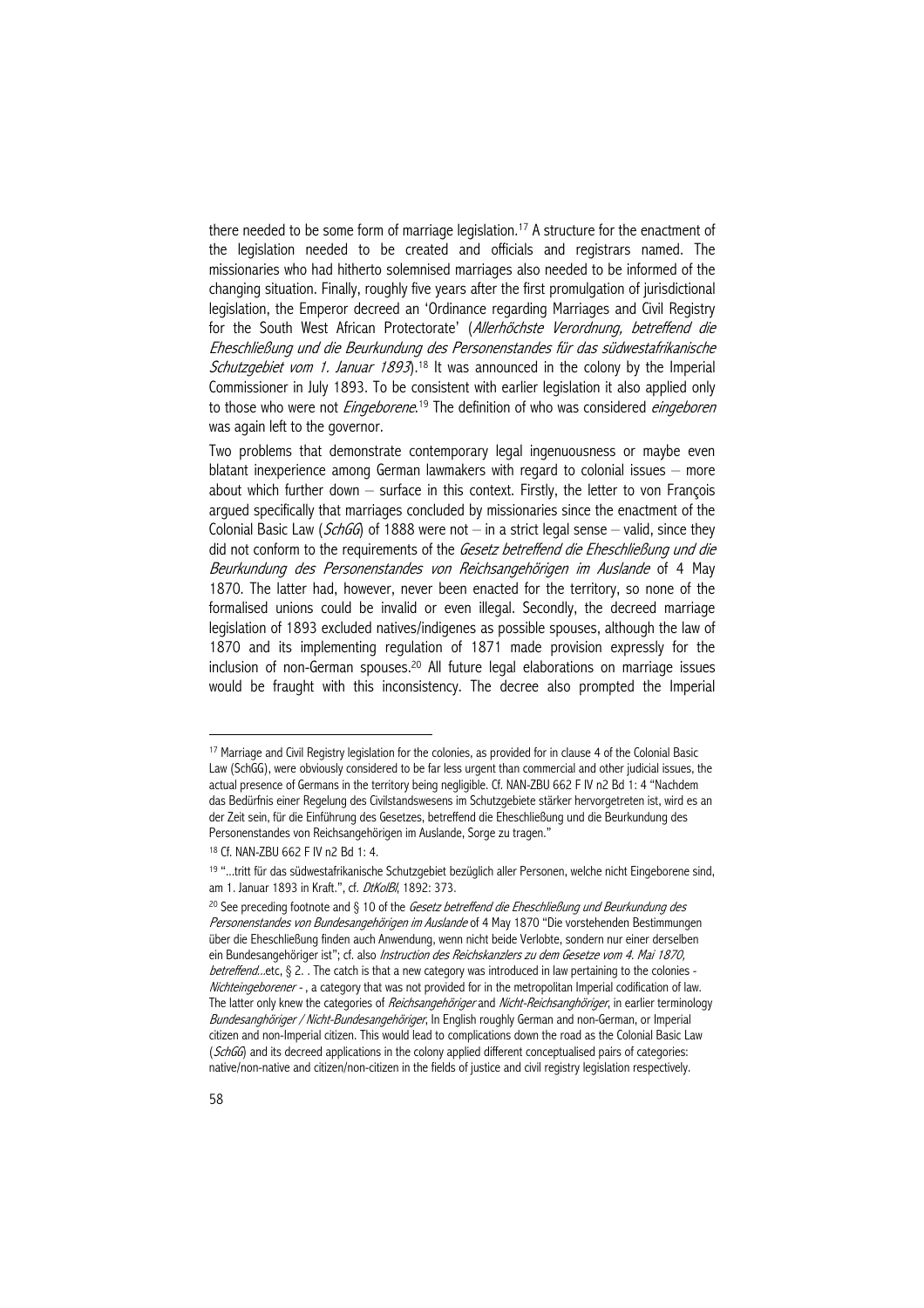Commissioner finally to define who was to be counted as an *Eingeborener*.<sup>21</sup> Although called for in earlier legislation, this had not been complied with. The sources do not reveal any direct reason for this, however, but by conjecture one may argue the following.

The introduction of the new category *Eingeborener* and its implied opposite category Nicht-Eingeborener indicates that the application of German law in the colonies to colonial (indigenous) subjects was seen as being problematic; further, the fact that the definition of an indigene or native was only given real attention in the context of marriages suggests that this question was now considered with some urgency.<sup>22</sup> Applying German or colonial law to colonial subjects would inevitably mean that these would, ultimately, be able to make claims of citizenship and nationality status. That had to be precluded and the exclusionary provisions indicate that marriage and related issues relevant to colonial subjects had not been merely matters of theoretical legal concern, planning and execution. The inclusionary stipulation of the law decreed to rule Civil Registry issues in the colony was subsequently nullified when the new Schutzgebietsgesetz of 1900 was formulated and streamlined.<sup>23</sup> Despite clarification of this new legal provision, a decree ordering a temporary ban on mixed marriages was issued in September 1905 in Windhoek.

It is therefore necessary to look into the legal debates and deliberations as they were impelled by the events in German South West Africa in the 1890s and early 1900s to see how they in turn influenced developments. Indeed, interested parties – the mission societies, colonial societies, colonially minded individuals in government – had played, and would continue to play a role in the formulation and application of the law in the newly acquired colonies. In the next section I will attempt to describe the developments in German colonial legal marriage regulations over the first two decades of colonial rule in south western Africa, turning to some of the debates and interventions on the ground.

# Conjugal order: politically and administratively

Some of the complexity of the legal development has to be sought in its origins, particularly as there were no experts in this youngest of German legal specialisations, colonial law. Aside from problems with the archival documentation, the material clearly shows that judicial commentary was often written by men without sound German legal knowledge and with next to no knowledge of what little had been formulated in terms of colonial law. A legal commentator describes this as the *status quo* until as late as 1909. Contrary to the stipulations of the Gerichtsverfassungsgesetz (GVG), the law which set

<sup>&</sup>lt;sup>21</sup> NAN-ZBU 666 FIV r1, p 13f. Von François finally decreed on 1 December 1893 that an *Fingeborener* was the following: all members of tribes living in the Protectorate; all members of other coloured tribes; the Bastards.

<sup>&</sup>lt;sup>22</sup> The exhortation to the governor to define, "wer als Eingeborener im Sinne dieser Verordnung anzusehen ist", cf. § 2 of amended Verordnung, betreffend die Rechtsverhältnisse in dem südwestafrikanischen Schutzgebiet, of 1890 had never been heeded. Cf. Footnote 39.

<sup>&</sup>lt;sup>23</sup> Gerstmayer, Schutzgebietsgesetz: 8.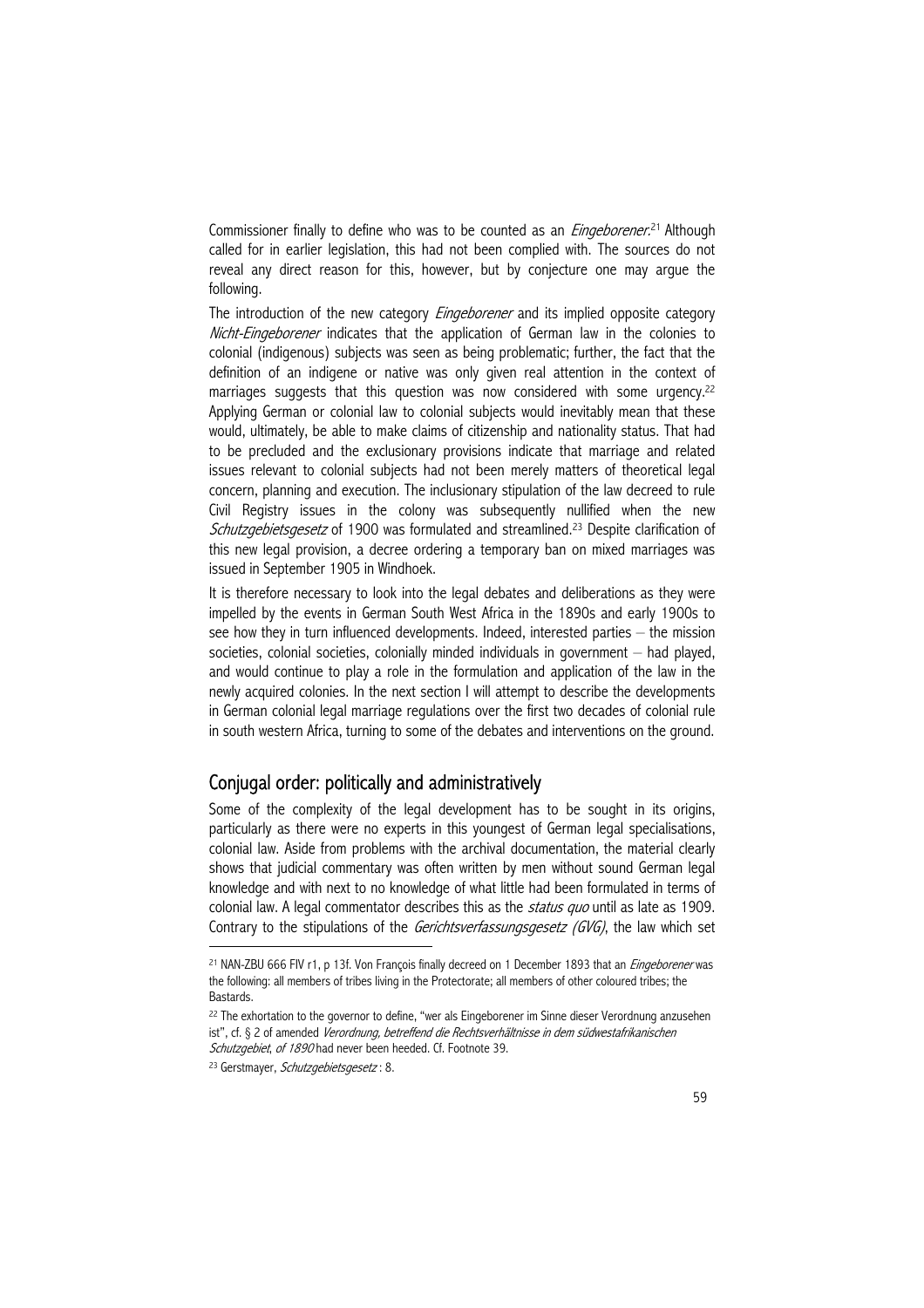forth the requirements for judicial and legal personnel for the German Empire, judicial training for the administration and formulation of law in the colonies was not specifically required. This accommodated the general shortage of colonial judges (Kolonialrichter) who should also have been the legislative experts.<sup>24</sup>

On 7 May 1887, Missionsinspektor Carl Gotthilf Büttner of the Evangelische Missionsgesellschaft für Deutsch-Ostafrika, Dr. phil. Otto Kersten and Herrmann Weser, preacher at St. Mary's in Berlin, wrote a letter to Chancellor von Bismarck.<sup>25</sup> Its background was the intended promulgation of the law with which the establishment and administration of a Civil Registry, according to clause 4 of the Colonial Basic Law (SchGG), was to be effected for the protectorates. They requested the assistance of the Imperial Chancellor to ensure that the impending legislation regarding marriages in the protectorates would also extend to marriages between Europeans and coloured indigenes.<sup>26</sup> Their main concern was "a beneficial development", eine gedeihliche Entwicklung, of the colony. They made some practical suggestions to alleviate the new territory's logistical problems in terms of a Civil Registry infrastructure, and to back up their arguments and requests added the 'Memorandum regarding Marriages between Whites and Coloureds in the German Protectorates', (Denkschrift betreffend die Schließung von Ehen zwischen Weißen und Farbigen in den deutschen Schutzgebieten). This document contains the main arguments, why such conjugal unions were seen to be beneficial.

Von Bismarck passed this correspondence on to the Foreign Office, who forwarded the memorandum with a covering letter to Imperial Commissioner Goering at Otjimbingue in

<sup>&</sup>lt;sup>24</sup> Cf. Dr. Dörr, "Deutsche Kolonialgerichtsverfassung", Zeitschrift für Kolonialpolitik, Kolonialrecht und Kolonialwirtschaft, 11, 1909, 3: 164 "Eine rechtswissenschaftliche Vorbildung der Kolonialrichter ist wegen Personalmangels im Gegensatz zu §§ 2ff GVG nicht vorgeschrieben, wenn auch tatsächlich möglichst Beamte mit Richterqualität mit der Ausübung der Rechtspflege betraut werden."

<sup>&</sup>lt;sup>25</sup> BArchB R 10.01-5423: 3. Cf. also NAN-ZBU 666-F IV r 1ff. *Denkschrift betreffend die Schließung von* Ehen zwischen Weißen und Farbigen in den deutschen Schutzgebieten. From two of the men's titles and a self-reference in the document as men "who had busied themselves over the years intensely to propagate Christianity, to advance Germandom and the upliftment of lowly tribes", cf. p. 7, we can infer that they were important exponents of one direction in the German Protestant mission movement with strong nationalist and colonial ambitions. The mission society mentioned, the Evangelische Missionsgesellschaft für Deutsch-Ostafrika (EMDOA, also known as Berlin III), was the first clearly colonially-oriented mission society, established in 1886. Büttner himself had been sent by the RMS as missionary to Hereroland where he had been the principal of the Augustineum in Otjimbingue between 1873 and 1880. For Büttner see Gustav Menzel, C. G. Büttner, Missionar, Sprachforscher und Politiker in der deutschen Kolonialbewegung, Wuppertal, Vereinigte Evangelische Mission, 1992; also Carl G. Büttner, Das Hinterland von Walfischbai und Angra Pequena. Eine Übersicht der Kulturarbeit deutscher Missionare und der seitherigen Entwicklung des deutschen Handels, Heidelberg, Carl Winter's Universitätsbuchhandlung, 1884. More generally see Klaus Bade, (ed.), Imperialismus und Kolonialmission: Kaiserliches Deutschland und koloniales Imperium, Wiesbaden, Steiner, 1982.

 $26$  This they could argue, as the law that was stipulated and set to be applied, did expressly include non-Germans as marriage partners. Cf. § 10 of the Gesetz betreffend die Eheschließung und Beurkundung des Personenstandes von Bundesangehörigen im Auslande of 4 May 1870 "Die vorstehenden Bestimmungen über die Eheschließung finden auch Anwendung, wenn nicht beide Verlobte, sondern nur einer derselben ein Bundesangehöriger ist."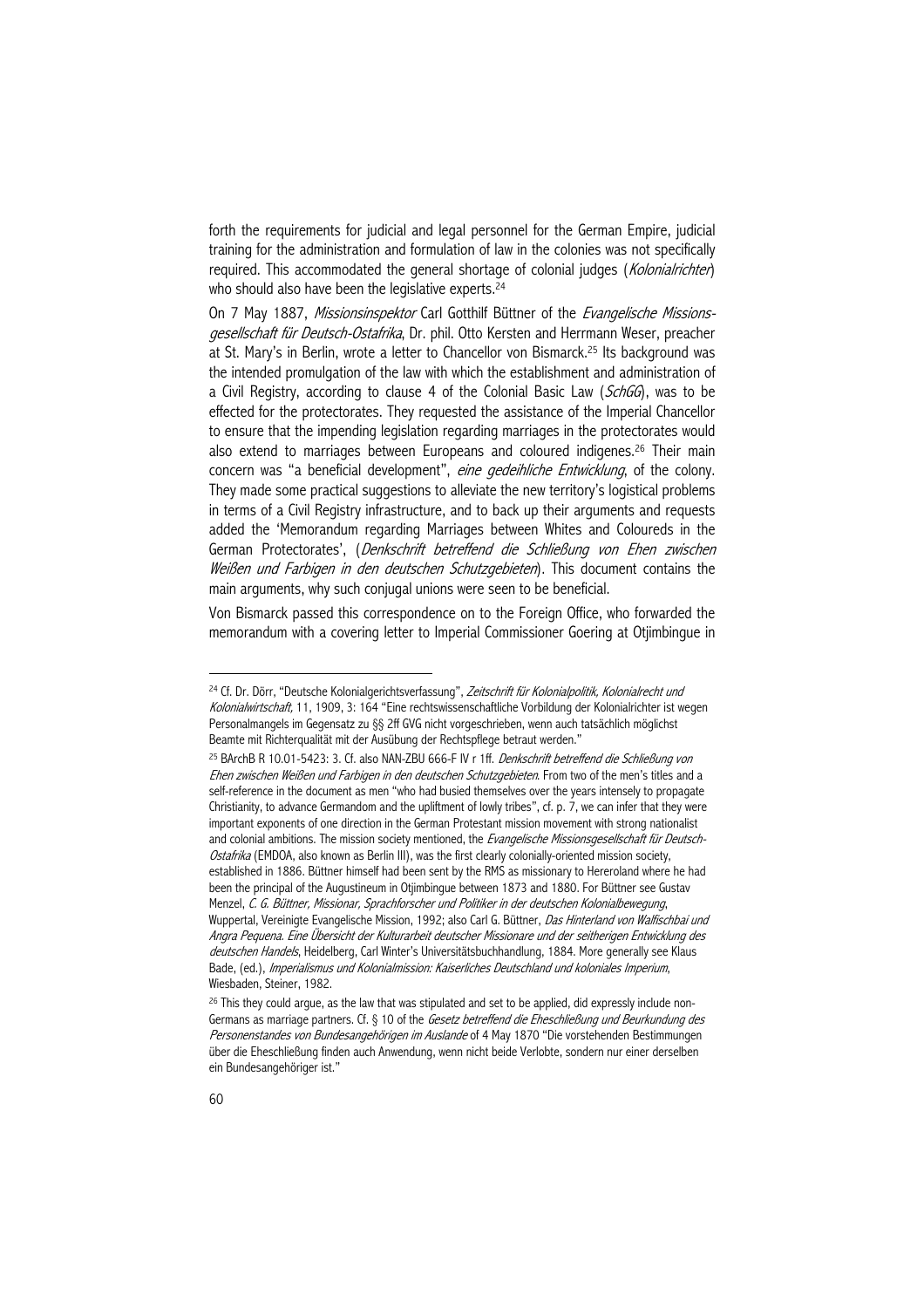German South West Africa.<sup>27</sup> His input was deemed necessary in view of his experience in the region. In a covering letter, feedback was requested not only on the organisational issues raised but also on the fact that since German Civil Registry law could also be applied to non-German members of other civilised nations, it should also apply to natives or indigenes that had converted to Christianity in German South West Africa.<sup>28</sup>

The significance of the document's main argument is that its authors identified a need for lawmakers to regulate sexual conduct in the colony as it would have a direct bearing on its future development and administration. Despite the use of euphemistic contemporary terminology, a clear idea of how sexual behaviour was seen to bear on power and control emerges. The first page of the document set the tone: successful colonial development was tied to the key concepts of *sittliche Tüchtigkeit*, moral competence, *geordnetes Familienleben*, intact, orderly family life, (an idiomatic expression carrying highly moralistic overtones in German) and *leibliche Lebens*gemeinschaft, sexual intercourse. These concepts referred to the interaction between the two groups of the colony's inhabitants, Europeans and Africans. Nothing, and this is a remarkable statement in this document, must ever happen to antagonise these two groups, but rather, "everything must be done to unite these", the indigenous and nonindigenous population.29

The document then continued to argue this extraordinarily inclusivist line against the background of the developments and results of the European-African encounter from the pre-German decades of south western Africa. Despite a condescending tendency among the white male immigrants towards the indigenous population's females, the memorandum argues that very few of these men shied away from entering into carnal relations with the women. The ensuing relationships, concubinages (Konkubinate) as they were called, would usually last for years; they were viewed as, and understood to be, fully-fledged marriages by the indigenes. As such they were highly advantageous for conducting and running a business. However and often enough, once a fortune had been made, most (white) men would leave their women, children and the country, taking the acquired riches with them, without even thinking of providing for their wives and offspring. This, the memorandum continues to argue, provoked dissatisfaction among the indigenous population and would lead to resistance against the yet to be established colonial administration. This description and evaluation of mainly pre-

<sup>&</sup>lt;sup>27</sup> A distinct administrative unit for colonial affairs had not yet been established in Berlin; colonial matters were handled by the Foreign Office  $-\frac{AUSW}{d}$ rtiges Amt. More importantly, by strictly adhering to procedure, the quintessential German *Instanzenweg*, everybody was informed.

<sup>&</sup>lt;sup>28</sup> NAN-ZBU 666-F IV r 1 Denkschrift betreffend die Schließung von Ehen zwischen Weißen und Farbigen in den deutschen Schutzgebieten : 2 "Wenn es möglich ist, für die in dem Schutzgebiete lebenden Angehörigen der civilisierten Nationen unter den angeführten Voraussetzungen die deutsche Civilstandsgesetzgebung einzuführen, so würde eine Ausdehnung derselben auf solche Eingeborenen, welche Christen geworden sind, stattfinden können. Hinsichtlich der heidnischen Eingeborenen wird von einer solchen Anwendung abgesehen werden müssen."

<sup>&</sup>lt;sup>29</sup> Ibid.: 1 "...daß alles zu befördern ist, was dieselben verbindet." (emphasis in original).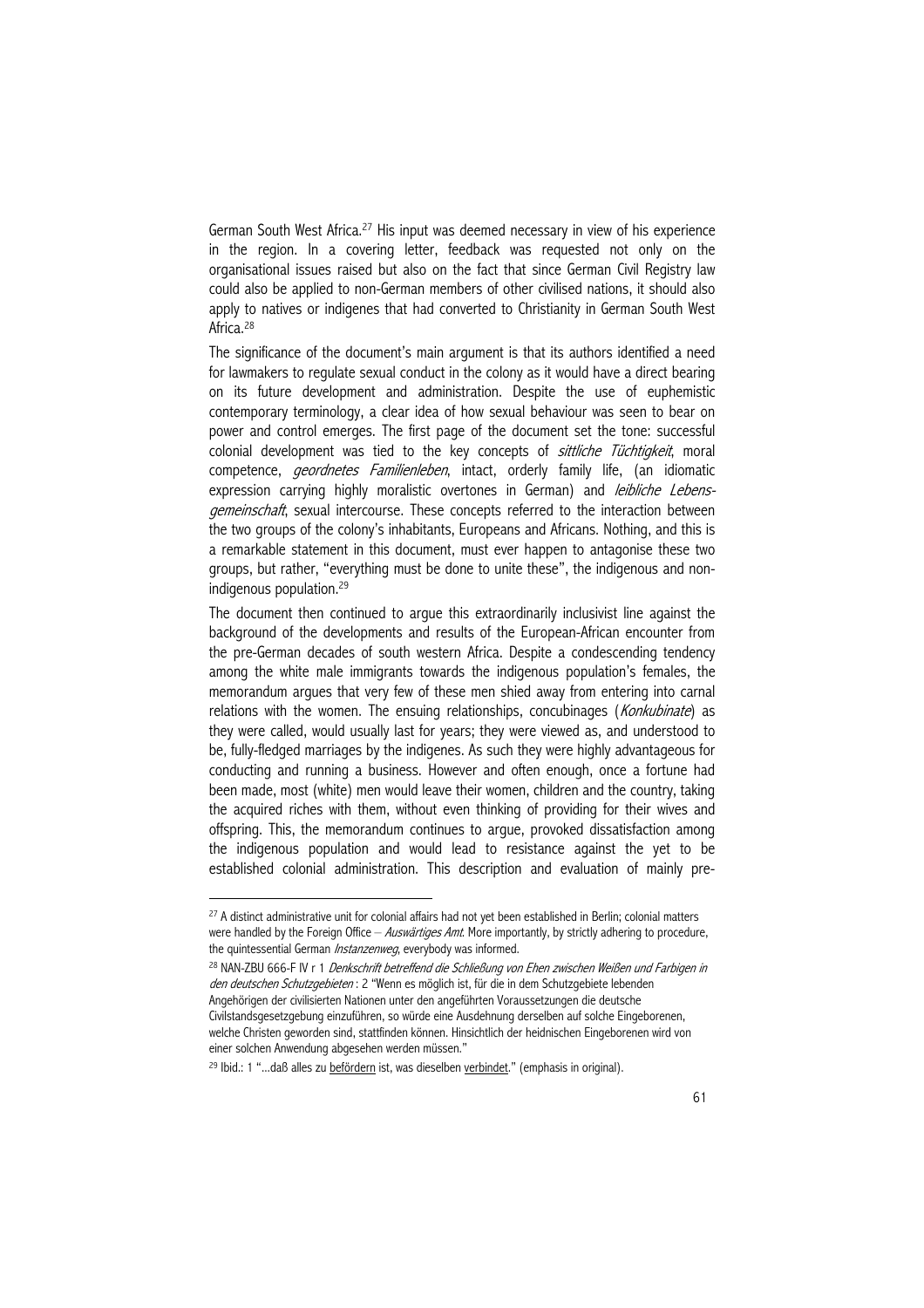German developments does in fact reflect some of the social reality of European-African pairing in Hereroland and harks back to some of the missionaries' experiences.

Full legal recognition of such mixed conjugal unions was then spelled out with regard to the prospective positive and advantageous moral, political and economic implications. Cutting to the main point, it was argued that by legitimising such pairings, families and offspring, a strong and ever-growing German element would be installed in the colony. The "gradual evolution of a new race, one between the autochthonous indigenes and the higher talented strangers, would result in magnificent changes of the at present quite miserable state of affairs."30 In this train of thinking, it was hoped that intermarriage particularly between indigenous ruling families and the immigrant element would over time create a population of "happy and content subjects of the German Empire."31 Moreover, citing the Hispanisation of Latin America as a successful example, the legal recognition and protection of mixed German families would in turn result in a substantial German influence in south western Africa, and by implication in all of Africa.<sup>32</sup>

The memorandum addressed all the issues that would inform the course of events in terms of the marriage issue over the next one and a half decades. It was a clear attempt by the nationalists in the German missionary movement to influence the course of German colonial policy, and to position themselves as an important voice in the German colonial world. Anticipating the mission's role with regard to mixed marriages and families in the coming decades, this memorandum clearly indicates the mission's and missionaries' double-bind position between moral-ethical and theological-dogmatical concerns for their parishes, and nationalist and colonialist sensitivities and enthusiasm. Its argument reflects that questions of inclusion and exclusion were being discussed with regard to the establishment of effective colonial control. Who cohabited with whom was an important element in these deliberations, as would later become evident in the final version of the legislation applying to issues of marriage licensing. The memorandum is particularly important as this missionary perspective was clearly formed by the knowledge and experience of Rhenish missionaries from the decades prior to German rule; without actually insisting on missionary concerns, but instead pushing the colonial agenda. As such, it demonstrates aptly how immensely intertwined and inseparably Christian missions and German colonialism operated in the later 1880s. It is also clearly the first important documentation of how colonial control and sexuality were understood to be connected, how the Germanness of German South West Africa was to be ensured by also addressing these sexuality-related issues and how race and ethnic affiliation started to figure in these debates. Interestingly, the authors topped off their deliberations with an interpretation of the role of a handful of Rhenish missionary

<sup>30</sup> Ibid.: 5 "Die allmähliche Entwicklung einer neuen, zwischen den bodenfesten Eingeborenen und den höher veranlagten Fremden stehenden Rasse wird grossartige Umwandlungen der jetzt bestehenden dürftigen Zustände zur Folge haben."

 $31$  Ihid.:  $4$ .

<sup>32</sup> Ibid.: 5 "...so wird auch in Afrika deutsche Sprache und Sitte nennenswerthe Bedeutung erlangen, wenn deutsche Mischlingsfamilien unter dem Schutze des Gesetzes in größerer Anzahl entstehen."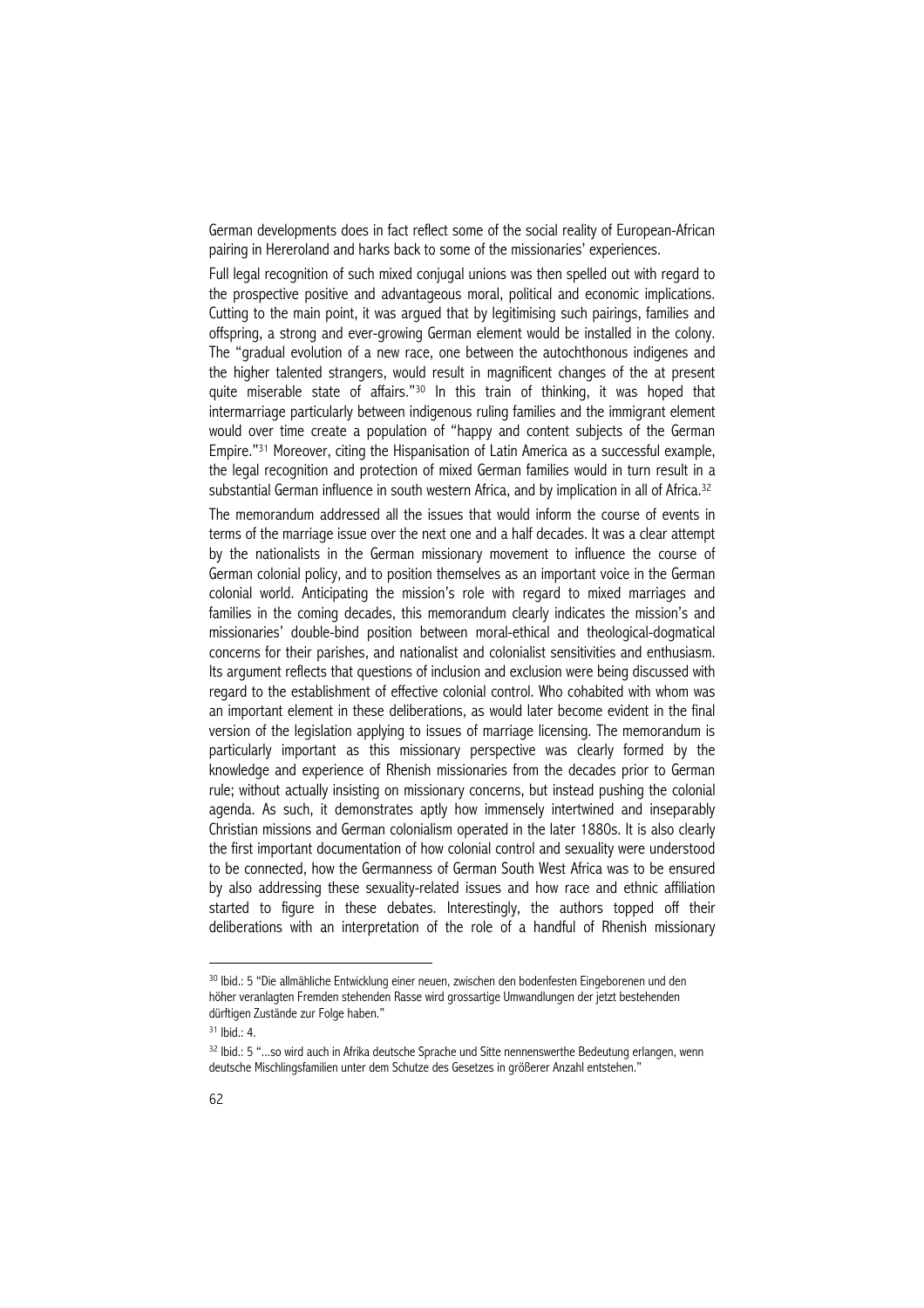families. Tacked on to the arguments, they added that the prospect of regularised marriage legislation under German colonial control had been an important motive for chiefs to enter into and sign protection treaties in the  $1880s$ .<sup>33</sup>

When Goering responded to the letter and the memorandum in September of 1887, he set the tone for the way in which the questions raised would be handled over the next decades. He did not argue against the memorandum's general direction nor did he oppose any of the arguments directly. German Imperial bureaucrat that he was, he qualified the memorandum's argumentative thrust as utterly exaggerated, disputing the mission's competency in such questions. He went on to argue that the numbers of mixed marriages would always remain low. Women, local women that is, who had wanted their conjugal bonds validated up until then, had always had the chance to do so because the missionaries had performed the rites. Such marriages had been accepted hitherto, but informally and on a customary law basis. In an aside he acknowledged that such unions as concluded in the region by missionaries had hitherto been accepted as fully legal in the Cape Colony.34 Goering saw no reason to push for inclusivist marriage legislation and argued that, since even the missionaries had recently discontinued the practice, the mission society must have had a reason to put a stop to these marriages.35 He suggested that it would be best to neither hinder nor promote such matrimonial unions, nor did he see any reason to act according to the memorandum's requests.<sup>36</sup> The general implication of Goering's response was to await further developments before any legislative action was to be taken. This is corroborated by the following.

After consultations with Goering during the latter's visit to Berlin in February 1888, minutes of a Foreign Office meeting were forwarded as a recommendation to implement the marriage legislation in the Empire according to the law of 4 May 1870. It advised to apply it not only to the white population but also to the indigenous population who entered into conjugal unions with European men and their offspring.<sup>37</sup> The German

<sup>&</sup>lt;sup>33</sup> Ibid.: 7. Among the very first missionaries to south western Africa, Johann Hinrich Schmelen, had married into a Nama family. A daughter from this union went on to marry Franz Heinrich Kleinschmidt, one of the founding missionaries in Hereroland. Acknowledging these two women's pioneering roles in the missionary enterprise, Büttner *et al.* then emphasised the remarkable agency of the Kleinschmidt offspring in spreading Germandom across south western Africa. Four Kleinschmidt daughters had married missionaries in Namaland, Hereroland and Ovamboland, the three sons had either gone on to become respectable professionals in Germany or were committed to assist, as traders in Hereroland, in the German colonial undertaking. It is in fact the first but also the only time that these families and their roles were mentioned in the record in a positive light; particularly in the generations of Schmelen and Kleinschmidt these unions had been judged negatively in the missionary record.

<sup>34</sup> This is one of the few, albeit only implied, evidentiary proofs of accepted legal practice in the region. Traders, hunters and explorers had used the Cape colonial legislative setup for adjudication of legal conflict. Cf. also letter of missionary Schaar of Okombahe to government, 17.7.1893, in: NAN-ZBU 666 F IV r 2, Bd  $1: 1.1$ 

<sup>&</sup>lt;sup>35</sup> Goering here repeated hearsay information only.

<sup>36</sup> NAN-ZBU 666-F IV r 1: 8 "...der richtige Standpunkt mit Bezug auf hiesige Verhältnisse ist, solche Ehen weder zu beschränken noch zu befördern."

<sup>37</sup> NAN-ZBU 662 F IV n2 Bd 1: 21. 2. 1888 "Es empfiehlt sich, den § 4 des Gesetzes vom 17. April 1886 auch in dem Schutzgebiete einzuführen in der Weise, das unter das Gesetz vom 4. Mai 1870 nicht nur die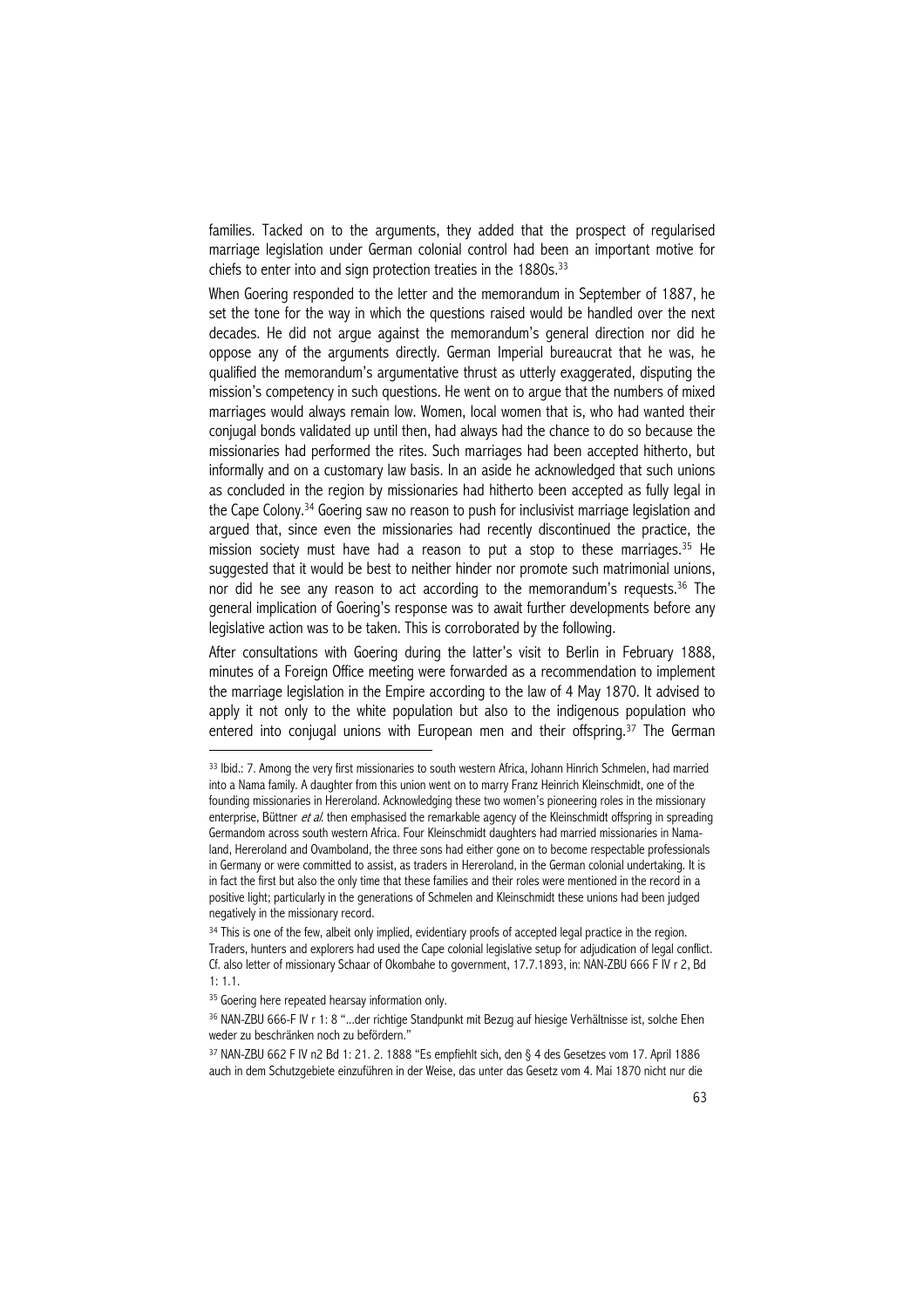grammatical style of the instruction is highly conjunctive and therefore cannot be taken to be a clear-cut, authoritative instruction; it expressed a provisional approach to the question. It is, I would argue, a reflection of the uncertainty among lawmakers about the intricacies of colonial law at this time.

The exclusion of the indigenous colonial subject (*Eingeborener*) was the topic when the archival sources begin to flow again. When necessitated by the decommissioning of a first group of colonial troops in 1893, marriage legislation was finally enacted. One piece of correspondence between Berlin and Windhoek deals with how to define an Eingeborener in order to fulfil the requirement that the law was only applicable to those that were "not *Eingeboren*". A letter written by *Kolonialdirektor* Kayser in the name of the Imperial Chancellor instructed the *Landeshauptmann* to define the category expressly as applying to the marriage law.<sup>38</sup> It is significant that this legal provision, which already applied to the earlier enactment of commercial and legal legislation, had never been met and the definition of what constituted an *Eingeborener* was finally forced in the context of marriage. Von François decreed on 1 December 1893 that an Eingeborener was the following: all members of tribes living in the Protectorate; all members of other coloured tribes (providing for the eventuality of Africans from outside the colony); and the so-called *Bastards*.<sup>39</sup> To keep open a legal back door, a provision was added to allow for exceptions in case an *Eingeborener* challenged this classification, since theoretically and practically someone might, despite the intention of the colonial lawmakers, be a German subject.<sup>40</sup>

In addition to this (rather unclear) instruction, a further complexity surfaced in 1897, when the marriages of four German men to women from the Grootfontein Baster resulted in questions about their male offspring, forcing the problematic issue to the fore.<sup>41</sup> The so-called *Indigenatsgesetz* had a bearing here. It ruled that everyone married to a German automatically became a German citizen. In addition, the legitimate child of a German father was automatically a German citizen with all rights and duties

weiße Bevölkerung, sondern auch aus der einheimischen Bevölkerung diejenigen Personen fallen sollen, welche mit Weißen eine Ehe schließen, sowie die aus diesen Ehen stammenden Nachkommen".

<sup>38 &</sup>quot;In der Verfügung ist ferner ausdrücklich hervorzuheben, daß nur festgesetzt werden soll, wer im Sinne der erwähnten Kaiserlichen Verordnung als Eingeborener anzusehen ist." Cf. NAN-ZBU 666 F IV r 1: 12 Kolonial-Abtheilung to von François, 24. 9. 1893.

<sup>39</sup> NAN-ZBU 666 FIV r1, p 13f. The terms Bastards (German/English) or Baster (Cape Dutch), ethnonymically defined as they were in the south western African context provided for substantial confusion in the legal deliberations between Windhoek and Berlin, as the stricter German meaning of the word means to be either of mixed background, e.g. to be of Jewish-German parentage for instance, or of illegitimate parentage. The proper German term is *Mischling*. It is to the ethnic group that the governorial definition applied and not to the more general *Mischlinge*, which also started to be around as a result of Germanindigenous sexual interaction, however.

<sup>&</sup>lt;sup>40</sup> Some exceptions were thought to be possible if not desired for political reasons by Leutwein, cf. NAN-ZBU 666 F IV r 1, letter Leutwein to Kolonial Abtheilung, 22.8.1898, also BArchB-R 10.01 - 5423: 34ff.

<sup>41</sup> NAN-ZBU 666 FIV r1, p 14f; Sadly, the direct correspondence is lost.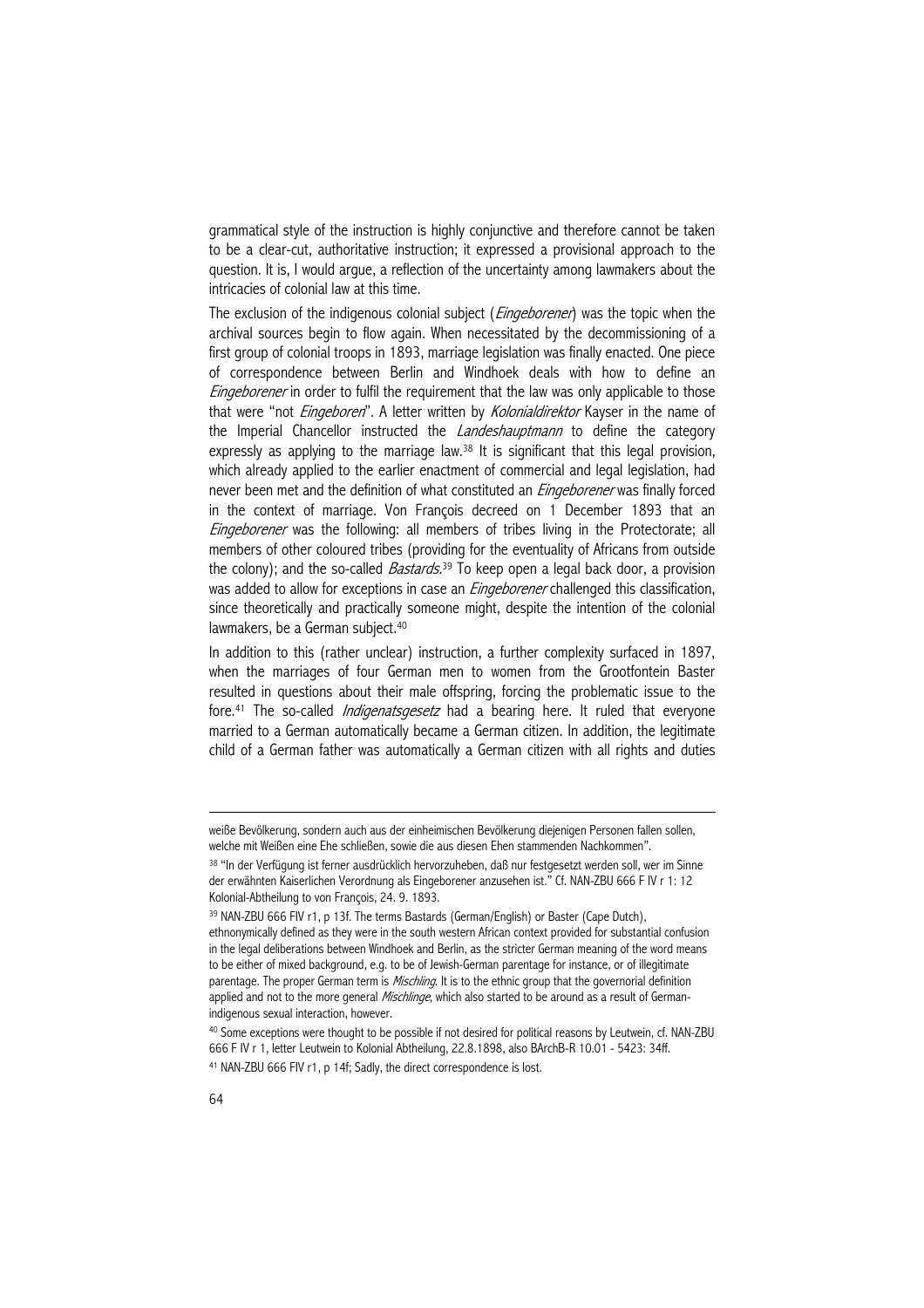pertaining.42 Questions over access to German citizenship and military conscription in the colonial context resulted and were referred to Berlin, for in the colony nobody was able to offer legal expertise. Berlin's answer was clear: provided the men had married according to the provisions of the law, their sons would be German nationals and as such subject to German military duty (*Wehrpflicht*).<sup>43</sup> For the first time the unclear term Eingeborener had been unhinged and declared irrelevant by legal experts and resulted in a missive to Windhoek to grant those who were affected their right to marry legally. And for the first time, with conviction, Governor Leutwein argued that such unions between German men and indigenous women were considered politically undesirable in the colony.44

Far away from Berlin and without any judicial supervision, officials in German South West Africa simply refused, with the support of Governor Leutwein, to grant legal marriage certifications to those who wanted to marry an indigenous woman.45 Indirect evidence strongly suggests that decommissioned soldiers who intended to settle with a generous start-up land grant would not be allowed to do so if they married indigenous women.<sup>46</sup> Instead, these men were referred to the missionaries to have their unions solemnised, which Leutwein admitted as practice in the colony to circumvent the official legitimation of such unions as were deemed undesirable. Marriages in church, we must remember, were no longer legally binding after 1893.<sup>47</sup> This solved the problem posed by the above-mentioned four men for Leutwein. None of them had married according to Civil Registry legislation, as they most probably had been told that they would not be granted

<sup>42</sup> Verfassung des Deutschen Reiches, § 3, cf. Bundes-Gesetzblatt des Deutschen Bundes, 1871: 63f and Reichsgesetz über die Erwerbug und den Verlust der Reichs- und Staatsangehörigkeit vom 1. Juni 1870, § 3.

<sup>43</sup> NAN-ZBU 666 F IV r 1: 14 letter Kolonial Abtheilung to Leutwein, 17.8.1897. "Nach dem jetzigen Stande der Gesetzgebung können die ehelichen Nachkommen Deutscher nicht, [...] als Bastards behandelt werden."

<sup>44</sup> NAN-ZBU 666 F IV r 1: 15r ff. Draft letter of Leutwein to Kolonial Abtheilung, dated 22. 8. 1898: "...da ich die Beförderung derartiger Ehen nicht im Interesse der Entwicklung des Sch.[utz] Geb.[ietes] liegend erachte..." Also BArchB-R 10.01 - 5423: 34 letter Leutwein to Kolonial Abtheilung, 28.8.1898.

<sup>45</sup> BArchB-R 10.01 - 5423: 31 personal hand-written notice of Leutwein when he was in Berlin in February 1898. Also BArchB-R 10.01 - 5423: 34 letter Leutwein to Kolonial Abtheilung, 28.8.1898 "Denn mancher Deutsche hat schon von der Eheschließung mit einer Eingeborenen Abstand genommen, wenn ihm eröffnet worden war, daß er nicht standesamtlich getraut würde, sowie daß seine Kinder Bastards seien." Also in NAN-ZBU 666 F IV r 1: 15r ff. Draft letter of Leutwein to Kolonial Abtheilung, dated 22. 8. 1898. 46 NAN-ZBU 666 F IV r 2, Bd 1: 6f copy of letter Missionsdirektor Schreiber to Kolonialdirektor Kayser,

<sup>26.3.1896.</sup> 

<sup>&</sup>lt;sup>47</sup> This problem sparked another lengthy debate among legal experts in Berlin. It was over whether marriages concluded in church before 1893 were legally valid. It is here that a faint missionary voice can sometimes be heard, as the latter were very worried about this for their parishes, where marriages concluded would suddenly face legal invalidation. For the general debate over mixed marriages, this debate had no bearing.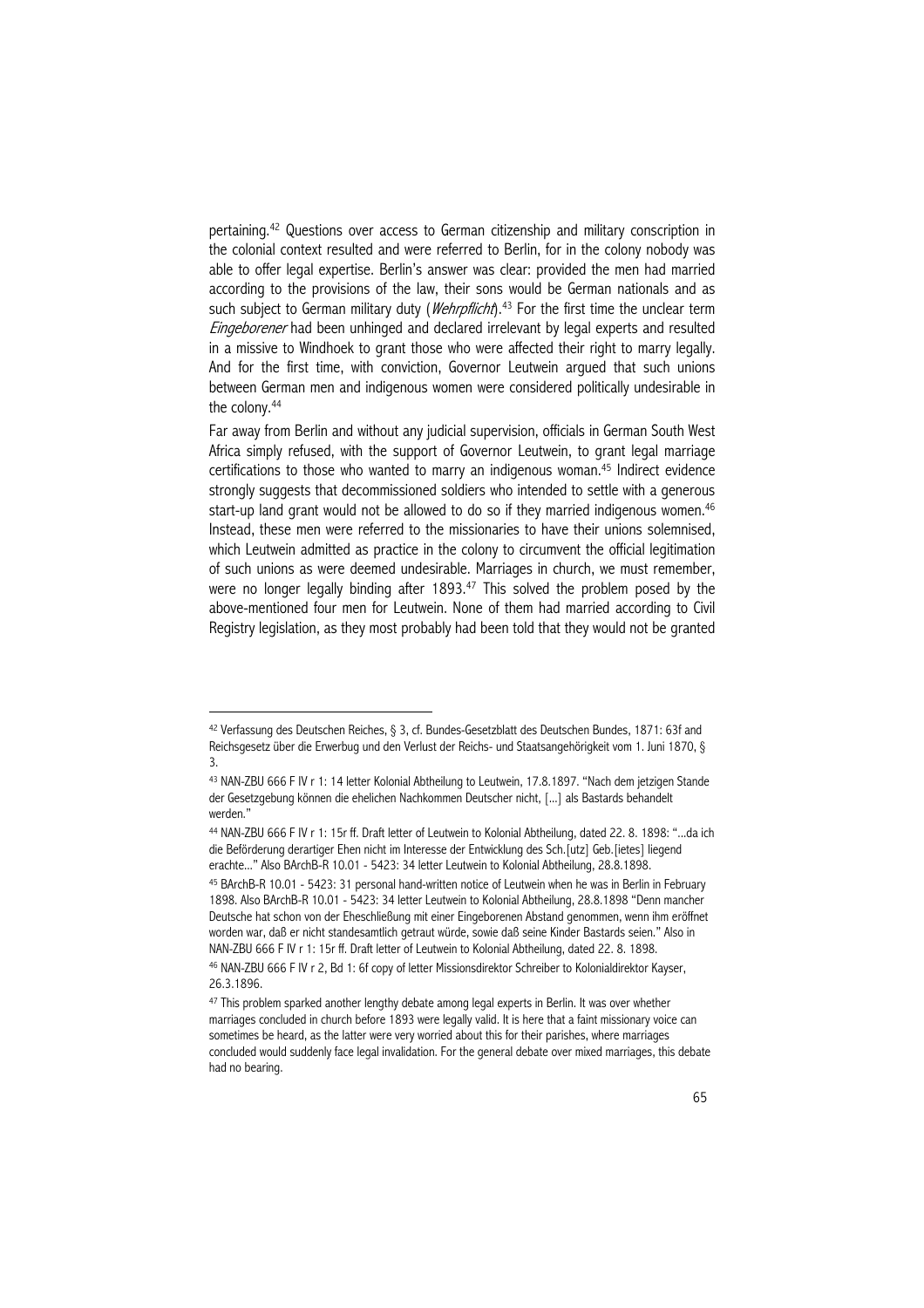proper and legal marriage licenses anyway. Their unions were thus considered invalid for the extension of German citizenship rights and duties.<sup>48</sup>

This legal practice was possible, yet rested on thin ice, as it depended on the men's legal incompetence and only as long as nobody challenged such administrative *dicta*.<sup>49</sup> Moreover, the impossibility of legal redress and the general absence of an effective judiciary made these issues almost impossible to address for those men denied marriage to the women they had chosen. One such case of a man whose wish to be married legally was turned down has survived in the record; it demonstrates the legal reality on the (colonial) ground. Friedrich Heuer, who had come to the territory as a soldier in 1893 and who was decommissioned in 1896, had met his future wife, the daughter of the trader Danti in Otjimbingue. In a letter to the governor in Windhoek he asked for permission to marry her in church. The answer from Windhoek to Heuer, relayed through the official at Otjimbingue, told Heuer to go ahead and marry his bride in church, as for this he needed no governmental approval. However, "a Civil Registry marriage is under these circumstances obviously impossible", he was told, without any further explanation given.<sup>50</sup> With "these circumstances" was meant the fact that Heuer's wife-to-be – she remained without a name throughout this correspondence – had a Bastard maternal grandmother, which Heuer had readily conceded.<sup>51</sup> The style and manner of Heuer's letter suggest that he was eager to comply with the rules, that he was not well-versed with legal procedure and that he lacked any real knowledge of what he was or was not entitled to. The way in which the government addressed the request clearly counted on the petitioner's legal ineptitude.

The death of settler Otto Johr propelled the issue to the fore. He had been married to a Bastard woman in church only, and his offspring were subsequently denied access to their inheritance because they were considered illegitimate and therefore not legally German. Settler Wilhelm Panzlaff, whose request to be married legally had been turned

<sup>48</sup> BArchB-R 10.01 - 5423: 31 personal hand-written notice of Leutwein when he was in Berlin in February 1898. No further evidence could be traced to confirm this, however.

 $49$  German notions of absolute military obedience  $-$  Kadavergehorsam – certainly played out in this context; also, the general *Bildungsstand* of such individuals as were asking for marriage permissions was desperately low. The German colonial militia was not drawn from the highly educated middle and ruling classes. Such soldiers were from the labouring classes with often abysmally poor education. Leutwein complained about this in a letter to the *Deutsche Kolonialgesellschaft*, by referring to *schreibgewandtes Material*, i.e. the unavailability of human material that was able to write, hence employable in the administration. Cf. BArchB 8023 - 170: 168.

<sup>50</sup> NAN-ZBU 666 F IV r 2, Bd 1: 9, letter Heuer to government, 21.9.1897 with the answer from Windhoek in draft form in its margins. Additionally, Otjimbingue was asked to supply information on the paternal background of Heuer, as this would have, theoretically, a bearing on the citizenship status of his offspring. Once this information had been supplied, Heuer's request was finally denied; cf. NAN-ZBU 666 F IV r 2, Bd 1: 10, 7.10.1897 and draft answer of 4.1.1897.

<sup>51</sup> Two names for her were found in the Okahandja church records, Eveline and Emma Heuer. The marriage's solemnisation could not be ascertained directly; however the church register of Okahandja reveals their marriage as having been solemnised as a son was christened in 1907. ELCRN VI. 20. Okahandja.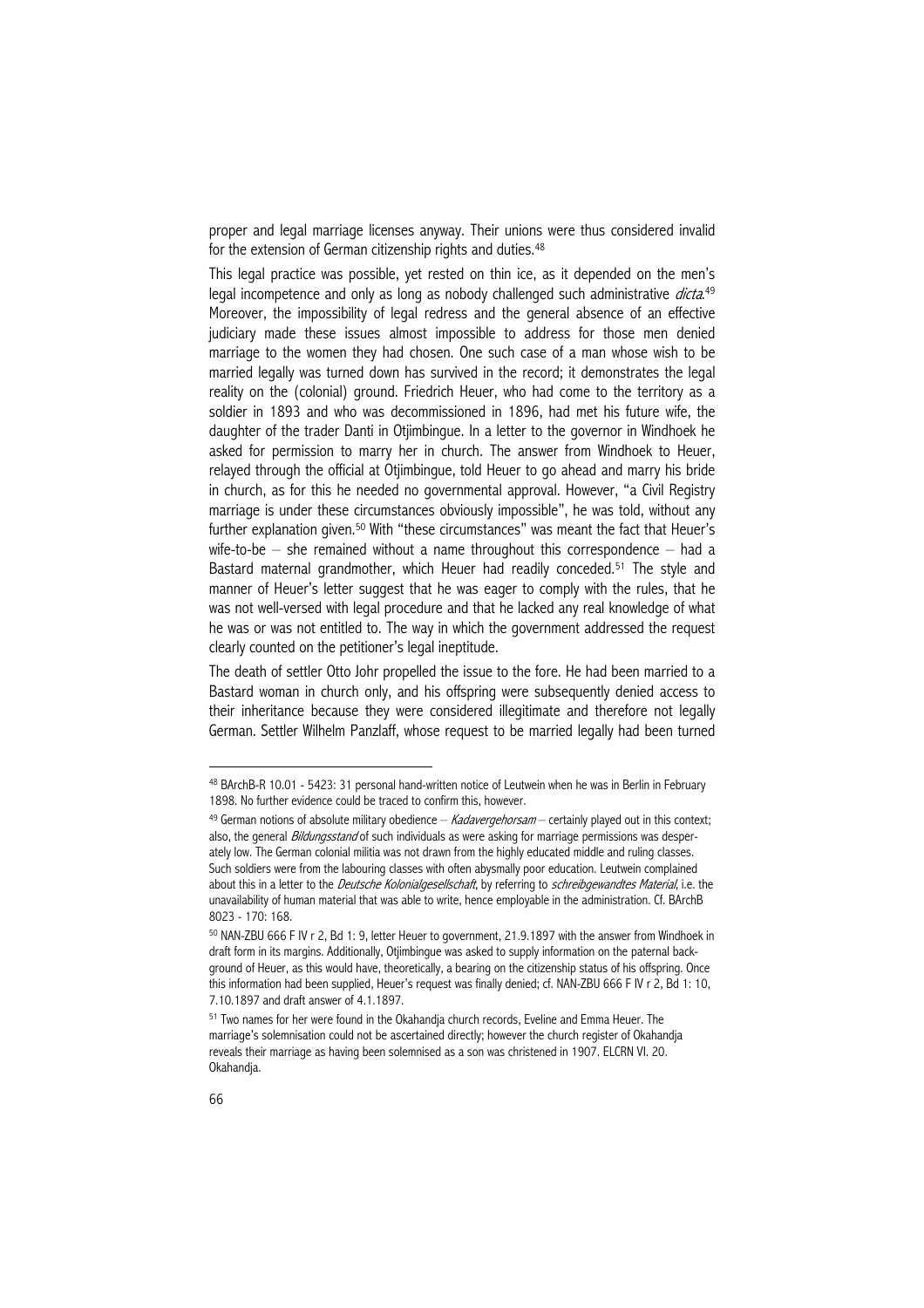down repeatedly since mid-1897 and with the same eventuality in prospect, insisted on legal recognition of his marriage.<sup>52</sup> His request, and that of one other settler, was turned down again as the governor had obviously decided to adhere closely to his reading of the law. Given that Berlin had already, in the preceding years, challenged the colonial legal exegesis, Panzlaff's insistence forced Leutwein to also send to Berlin for direct instructions, as the opinion of the only legal expert in the colony, Judge Richter, who had already been asked for an opinion on whether mixed marriages could be outlawed legally, was not in accordance with Leutwein's policy. Richter had argued the impossibility of prohibiting mixed marriages on the basis of the existing legislation: "...marriages are also permitted, even if only one of the betrothed is a 'non-indigene'".<sup>53</sup>

Richter's opinion, issued in January 1898, however, was reiterated by Berlin in the case of Panzlaff. It was a condensed recapitulation of the prolonged legal debate between the Colonial Office in Berlin and the colonial government in Windhoek since 1893, when the law ruling marriage in the colony had been decreed with the addition that it did not apply to *Eingeborene*.<sup>54</sup> There is nothing new in his view but he formulated with particular clarity the line taken by the legal authorities on Berlin, that it was impossible to prohibit marriages between German men and indigenous women.<sup>55</sup>

The underlying problem was, quite obviously and without ever being mentioned in the sources, that the provisions of the relevant law were fundamentally altered by an ordinance tacked on to the actual law. Some considered the exclusionary provision of the decree that enacted the law in the colony not in contradiction to the law's inclusionary provisions. In other words, the legal opinion in the colony held that the marriage legislation, regardless of what it regularised, was meant to apply only to non-Eingeborene. The Berlin legal experts, however, argued that the exclusionary provision did in fact not overrule the inclusionary character of the law in question. As the

 $\overline{a}$ 

55 NAN-ZBU 666 F IV r 1: 18ff Gutachten betr. die Zulässigkeit der Eheschließung zwischen Nichteingeborenen und Eingeborenen im Schutzgebiete. "Ein Verbot der Eheschließung zwischen einem Nichteingeborenen und einer eingeborenen Person kann m. E. aus der Verordnung vom 8. November 1892 [which had been enacted in January 1893, WH] nicht gefolgert werden und ist auch sonst nicht ergangen. Auch nach dem in Deutschland geltenden Gesetz über die Beurkundung des Personenstandes vom 6. Februar 1875 steht der dortigen standesamtlichen Eheschließung zwischen einer weißen und farbigen Person nichts entgegen."

<sup>52</sup> Cf. NAN-ZBU 666, FIVr2, Bd 1: 11ff, letter from *Gerichtsassessor* Richter to Leutwein, dated 10 June 1899. The sources indicate that he had raised this question with the authorities repeatedly, but always to no avail.

<sup>53</sup> NAN-ZBU 666 F IV r 1: 18ff. Gutachten betr. die Zulässigkeit der Eheschließung zwischen Nichteingeborenen und Eingeborenen im Schutzgebiete, 15.1.1898 "Das Gesetz vom 4. Mai 1870 ist durch Allerh. Verordnung vom 8. November 1892 für das Schutzgebiet bezüglich aller Personen, welche nicht Eingeborene sind, mit dem 1. Januar 1893 in Kraft gesetzt. Der Sinn dieser Verordnung ist m. E. der, daß für das Schutzgebiet in dem Gesetze an Stelle des Begriffes "Bundesangehöriger" der Begriff "Nichteingeborener" tritt und daß im übrigen das Gesetz im Schutzgebiete in derselben Weise gilt, wie in dem ursprünglichen Geltungsbereiche des Gesetzes. Da nun eine Abänderung der Bestimmung des § 10 des Gesetzes für das Schutzgebiet nicht vorgesehen ist, so folgt hieraus, daß eine Eheschließung auf Grund des Gesetzes im Schutzgebiete z. Z. zulässig ist, wenn auch nur einer der Verlobten ein "Nichteingeborener" ist." 54 NAN-ZBU 666 F IV r 1: 12.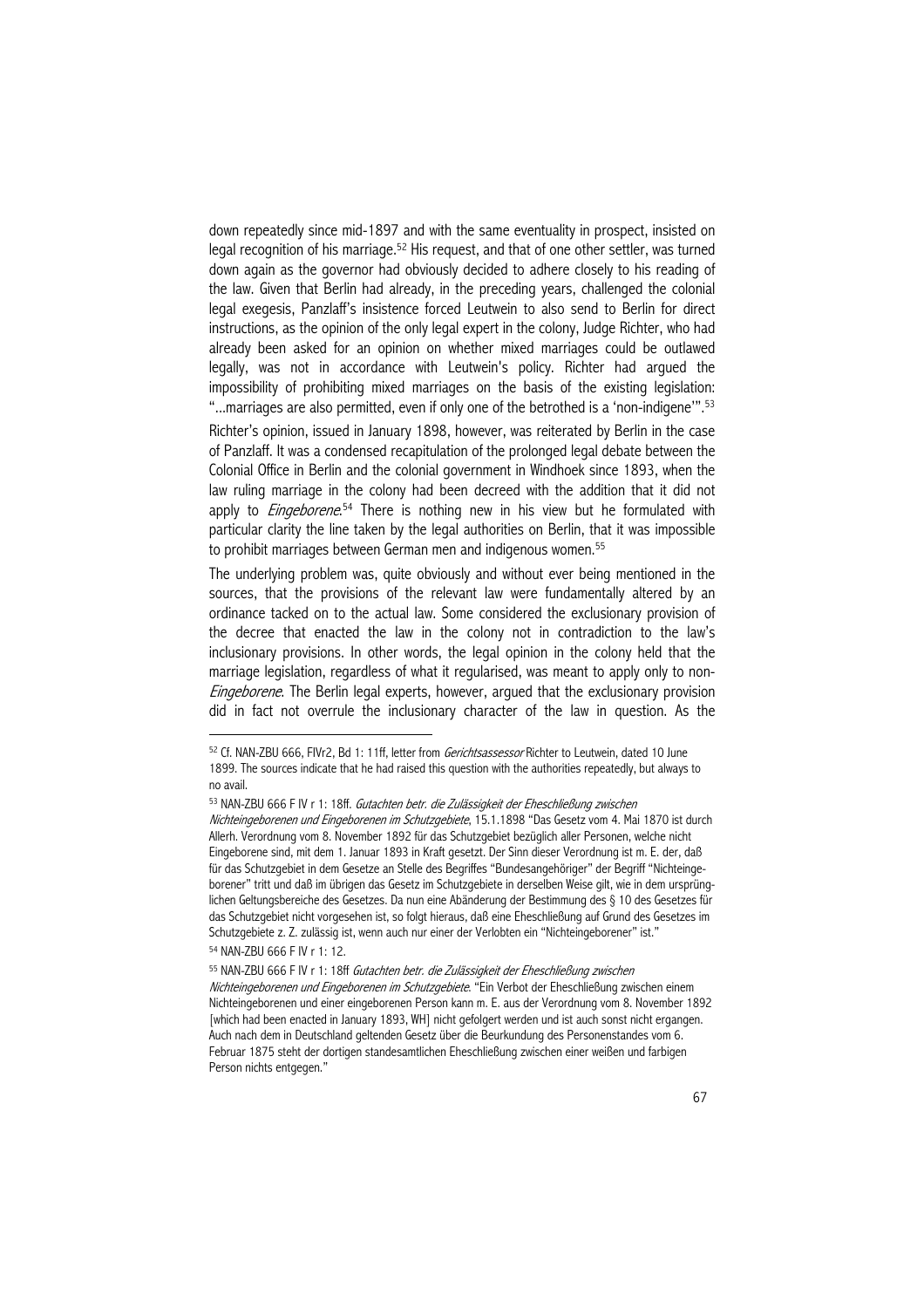*Eingeborener* proviso was only part of the ordinance enacting the law – not the law itself  $-$  it did not have the legal power to overrule what the law stipulated.<sup>56</sup> Hence, a letter was sent from Berlin ordering the colonial authorities in Windhoek to act no further to prevent Panzlaff from marrying with civil rites Magdalena van Wyk of Rehoboth, and finally to legitimise his family.<sup>57</sup> This ruling covered all similar cases in future. This decision was posted to all Civil Registry offices and officers of the colony in September 1899.58

# Conjugal order: morally

Given the inherent interest of missionaries in moral order, they were also involved in the debates over the legal regularisation that I have described above. Indeed these arguments and developments were sparked off by the 1887 'Memorandum regarding Marriages between Whites and Coloureds in the German Protectorates' (*Denkschrift* betreffend die Schließung von Ehen zwischen Weißen und Farbigen in den deutschen Schutzgebieten). Its moral-ethical arguments, which were concerned inherently with sexual behaviour among the inhabitants of Hereroland, the central part of German South West Africa, presented an essentially missionary voice.

The memorandum's line of argument had connected morals with political and economic concerns from a metropolitan perspective and argued these with respect to questions of control and overlordship. Its importance lies in the fact that missionary goals were clearly connected to nationalist goals and a colonialist agenda. This would henceforth be one consistent line of argument in the debates about marriages in the colony. Discernibly different was a second line of thought reflecting missionary presence in the field. Here the concerns were over questions of Christian respectability and church order in the parish as they pertained to sexual congress between female converts and German men. With the debates over and implementation of legal regularisation, despite its slowness and inefficiency, the missionaries were presented with a new challenge. Their role as the moral arbiters in their parishes was drastically reduced as the colonial administration reserved to itself the right to have the last word over what constituted a legally valid marriage.<sup>59</sup> The exclusionary application of marriage legislation to the nonindigenous inhabitants of German South West Africa (Nichteingeborene), called into

<sup>56</sup> Gerstmayer, Schutzgebietsgesetz. 8.

<sup>57</sup> Cf. NAN-ZBU 666-FIVr2, Bd 1: 16, dated 3 August 1899. Marriage bans were advertised in Windhuker Anzeiger of 21 Dec. 1899 and the civil registry marriage was concluded on 23 Dec. 1899; they had been married in church by the Rehoboth missionary Heidmann since 2 May1894; cf. NAN-ZBU 666 FIVr2, Bd 1: 12; the baptism of their first daughter is recorded in the church registers for Windhoek, cf ELCIRN-Parochial Registers VI. 36 Windhoek-Damara, also, NAN-BWI 263 S13d, Bd 2. Panzlaff was among the first group of soldiers under von François. cf. also BArchB-R 10.01 - 5423: 42ff.

<sup>58</sup> NAN-ZBU 666 FIV r1, p 21f , 3 August 1899 and subsequently as notice posted to all districts by the governor.

<sup>59</sup> This point shines through in the correspondences only and missionary indignation at this provision seems to have been muted. As open rejection of it would have amounted to illegal behaviour, it was not openly voiced.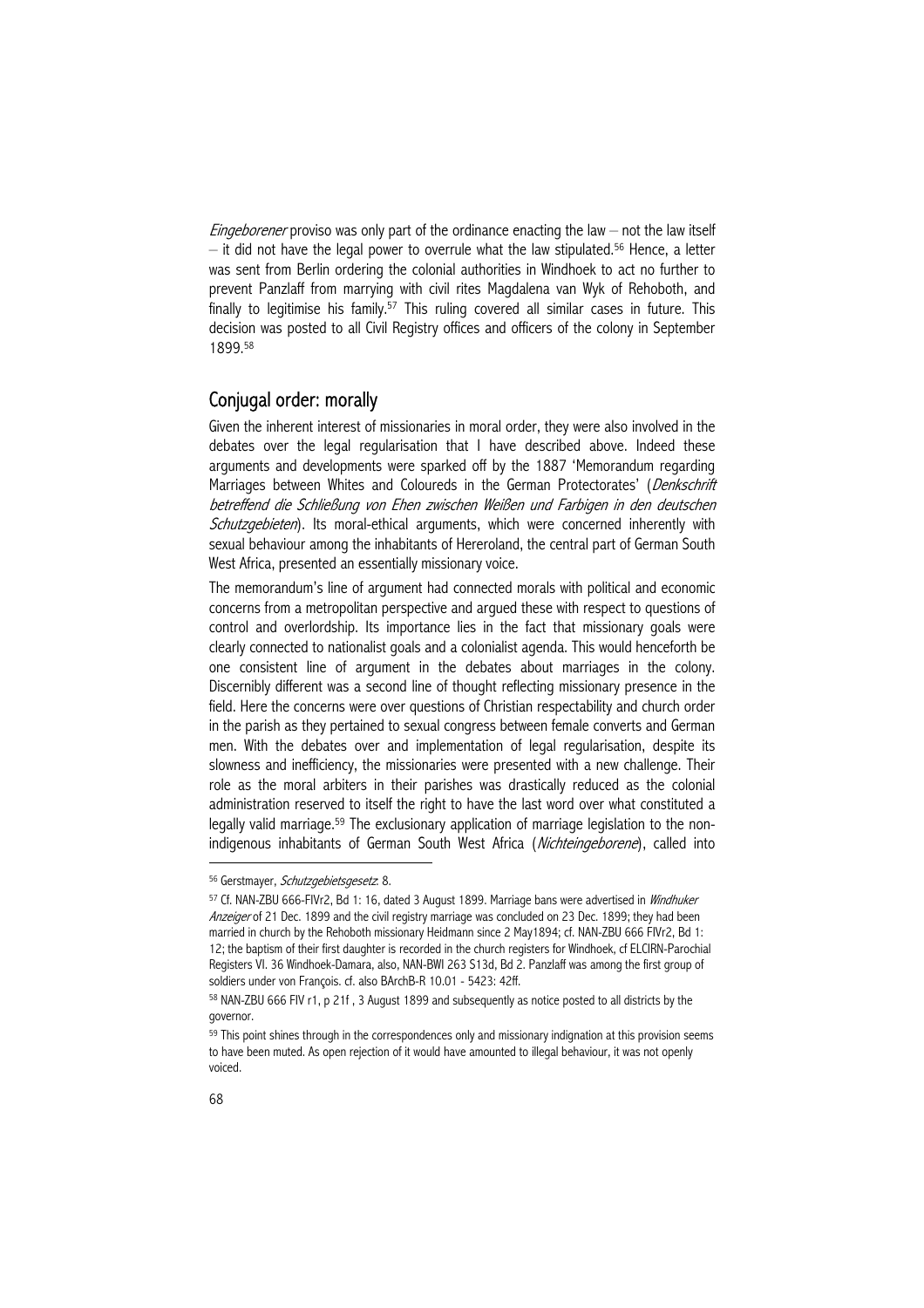question those mixed marriages the missionaries had solemnised and precluded these in the future. This, the missionaries argued, would force many men and women into concubinage and sexual illegitimacy. Thirdly, these same missionaries were also pastorally responsible for the German colonials and settlers who were often violently opposed and highly critical of the missionary enterprise; additionally the missionaries were Germans themselves, and as such not immune to nationalist thought and expression as played out in the colonial context both in the protectorate and the metropole. These different motivations for missionary engagement in the moral questions over sexuality and marriage between members of different groups in German South West Africa were tightly intertwined and inseparable, creating an untidy situation in the chronology, the archival record and the arguments. Underlying all these different arguments and common to all missionaries was a deep-seated sense of moral respectability, a deep concern with the assumed disintegrative force of illegitimate sexual interaction. This position, however, was employed in many directions and could serve the argumentative requirements of the missionaries, be they nationalist-political or pastoral-theological. All of this has to be kept in mind as I proceed to illustrate how the missionaries tried to intervene and make themselves heard in the first two decades of German colonial control.

Interestingly, the missionaries were initially very much disturbed by the theoretical possibility that marriages concluded between 1888 and 1893 might not be legally valid; this would have amounted to 'living in sin', though not in a religious sense, but still irksome to the missionaries as they now contravened a legal provision. This was felt to be "too embarrassing" to those living in such unions.<sup>60</sup> That unions concluded after 1893 between African and European members of their congregations had been declared legally impossible took the missionaries longer to realise. This concern over illegitimacy, this time much clearer in terms of the sexual implications, motivated RMS director August W. Schreiber in 1896 to lend his support to a scheme to import women to German South West Africa to remedy a scarcity of marriageable European women for decommissioned soldiers.61 The missions' logistical support was offered for this project. Also in 1896 there is a letter from Schreiber to the Colonial Office in Berlin in which he argues that the exclusionary clause should be scrapped from the marriage law. He reasons that decommissioned soldiers should be allowed to legally marry whoever they wanted, otherwise they would set themselves up in concubinage relations; this would

<sup>60</sup> Cf. e. g. letter of Missionsdirektor Schreiber to Auswärtiges Amt, 3.11.1893, NAN-ZBU 662-FIVn3: 6 "...weil solch eine Handlung für die betreffenden schon vielleicht seit Jahrzehnten in der Ehe lebenden Eheleute doch etwas gar zu peinliches haben würde...'

<sup>61</sup> Karen Smidt, "Germania führt die deutsche Frau nach Südwest": Auswanderung, Leben und soziale Konflikte deutscher Frauen in der ehemaligen Kolonie Deutsch-Südwestafrika 1884-1920; eine sozial-und frauengeschichtliche Studie, Magdeburg, PhD Diss. 1995, published 1998, Lit Verlag, Münster; Lora Wildenthal, Colonizers and citizens: bourgeois women and the woman question in the German colonial movement, 1886-1914, unpubl. PhD, University of Michigan, 1994, UMI. For this particular argument see Krista E. O'Donnell, The colonial woman question: gender, national identity and empire in the German colonial society emigration program, 1896-1914, unpubl. PhD, SUNY-Binghamton, 1996, UMI: 34ff.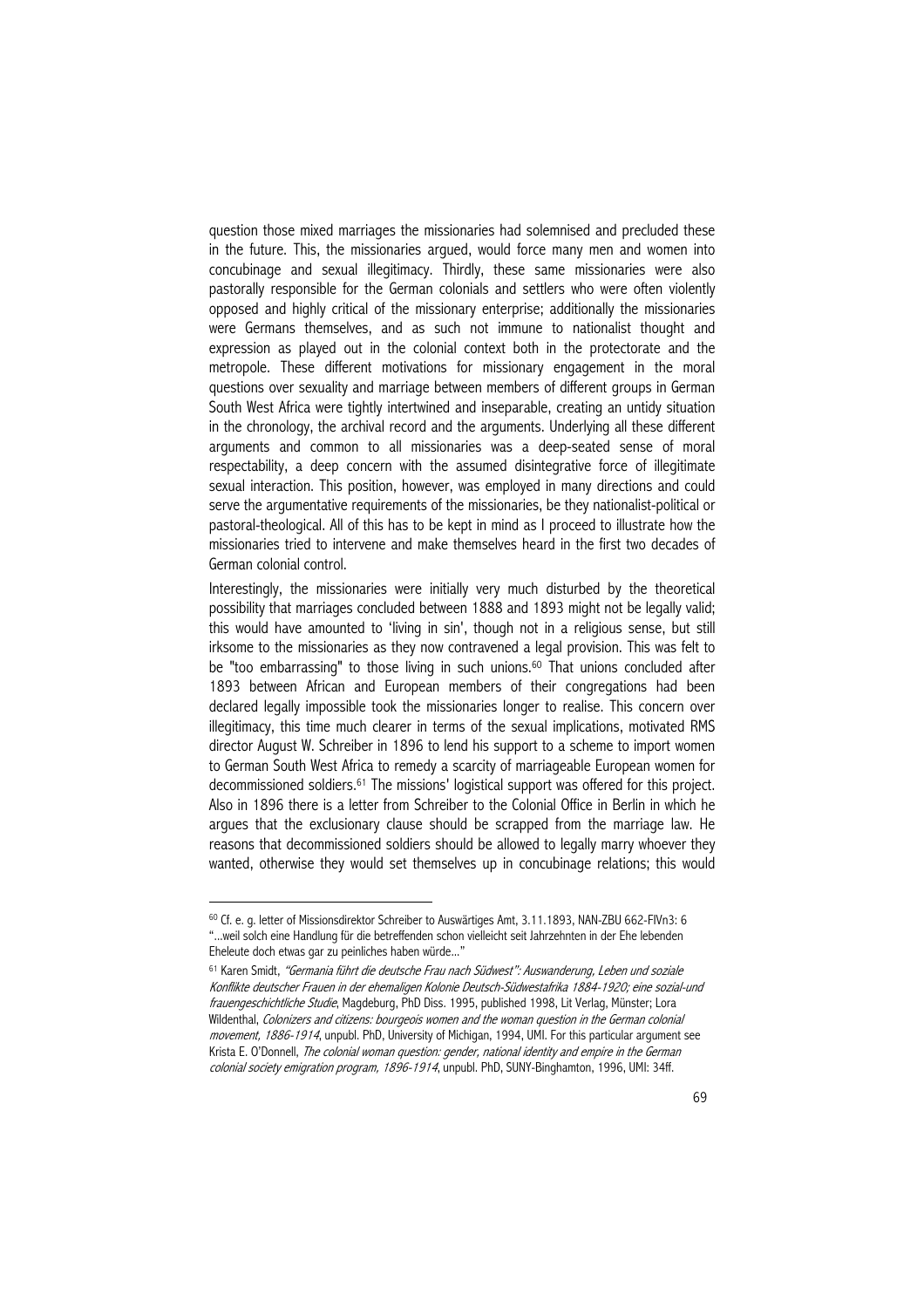counteract "the development of healthy moral conditions", hence sexual morality in the colony.62

The following illustrates that the missionaries had reason to be concerned about healthy moral conditions in the colony. It also demonstrates that missionaries were not taken very seriously and their concern for the maintenance of morality derided.<sup>63</sup> Victor Franke, *Stationschef* of Otjimbingue, who also had a record as a rapist, had been asked to be the godfather to one settler Carow's newly born child.<sup>64</sup> Missionary Olpp, however, who was requested to perform the baptism ritual, refused to accept Franke. His argument was that Franke was living an immoral life. In a letter to his uncle, the missionary Rev. Viehe, Olpp detailed Franke's antagonism towards him and related the latter's sexual misconduct in more than one respect.<sup>65</sup> Franke, he wrote, had repeatedly taken great pleasure in exposing him to material of explicit pornographic nature. On one occasion, when totally drunk, he had tried to ride his horse into the missionary's house to extort more alcohol. Finally, the missionary related the rape. As Franke was the highest official at Otjimbingue, the missionary had no means of curbing this excessive behaviour.

This so-called Franke-Olpp affair, a conflict between a local missionary and a representative of the colonial state, was debated widely in mission circles both in the field and at home.<sup>66</sup> At issue was that the missionary had insisted on a morally responsible, i.e. sexually well-behaved, godfather, applying the same strict standards he used in his mission parish. Though his local colleagues did back Olpp, he was gently admonished by his superiors in Germany not to apply the same strict standard to white people: should white people apply for baptisms of illegitimate children they should not be refused, nor were individuals living in concubinage relations to be excluded from the sacrament. How this substantial difference in approach over an important question of principle was resolved, if ever, remains unclear. More important is the fact that a double standard was imposed from the mid-1890s to pacify a potentially antagonistic colonial

<sup>62</sup> NAN-ZBU 666 F IV r 2, Bd 1: 7, letter Schreiber to Kolonial-Abtheilung, 10.3.1896.

<sup>63</sup> Circumstantial evidence suggests that missionaries, settlers and soldiers related only uneasily to each other in the colonial situation.

<sup>64</sup> Cf. Hartmann, "Urges": 42.

<sup>65</sup> ELCIRN I 1. 21 letter dated 1.6.1898, Otjimbingue "...weil Francke sein Lebenswandel ein anstößiger ist. [...] Francke bei meinem allerersten Besuch, den ich ihm im Aug. 1896 abstattete, sich nicht scheute, mich, den ihn besuchenden Geistlichen, auf ein gemeines Bild (eine Gruppe nackter Weiber darstellend) hinzuweisen mit den Worten: "Ist das nicht fein?" Er hat das Bild mit blauer Seide eingerahmt über seinem Sopha hängen. Ich glaubte, es sei bei meinem ersten Besuch genügend, wenn ich ihm mit einem bedenklichen: 'Na, na' antwortete. Das hinderte aber nicht daß er bei einem zweiten Besuch, bei welchem ich ihn grade über dem Lesen von Witzblättern fand, mich wieder auf ein derartiges Bild hinwies mit denselben Worten. Da mußte ich mir dann doch sagen, daß ich es hiermit einem lüsternen Menschen zu tun habe, dem es selbst nicht darauf ankomme, diese innere Gesinnung dem Missionar zu offenbaren. Von der Zeit an stand schon mein Urtheil fest. Mich aber mußte er wohl für einen solchen halten, da von der Universität her über solche Dinge nicht zu scharf urtheile."[!]

<sup>66</sup> VEM-RMG 2.491: 217 letter of RMS management to missionaries in Hereroland, undated 1898.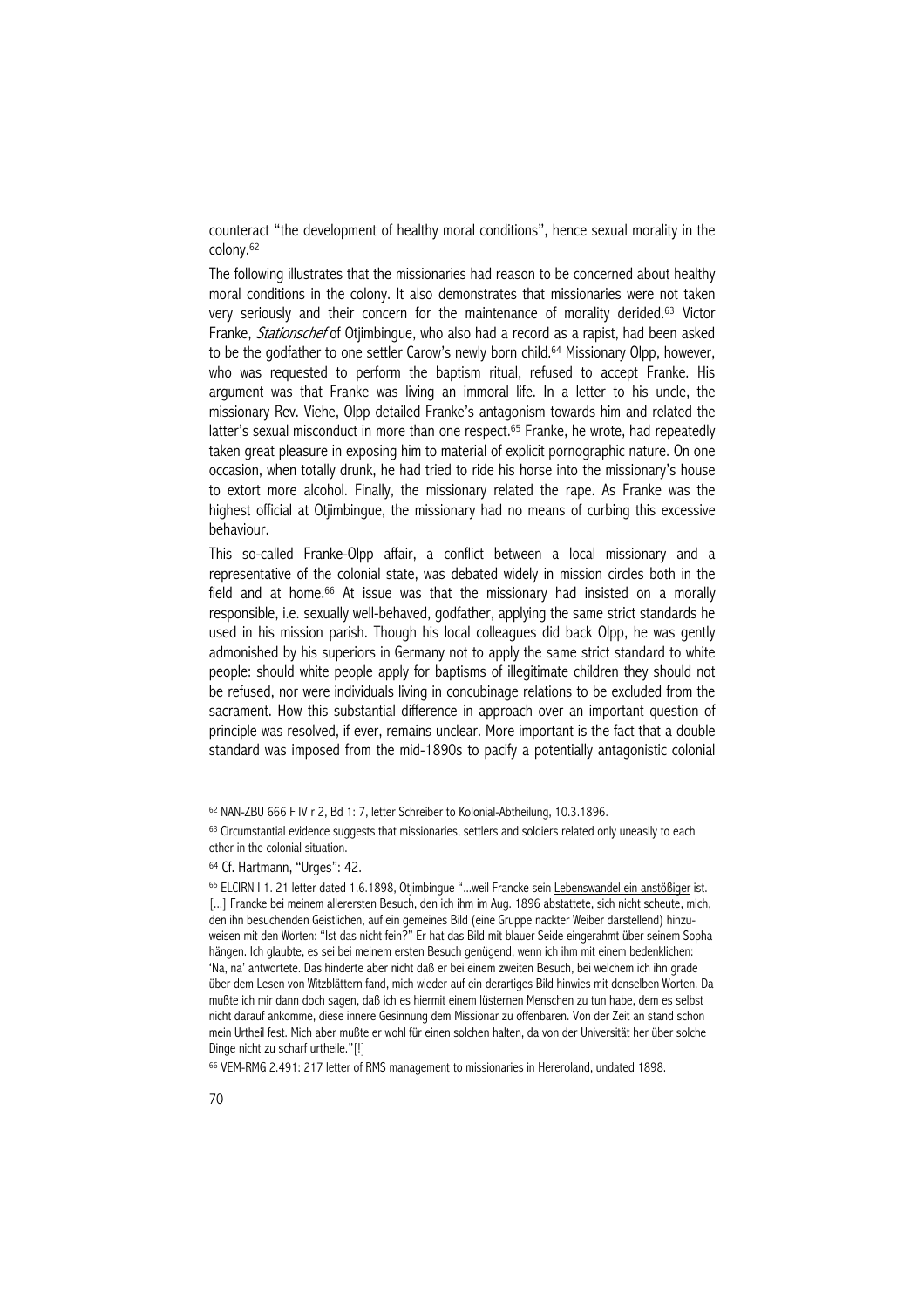administration.<sup>67</sup> Their role of Christian moral arbiter was compromised  $-$  if it had ever been uncompromised – as the colony developed, and the missionaries' strict concerns over proper sexual conduct, both among their African parishes and the colonising European men dissolved.68

To return to the issue of exclusive marriage legislation, a missionary fixation on the sexual aspect was clear. The main argument was that to prohibit marriages between European men and indigenous women would force the former into illegitimate, purely sexual relations. That was considered even worse than mixed (yet sometimes even really stable) pairings in concubinage, for which the missionaries did not uphold any idea of sanctity. Marriage was seen to be the only context for legitimate sexual interaction. If such sexual activity could not be exercised in a marriage among equals, a mixed marriage was considered the next best thing.

# Conjugal order: practically

 $\overline{a}$ 

As argued elsewhere, the number of settled conjugal relations between German men and indigenous women, and settled families, remained negligible.69 This is in contrast to the prominence of the issue in contemporary German legal and colonial debates, and

<sup>67</sup> VEM-RMG 2.491: 230, January 1900 letter of RMS management to missionaries in Hereroland.

 $68$  It is in this light that the actions and words of Windhoek's ebullient missionary Carl Wandres, must be evaluated. He repeatedly interfered when the military authorities of Windhoek used force and brutality in rounding up women for compulsory venereal disease inspections. Whereas I described these events elsewhere with regard to their effect on Windhoek's indigenous women, here we are interested in Wandres' side, his possible motivations to interfere. Two aspects seem to be important. First, he only interfered because it was women from his parish who were subjected to the demeaning inspections, and on their account only, making sure they got an exemption. Secondly he objected because he felt that these inspections violated general notions of modesty, undermining Christian respectability. Even worse, the visiting mission director noted after his visit to the parish and discussions with Wandres and Meier that this treatment destroyed the sense of modesty, sittliches Gefühl, among those women who still possessed such a sense. This is the attitude that motivated Wandres' approach. He was not motivated to protect the women of his parish, not to speak of the non-Christian females, from vaginal inspections because these were enforced, inhuman and degrading. His main concern was the assumption that such inspections would tempt the women to be immoral, less modest, which translates as sexual promiscuity and lascivious behaviour. How such assumption came to be is difficult to say and open to speculation. It demonstrates, however, that the concerns were over sexual behaviour. Cf. Hartmann, "Urges": 45; VEM-RMG, 2.533a: 214f. Visitationsbericht Spiecker, Windhoek, 1906, "...noch sittliches Gefühl..." being the catch phrase here. 69 Franz Seiner, Bergtouren und Steppenfahrten im Hererolande, Berlin, Süsserott, 1904: 33 and corroborated in Jahresbericht über die Entwicklung der Deutschen Schutzgebiete im Jahre 1903/1904. Beilage zu Deutsches Kolonialblatt. Berlin, Mittler u. Sohn, 1904: 256. Also Hartmann, Matters, forthcoming: passim with detailed calculations and concise figures. By way of an overview: 1893/4: 37 married men represented 34% of all civilian European men, excluding the missionaries, established since pre-German period. Of these 37 men, 22 or 59.5% had married local women, whereas 15 or 40.5% were married to women of European background. Of the 22 men married to indigenous women, 5 or 23% were listed as German nationals, whereas 17 or 77% percent were categorised as non-German. Of five Germans married to local women, two had been in the country before 1884, one had arrived with the first military contingent and two were recent arrivals. The remaining mixed marriages had taken place in the non-German trading community, and can be viewed as being proto-colonial as identified by their names.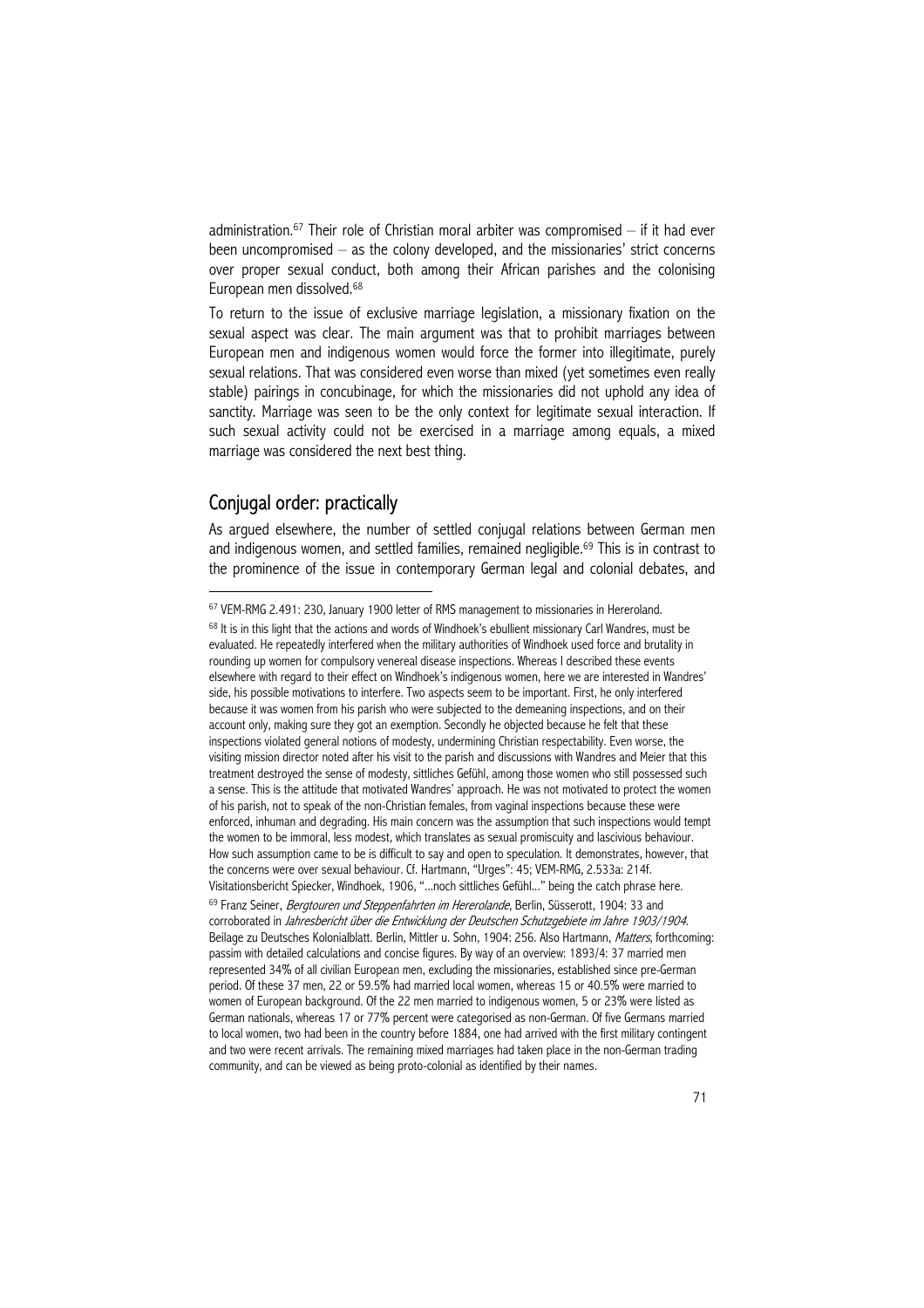also contrary to suggestions in most recent writing about German colonialism.70 For 1902, Franz Seiner reports 39 such 'mixed marriages' in the whole territory. This represents 6.75% of all marriages of colonial men in the colony as a whole, and for Windhoek the respective figure is 8.3%. A computation from material found in the Civil Registry files for Windhoek, starting in August 1898, and from information in the marriage prohibition deliberations after September 1905, arrives at fifteen named married couples in the Windhoek district.<sup>71</sup> These couples had married either in church only or according to the legal requirements.

The Civil Registry files also suggest that marriages between German men and local women were legally sanctioned well into 1905.72 Official marriage registry documentation for Windhoek, which was only started in 1898 despite having been legally required since 1893, revealed only four such mixed relationships legalised; one each in 1899 (Panzlaff, of which we have heard already), 1901 (Karsunke), 1902 (Jankowski) and 1903 (Kurz).<sup>73</sup> A list compiled in 1907 to establish the number of legally registered mixed marriages after a marriage prohibition decree had been issued, produced only one more name (Rittmann).<sup>74</sup> Another list of October 1905, found in material directly about the marriage prohibition decree, and compiled after its issue, reveals two more names, Becker and Wahl.<sup>75</sup> Thus no more than seven couples had applied for and been granted Civil Registry marriage in Windhoek. All of these unions had been previously

<sup>70</sup> Cf. footnote 4.

<sup>71</sup> However, the official statistic is 14 marriages for 1903 in Windhoek; cf. Jahresbericht über die Entwicklung der Deutschen Schutzgebiete im Jahre 1903/1904: 256. See also NAN-ZBU 666 F IV r 1: 25f.

<sup>72</sup> Marriage documentation other than for Windhoek could not be found which biases these deliberations towards Rehoboth where all the women involved in these marriages came from. Rehoboth was part of the Bezirk Windhuk, the governmental administrative unit until 1907. For other marital unions the documentation is only circumstantial; some could be culled from divorce proceedings in court material for instance. A case in point is the marriage of Betjy Kahitjene to the German transport rider Kaspar Leinhos, whose civil registry marriage of 1904 in Okhandja could only be ascertained through her divorce papers. Cf. NAN-ZBU 666 F IV r 1: 78ff. Another case is John Ludwig of Klein-Windhoek, who pursued a divorce from his Baster wife Maria Anna Elisabeth neé Bentz in 1897 because she had allegedly committed adultery. Cf. NAN-GWI 1,A 4/97. German-generated civil registry material was taken over by South African local magistrates and continued to be used until the administration had been properly South Africanised; most of this material never found its way to the archives. Pers. comm. Jochen Kutzner, Former Director, National Archives of Namibia. This distorts the evidence towards marriages with Rehoboth Bastard women, which indeed for Windhoek seem to have been the preferred marriage partners. Circumstantial evidence for other civil registry offices was not traceable, but circumstantial evidence suggests that in other districts, German men also tended to chose their wives from the nubile females of mixed background. Clearly, these marriages were concluded to maintain and secure civil status as a German for oneself and one's offspring. 73 The files NAN-BWI 261-269 Standesamtssachen, containing civil registry documentation were kept, contrary to notions of German efficiency and orderliness, highly untidily; cf. NAN-BWI 263 S 13 d, Bd 2 for Panzlaff; NAN-BWI 263 S 13 d, Bd 3 for Karsunke, Jankowski and Kurz.

<sup>74</sup> NAN-BWI 268 S 13 g.

<sup>75</sup> NAN-ZBU 666 F IV r 1: 24 contains a list of all men who were married, legally and/or in church in Rehoboth by 1905; the list was compiled after the marriage prohibition decree had been issued, to determine, retroactively, how many marriages actually were involved, as the prohibition decree was meant to apply retroactively too.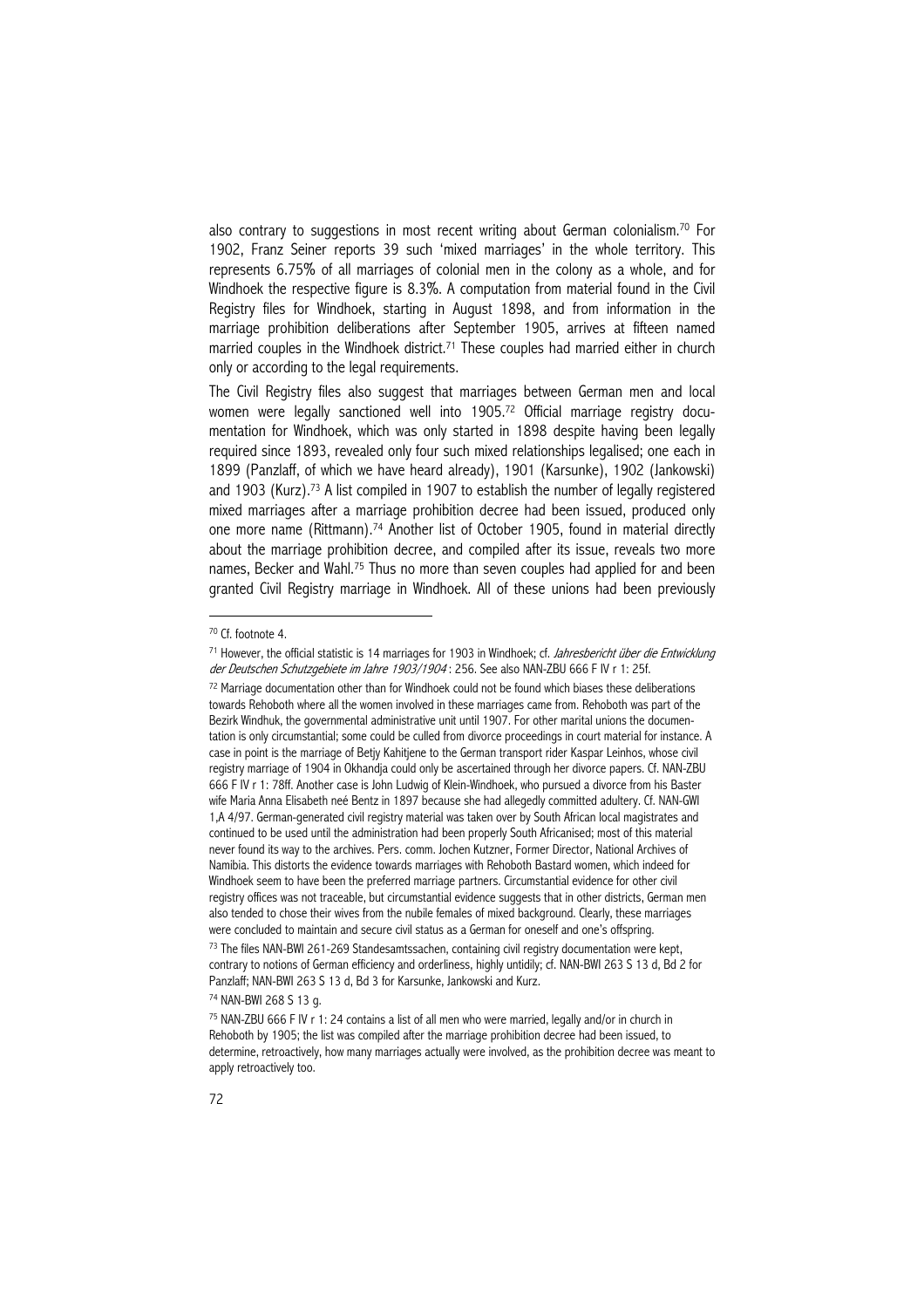ritually sanctioned in church. Aside from these seven legal marriages in the Bezirk Windhoek, in October 1905 there were another eight existing mixed marriages, all solemnised by the Rhenish missionary in Rehoboth (which formed part of the administrative unit Bezirk Windhoek) and five couples intended to apply for legal marriage; the list does not say anything about their current civil status, however.<sup>76</sup>

A rush of marriage applications in the months before the marriage prohibition decree was issued in September 1905 points to the fact that rumours about this were rife. A handful of men hastily applied to have their relationships properly legalised. Evidence of these applications in the form of written requests to the Imperial Government in Windhoek is available for the following men: Becker (15 April 1905), Wahl (22 April 1905), Pecken (19 July 1905) Angermund (19 July 1905) and Wede (8 August 1905). The April applications were granted, but Pecken, Angermund and Wede were too late.<sup>77</sup>

This rush is significant and needs to be explained. In the archival marriage legislation documentation held by the Namibian National Archives and the Federal Archives in Berlin there is a gap of roughly four years from 1900 through 1903 which complicates any attempt to explain the surge.<sup>78</sup> A hand-written notice of November 1899 expressed the hope that the questions surrounding the permissibility of marriages between coloniser and colonised would be resolved in the course of the revision of the Colonial Basic Law (SchGG). This scrap of paper admits legal insecurity, Rechtsunsicherheit, with regard to such unions.<sup>79</sup> This could explain the documentary gap, as the deliberations were probably conducted elsewhere or not at all. Another explanation could be that only one such mixed marriage was legalised in each of these years, except for 1900, when none was registered: the minimal number of such marriages attesting to the relative unimportance of the issue in general. On the other hand it has to be noted that the new Colonial Basic Law of 1900 (SchGG, 1900) had clarified the problematic provisions.<sup>80</sup> However, these had not been taken note of in German South West Africa, as demonstrated by the few marriages concluded after 1900. As the record does not yield any clear-cut and direct, chronological information, circumstantial evidence will be used to construct and argue more precisely the origin and nature of the marriage prohibition decree of 1905.

<sup>&</sup>lt;sup>76</sup> Ibid. footnote 73. This list does not contain those that had not lived to see the marriage prohibition decree of 1905. It is here that the missing church records of Rehoboth are most sorely felt; for instance the earlier mentioned Otto Johr was married to somebody from Rehoboth; his full name was only found coincidentally in a long defunct grave-yard.

<sup>77</sup> NAN-ZBU 666 F IV r 2, Bd 1: 21ff; what had triggered this wave could not be ascertained from the documents themselves. Their names are actually included in the list of October 1905.

<sup>78</sup> NAN-ZBU 666 F IV r 1 and BArchB-R 10.01 - 5423; NAN-ZBU 666 F IV r 2, Bd 1 contains a few insignificant documents; the gap can only be explained with the reorganisation of the archives after 1910, as old paginations point to an earlier and different organisation of the material. 79 BArchB-R 10.01 - 5423: 41.

<sup>80</sup> The Colonial Basic Law was revised in the context of the revision of German civil law, issued as Bürgerliches Gesetzbuch in November 1900 and made applicable as of 1 January 1901.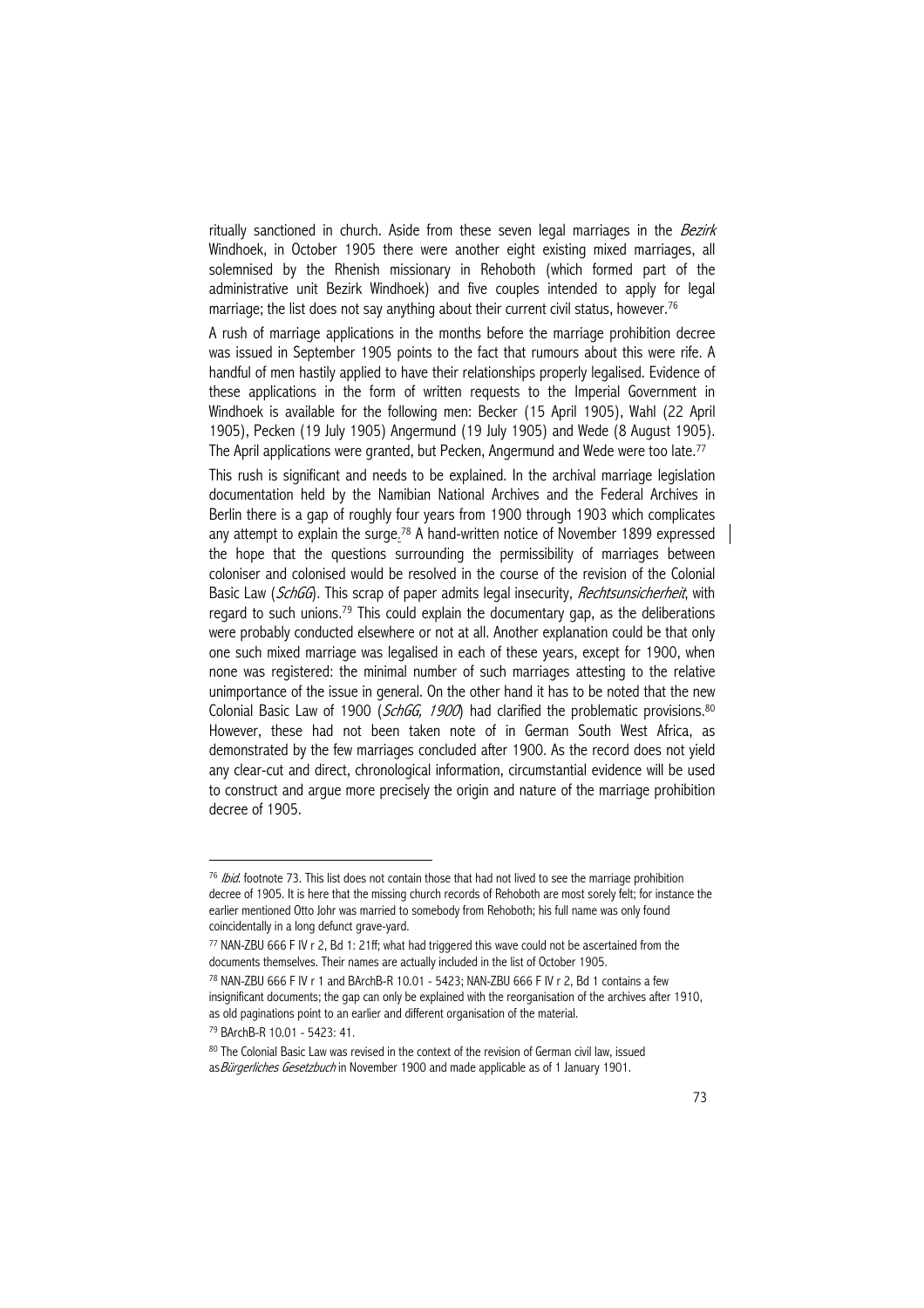# Mixed marriages prohibited: the *Mischehenverbot* of September 1905

I intend to obtain a ruling by the Colonial Department in the Foreign Ministry regarding the permissibility of marriages between Whites and Natives, more precisely . Bastards, which, according to the new version of the Colonial Basic Law of 10 September 1900, has become questionable. With regard to this doubt such marriages are, until further notice, not to be concluded. I remark with emphasis that these marriages are considered legally, politically and socially undesirable by government.<sup>81</sup>

This is the full text of an order, sent to all Civil Registry offices in German South West Africa on 23 September 1905 by the deputy governor Tecklenburg, to temporarily stall the conclusion of legal marriages between whites and natives, which included Bastards. As such it can be defined as the culmination of the exclusionary legal tendency regarding marriage in German South West Africa, as described in the preceding sections. It is also the first time that the changed provisions of the new Colonial Basic Law that had been enacted in 1900 (SchGG) were actually taken up in the debate. The order has become known as the *Mischehenverbot*, or mixed marriage prohibition; in fact it was only a temporary measure to prevent further marriages from being concluded until the legal situation had been clarified by the Colonial Office in Berlin. The missive sparked off an at times highly charged debate over who should be allowed to marry whom in the colony, particularly as over the next few years this instruction was implemented retroactively. The debate only subsided with the termination of German colonial occupation when, in the context of World War I, South African troops conquered the colony. By then the Colonial Office in Berlin still had not come up with a formal, written and binding decision.

The order left deep traces in the lives of those it touched, its emotional, social and economic fall-out leading to real hardship as it stalled intended marriages, affected the registration of mixed offspring from already legalised unions, and hardened public opinion against such unions in the colony. Consequently, it also resulted in a considerable body of archival evidence. This and the literature based on it have shaped our understanding of this issue as being predominantly about race. To be sure, the prohibition decree was an expression of German cultural hubris; it is therefore legitimate to argue the decree as one of the many precedents for German racism's culmination during the years of the Third Reich. Yet for all its validity, this view has not addressed the legal and social history of the prohibition order in the colony and as influenced by the different legal positions taken in the Colonial Office in Berlin and the colonial government in Windhoek. Given a negligible number of such marriages until then in

<sup>81</sup> Cf NAN-ZBU ZBU 666 - F IV r 1: 22 "Wdhk, 23. Sept. 1905/An sämtliche Standesämter/Ich beabsichtige eine Entscheidung des Ausw. Amtes, Kolonialabteilung, über die nach der neuen Fassung des Schgebgs v 10/9 1900 zweifelhaft gewordenen Zulässigkeit standesamtl. Trauungen zwischen Weissen und Eingeborenen bzw. Bastards herbeizuführen. Mit Rücksicht hierauf sind solche Trauungen bis auf weiteres nicht vorzunehmen./Ich bemerke ausdrücklich, dass dieselben diesseits wegen der rechtlichen, politischen und sozialen Folgen als durchaus unerwünscht erachtet werden./D. K. G./I. V./T[ecklenburg]".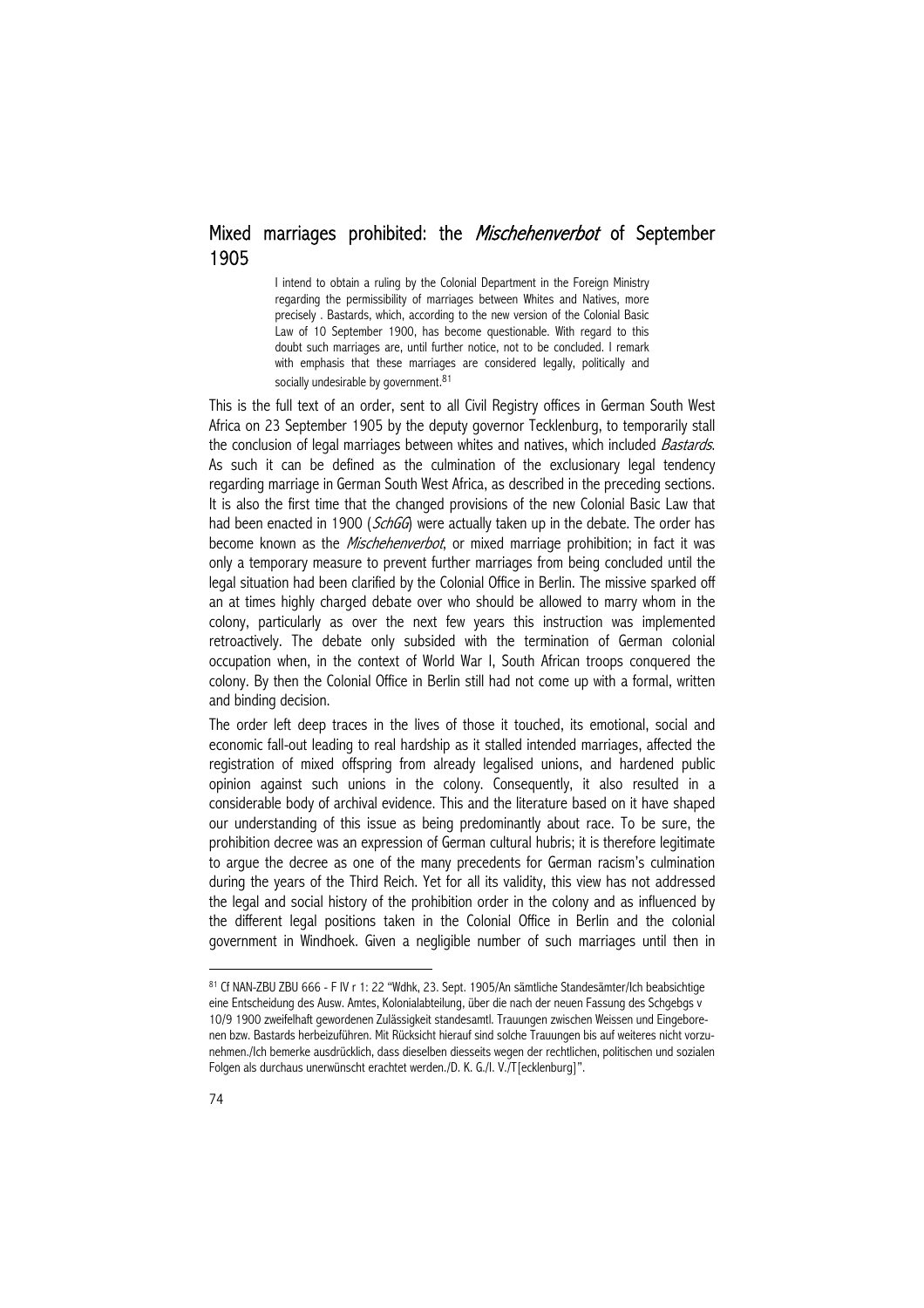German South West Africa, the crucial question to be asked is why such a drastic measure was deemed necessary.

Could it really have been the small number of legal marriages concluded? What influence did the German-Colonial Wars of 1904-1907 have? How far was the development and contradictory implementation of marriage legislation tied to the personal convictions and views of the different colonial administrators in the protectorate? Was the ever-changing colonial *situation érotique*, which prevailed both before and during the war in German South West Africa, connected to this development, and in which ways?

A short article published in a colonial periodical in 1903 seems to have caught somebody's attention in the Colonial Office in Berlin in September of that year. That is also when the archival sources start to flow again after almost four years.<sup>82</sup> Under the heading "The legal position of the Bastards in German South West Africa", its author, a certain Gentz, wrote a sentence that would have irked any German bureaucrat. In it he described what he considered to be an unacceptable situation in the colony and alleged that whether one was considered a German or an *Eingeborener* depended on the personal interpretation and convictions of each individual district officer (Bezirkshauptmann). He was referring to the fact that, far away from Berlin and Windhoek and the attempts at legal clarification, one's status was, more often than not, dependent on the inclinations of the colonial official in charge.<sup>83</sup> Further he suggested that sexual congress between German men and indigenous women was the order of the day and considered normal, even accepted social behaviour, adding that something needed to be done as it would undermine European rule in the territory.<sup>84</sup>

If seen through the eyes of a German civil servant, these were glaring administrative and legal deficiencies. And they triggered an official to suggest that something needed to be done. Tecklenburg, then a high ranking colonial official with experience in south western Africa, who was in Berlin at the time, was asked to comment on Gentz' article.<sup>85</sup> His response provides for the first time a clear-cut argument based on racial concepts. In a few sentences he made clear that the problem was not really about the status of the Bastards vis-à-vis the Germans, but that the question raised was about vigilantly guarding against "coloured blood."86 Referring to experiences with people of mixed racial background in the Cape Colony he brought up the case of Mrs. Panzlaff, whom he mentioned as *Hottentottenweib*. Although he admits that mixed marriages had not yet

<sup>82</sup> BArchB-R 10.01 - 5423: 54.

<sup>83 (</sup>Paul?) Gentz, "Die rechtliche Stellung der Bastards in Deutsch-Südwestafrika" in: Beiträge zur Kolonialpolitik und Kolonialwirtschaft, 1902/03, Heft 3: 91: "Es ist ein unhaltbarer Zusatnd, daß heute z. B. ein Mann als Europäer behandelt wird, morgen dagegen, wenn ein neuer Bezirkshauptmann mit enderen Ansichten die Geschäfte übernimmt, plötzlich wieder als ein Eingeborener gelten kann."

<sup>84</sup> Ibid. 91: "Schon das Ansehen der Europäer den Eingeborenen gegenüber erfordert es, daß derartige Fälle [racially mixed liaisons,WH]unmöglich sind."

<sup>85</sup> BArchB-R 10.01 - 5423: 54r; whether Tecklenburg had already been designated deputy governor of GSWA could not be ascertained.

<sup>86</sup> BArchB-R 10.01 - 5423: 54r "In erster Linie kommt es darauf an, die Reihen der Europäer gegen das Eindringen farbigen Blutes zu schützen."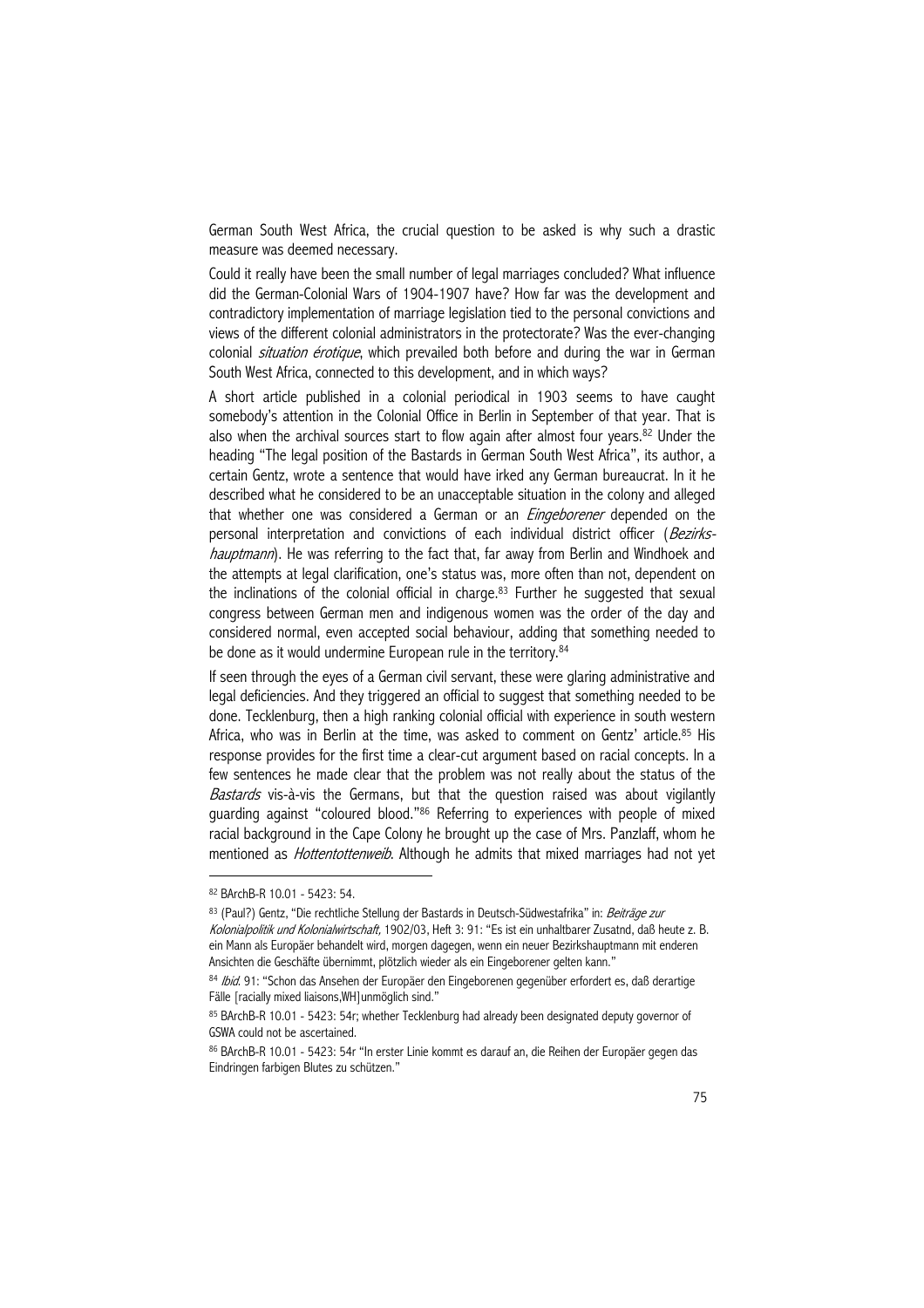become a problem, this 'Hottentot wench' was to be taken as an example of what should not happen, namely that other non-German indigenous women would also be considered of equal social standing in settler circles.<sup>87</sup>

Tecklenburg offered suggestions as to how existing laws needed to be amended to solve a problem which he described as "a deplorable state of affairs, which over the course of time would become ever more unbearable."<sup>88</sup> A handwritten response by another Berlin official, however, made clear that such suggestions were barely workable from a strictly legal standpoint.<sup>89</sup> Tecklenburg's statement was sent to the governor in German South West Africa for comment towards the end of 1903.

Judge Richter, who in years past had written legal opinions on the issue, wrote another of his lengthy memoranda in response. He was standing in for Leutwein, who was occupied with the Herero-German War, which had broken out in the meantime, in January 1904. Level headed and straightforward, he refuted the Tecklenburg opinion and dismissed as unnecessary his suggestions since there was no need for action as far as he was concerned. Clearly refuting Tecklenburg's calumny of Mrs. Panzlaff and rectifying the facts about her, he went on to describe a situation of relative acceptance of mixed marriages among the settler and military population in the territory.<sup>90</sup> In another statement he made clear that it was legally impossible to prohibit such marriages. He added, however, that he personally was not in favour of them and that they could be prevented to a large degree by making it next to impossible for indigenous women to get the documentation needed for proper marriage registration.<sup>91</sup> The next documents, chronologically, in the archives are the decree that temporarily banned mixed marriage, the covering letter with which it was sent to all Civil Registry officers in the protectorate in September 1905 and a memorandum addressed to Berlin, in which it was argued.<sup>92</sup>

92 NAN-ZBU 666 F IV r 1: 22ff.

<sup>87</sup> BArchB-R 10.01 - 5423: 56r 24.9.1903 "Jetzt spreizt sich auf Krieger- und Schützenvereinsfesten das Panzlaffsche Hottentottenweib neben unseren deutschen Frauen, allerdings noch ohne viel Anschluß zu finden. Das würde sich ändern, wenn eine zweite und dritte in dem Kreise Zutritt fände."

<sup>88</sup> BArchB-R 10.01 - 5423: 54.

<sup>89</sup> BArchB-R 10.01 - 5423: 57r.

<sup>90</sup> BArchB-R 10.01 - 5423: letter Richter to Kolonial-Abtheilung, 20.2.1904. He dismissed Tecklenburg's description of Mrs. Panzlaff, arguing instead that she was from one of the best Bastard families of Rehoboth. Moreover, the Panzlaff children were going to school with other children in the government school, without anybody being offended by it. Gentz, "Stellung": 91 dscribes the same situation in these words: "Bisher ist eine scharfe Grenze noch nicht gezogen worden. Eine Anzahl angesehener 'Bastard'-familien und einzelner 'Bastards' (besonders Frauen weißer Ansiedler) sind gesellschaftlich stillschweigend als Europäer anerkannt worden und genießen auch die politischen und juristischen Rechte der Europäer."

 $91$  At this point there is a suggestion in the sources that Tecklenburg, the hardliner, knew about the new version of the SchGG of 1900 and its clarified exclusionary provision; however, most probably nobody in the colony had ever taken notice of it. Clearly, Richter in his comment on the Tecklenburg opinion did not refer to this provision. For Richter's last statement before his voice vanishes in the record see BArchB-R 10.01 - 5423: 65ff, obviously written while Richter was in Berlin in August 1904, as it is in his hand-writing, informally on sheets of paper, retroactively provided with official references.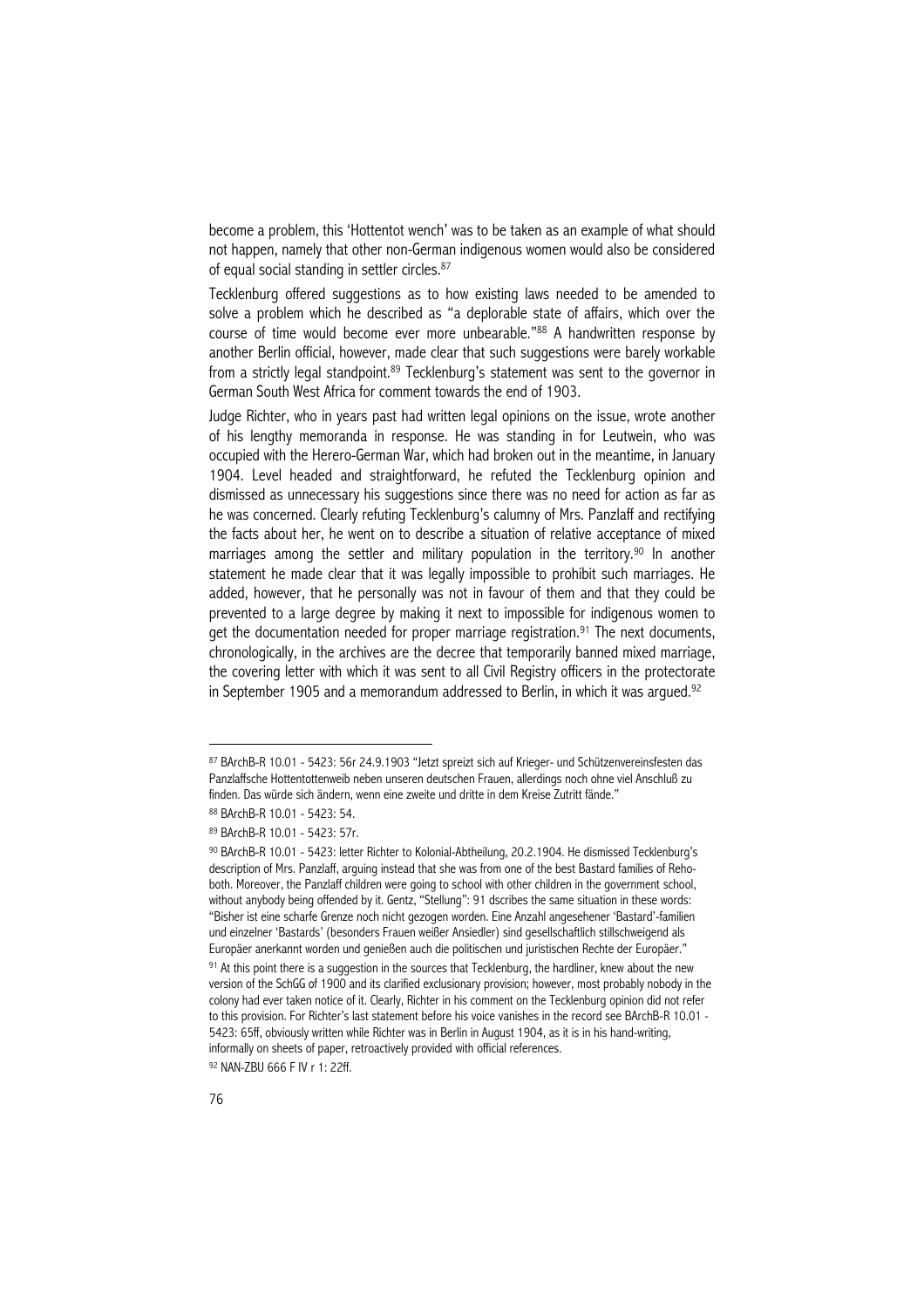Important events had meanwhile drastically changed the general situation in German South West Africa: they are reflected in the new direction that the marriage deliberations took. The Herero-German War had come to its gruesome end, but the German-Nama War was still raging. Five German men (Angermund, Becker, Pecken, Wahl and Wede, we have met them earlier) had applied to be married legally to indigenous women. Governor Leutwein, an opponent of mixed marriages who had nevertheless been ready to honour legal expertise from Berlin and to carry out directives from the Colonial Office in the colony, had been recalled amidst allegations of having been too liberal and soft on the indigenous population. Some even argued that he was responsible for the wars of 1904ff.93 Tecklenburg, whom we saw to have been a hardliner in mixed marriage issues deputised for him in 1905, until towards the end of that year Friedrich von Lindequist was installed as Leutwein's successor. Comparatively liberal men – Judge Richter and Governor Leutwein, both respected legal positions and possibilities even if they did not conform with their privately held opinions – had been replaced with hardliners. These were General von Trotha, Tecklenburg and Friedrich von Lindequist, to which must be added Oscar Hintrager – men who combined a more ruthless approach to securing imperial power in the colony with a willingness to exploit legal provisions in the interest of their politics and not keep to the letter and spirit of the law.<sup>94</sup>

To return to the memorandum that argued the necessity of a marriage prohibition: it was, according to the hand writing authored by Oscar Hintrager, and corrected by the deputy governor, Tecklenburg. Although Tecklenburg signed it, one can actually argue shared authorship by Hintrager and Tecklenburg. The authors admitted that the surge of applications for marriages between April and August 1905 had spurred this memorandum. Referring to and disputing the last communication with regard to mixed marriages sent by Judge Richter in February 1904, the authors established the hitherto ignored fact that the inclusionary provision of the marriage law of 1870 had been rescinded four years earlier in the new Colonial Basic Law (SchGG of 1900). The application of marriage law to *Eingeborene* was excluded. From this legal platform the authors continued the argument by drawing attention to the *Indigenatsgesetz*, which would indeed give legal offspring of German men the rights and duties of German nationality, a consequence that was described as contrary to the goal of keeping the German race pure, opposed to German morality; moreover, it would endanger the

<sup>93</sup> Bley, Kolonialherrschaft: 193f.

<sup>94</sup> Oskar Hintrager also served as deputy governor under von Lindequist and his successors. By the time German colonialism came to an end he was the *eminence grise* of German colonial administration in the territory. Widely travelled and exposed to different colonial contexts, Hintrager had been to i.e. the United States of America, but more tellingly, the Boer Republics just before and after the South African War. Cf. "Lebenslauf des Geheimrats Dr. Oskar Hintrager von ihm selbst geschrieben ein Jahr vor seinem Tod", Afrikanischer Heimatkalender, 1982: 57-62. Cf. also his Südwestafrika in der deutschen Zeit, München, Oldenbourg, 1955, particularly chapter 9 "Mischehenverbot 1905 und Frauenfrage" where he describes his experiences and involvement *en detail*. As most of the relevant documents in this context have survived in hand-written form it is possible to trace specific positions to these different administrators as the handwriting of all five men is clearly distinguishable.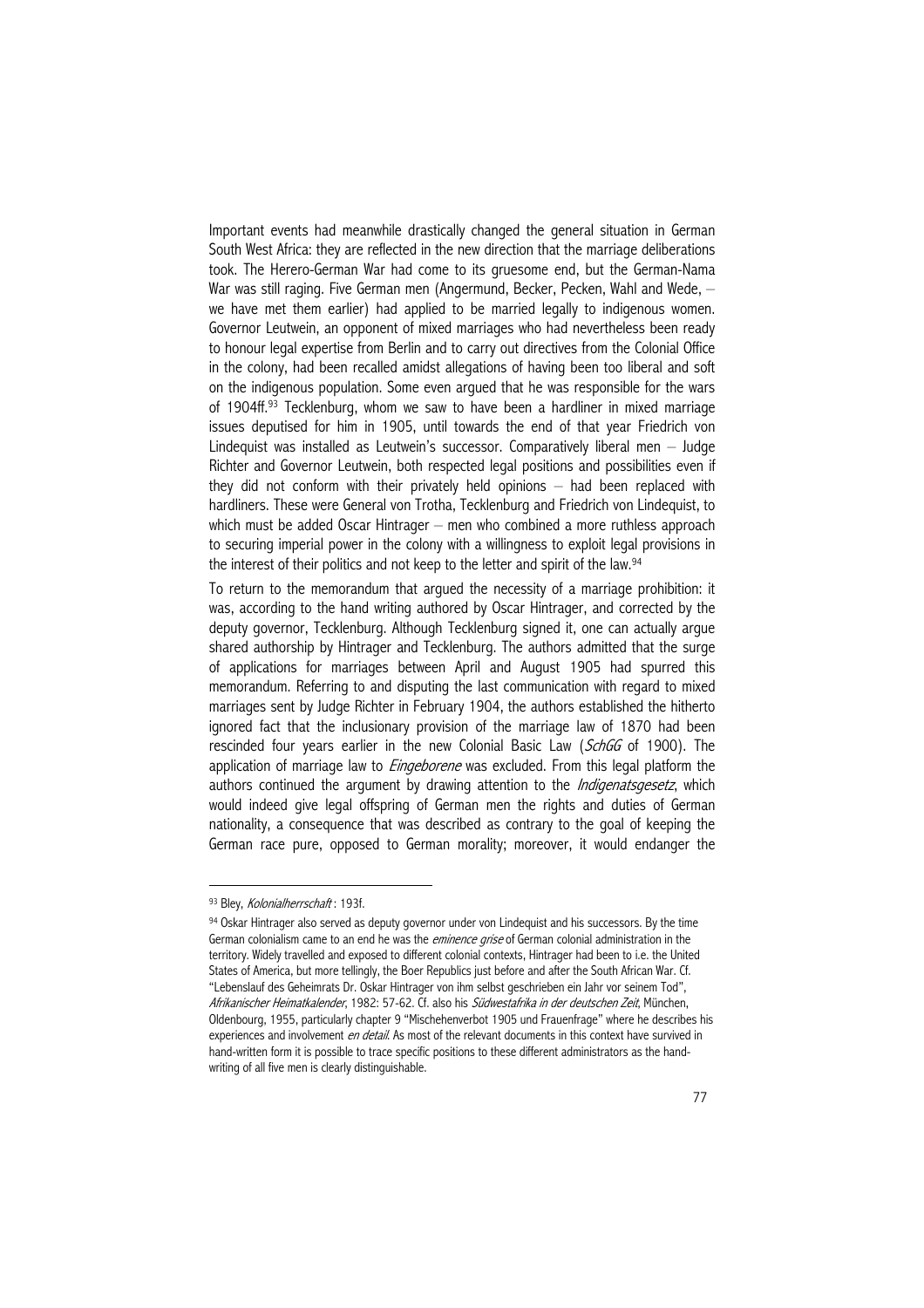overlordship of the white man.<sup>95</sup> They cited the existing mixed marriages in the Windhoek district, both the legalised and the church-only unions, to calculate possible mixed population growth figures over the next three generations, which they projected to be in the thousands. A marriage prohibition decree needed to be instituted, they went on to argue, since these numbers were a threat to the power position of the whites. To back this claim the authors underscored their argument with the term verkaffern, a colloquial expression only very clumsily translatable as 'going native'.96 It referred to those German men who had married indigenous women and had not been able to 'civilise' their spouses but had themselves 'reverted' to the latter's uncivilised and lower cultural status. As this was the usual result of such unions, they needed to be prevented. The memorandum comes around full circle to the memorandum written in 1887, where the Hispanisation of Latin America had been used to propose an inclusive approach to marriages in the colony. Less than twenty years later, the same concept was now used to argue an exclusive approach, as the historical experience of Latin America was argued to have led to racial degeneration and cultural degradation.

The give-away formulation is *Geschlechtsverbindungen*, sexual unions, when Hintrager and Tecklenburg are actually arguing against marriages. This clearly indicates that it was not the marriages that were meant to be targeted by the proposed marriage prohibition decree, but rather the more general *situation érotique* in the colony. To recall this situation, this is what missionary Freerk Meier, Carl Wandres' colleague, wrote to his management in Barmen, Germany, to illustrate the situation in Windhoek in mid-1904, roughly four months after the war had broken out.

> Allow me to relate to you a conversation, which a while ago our school teacher Franz had with a white man. The latter, a marine, talked with Franz about this and that. Some things he liked, particularly the beautiful singing of the natives. But then he continued (maybe he was just wanting to hear an opinion): "One thing I do not like. How can you [natives] put yourself onto the same stage as the whites?" Franz, a wonderful person, quick-wittedly answered: "We have never put ourselves on the same stage with whites, we have not yet reached that stage. But we do not really need to do that, as they come to us. Whenever they engage with our women and girls, don't they lower themselves onto our stage?" Isn't that a wonderful reply?<sup>97</sup>

<sup>95</sup> NAN-ZBU 666 F IV r 1: 27r: "Diese Konsequenzen sind in hohem Grade bedenklich und bergen eine große Gefahr in sich: Durch sie wird nicht nur die Reinerhaltung deutscher Rasse & deutscher Gesittung hier, sondern auch die Machtstellung des weißen Mannes überhaupt gefährdet."

<sup>96</sup> Cf. the entry "Verkafferung" in: Heinrich Schnee, (ed.), *Deutsches Kolonial Lexikon*, Leipzig, Quelle & Meyer, 1920, III: 606.

<sup>97</sup> VEM-RMG 1.657: 143ff, letter of Missionary Meier to Inspector, dated 20/5/1904 "Es sei mir noch gestattet, Ihnen eine Unterhaltung mitzuteilen, die vor einiger Zeit unser Schullehrer Franz mit einem Weißen hier hatte. Letzterer, ein Seesoldat, besprach sich mit Franz über allerlei. Manches sagte ihm zu, besonders der schöne Gesang der Eingeborenen. Dann aber fuhr er fort, (vielleicht that er es, um nur einmal zu hören): "Eines jedoch gefällt mir nicht. Wie könnt ihr euch mit den Weißen auf eine Stufe stellen?" Franz aber, ein prächtiger Mensch, ist auch nicht auf den Kopf gefallen. "Wir haben uns", entgegnete er, "noch nie mit den Weißen auf eine Stufe gestellt; soweit sind wir noch lange nicht. Doch das thut auch nicht not, daß wir uns mit ihnen auf eine Stufe stellen. Sie kommen ja zu uns. Wenn sie sich mit unseren Frauen u.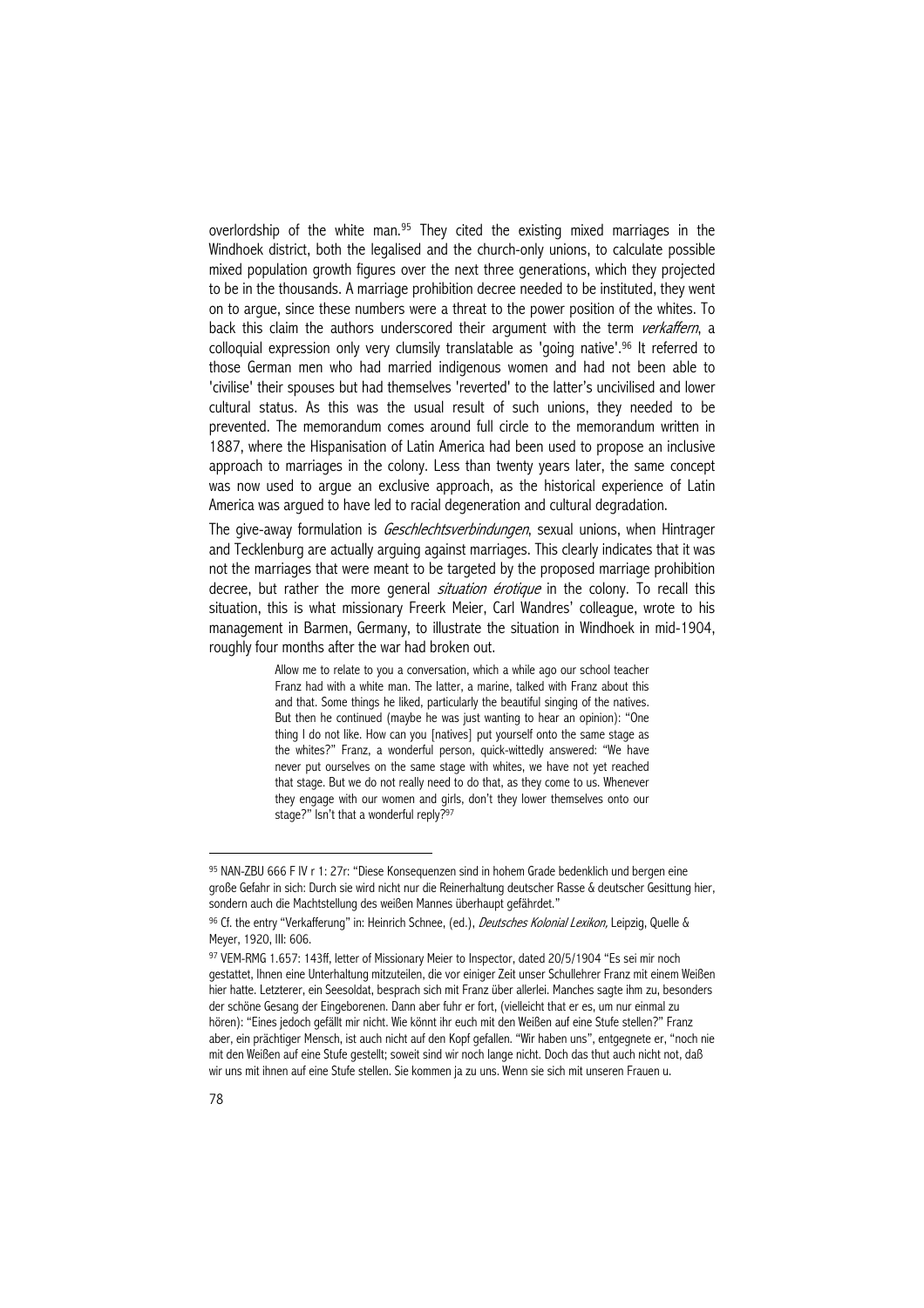Meier's rendering of a particular of the *situation érotique* prevailing in Windhoek attests to the reality of a rather crude and brutal everyday sexual culture, in a nutshell. The conversation between a German soldier and Franz Hoësemab, an evangelist and teacher in the mission's parish of Windhoek, situated the sexual encounter between colonising men and colonised women as a central and everyday interface of the colonial encounter. This was reported from a situation where an ever growing number of German soldiers, present on account of the ongoing war since January 1904, resulted in a surge of sexual activity, the details of which have already been dealt with. But it also threw some light on how the sexual encounter between indigenous women and colonising men was conceptualised in terms of status and class. The missionary proudly reported how the teacher Franz Hoësemab had in a rather witty manner dressed down the German soldier and relativised his claim of social and cultural superiority by pointing out that German men visited indigenous women for sexual services, thereby 'lowering' themselves to the status of the natives. That this conversation centred on the issue of white-black fornication and that the missionaries of Windhoek and elsewhere repeatedly commented on this, attests to the fact that the relationship of coloniser and colonised was, to a very substantial degree, conceived of as a sexual relationship first and foremost, certainly in the light of questions about social standing and political consequences.<sup>98</sup>

The argument in the memorandum is that by preventing conjugal unions, "a not to be underestimated influence could be had on the settlers, who are still quite immature with regard to mixed sexual liaisons." In short, by banning marriages it was hoped that sexual intercourse between German men and local women could be reduced.<sup>99</sup> The influx of substantial numbers of soldiers had brought with it a certain normalisation in the sexual economy of the colony. Not only were these new soldiers, i.e. those that had been brought in to fight the German-Herero war in early 1904, drinking rum with their black fellows, the Baster and Damara "Kameraden", from the same bottle, they were also sharing the same pipe of tobacco.<sup>100</sup> Continuing in this vein, the authors argued that these men were also using the native women not only for sexual gratification, they were even courting them like they would do at home in Germany with the maid or the peasant's daughter. This, the institutionalisation and normalisation of sexual interaction, even the psychological need to establish such liaisons with more than just the mere

 $\overline{a}$ 

100 These were comrades in arms, Baster ancillary troops and Damara mercenaries to the *Schutztruppe*.

Mädchen abgeben, steigen sie dann nicht hernieder auf die Stufe, auf der wir uns befinden?" Ist das nicht eine prächtige Entgegnung?"

<sup>98</sup> The fact that Missionary Wandres reported a similar interaction in which Franz H. played a role about a similar issue suggests that these are not totally fictitious; cf. VM-RMG 2.533: 287. And, indeed, the missionaries' voice surfaced in the record in the context of immoral sexuality only; when the missionaries feared that a prohibition decree on marriages would just force men to continue engaging carnally outside the confines of legalised marital bonds.

<sup>99</sup> NAN-ZBU 666 F IV r 1 28r "Durch diese Behandlung wird auch ein nicht zu unterschätzender Einfluß auf die in dieser Hinsicht leider meist sehr unreifen sozialen Anschauungen unserer Ansiedler ausgeübt." Hintrager in his *Südwestafrika in der deutschen Zeit* : 73 corroborates this 50 years later, in 1955, writing that "Die Entsendung von rund 15 000 deutschen Soldaten zur Niederwerfung des Aufstandes zeitigte dieses Problem [the problem of German-indigenous sexual interaction,WH.]"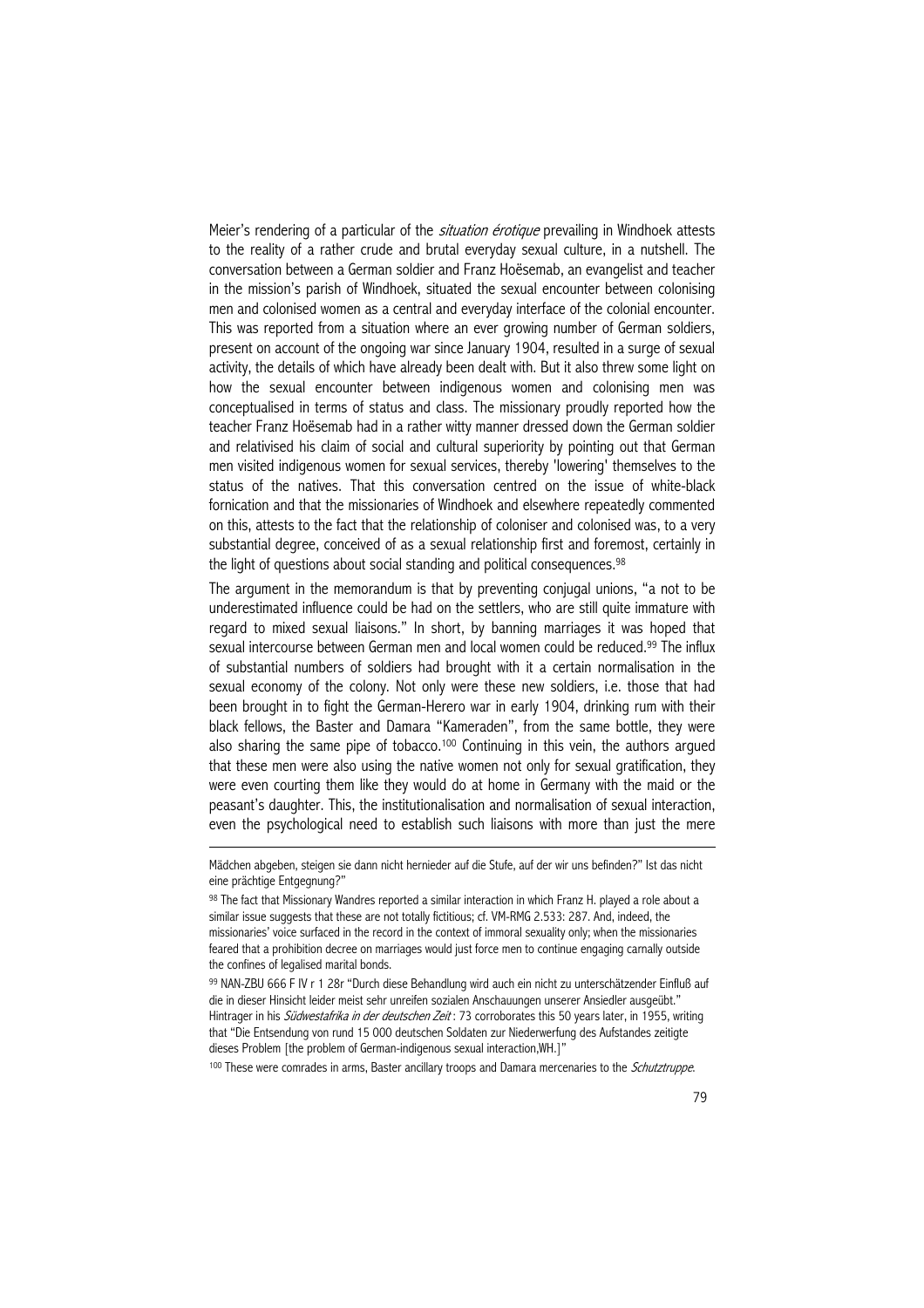sexual act and gratification in mind, was perceived to be of the gravest danger for the colony. The courted women would then insist on being married legally.101 This train of argument most clearly establishes the influence of the *situation érotique*, as it had developed during the roughly 18 months of German-Colonial War in the colony, as the immediate context and *raison d'être* of the marriage prohibition decree. The issuance of a marriage prevention decree, even if it was only meant to induce a proper legal provision from Berlin, was the culmination of attempts in the colony to come to terms with the uncontainable sexual and erotic interaction of large numbers of German men with indigenous women.<sup>102</sup> Quite ironically, it would seem, one of the authors of this memorandum, Tecklenburg, had not been able to contain himself sexually either; Missionary Meier, in a long deliberation about the offspring of mixed unions added a list of men who had fathered children with indigenous Windhoekers, among whom Regierungsrat Tecklenburg featured prominently.<sup>103</sup> Whether Tecklenburg, together with his hardliner friends Hintrager and von Lindequist, battled their own, probably uncontrollable sexual inclinations and desires by expressing them through legal repression, remains a speculative question.104

<sup>101</sup> NAN-ZBU 666 F IV r 1: 33 "Und leider ist oft die Art des Verhältnisses des Weißen zur Eingeborenenfrau eine andere als früher. Wie die jetzigen neuen Soldaten nichts darin finden, auch mal mit den eingeborenen "Kameraden" aus einer Rumflasche zu trinken, aus einer Pfeife zu rauchen, so sehen sie auch vielfach in dem Eingeborenenweibe nicht lediglich das Mittel geschlechtlicher Befriedigung, sondern sie machen ihr den Hof wie ihrer Berliner Köchin oder deutschen Bauerntochter. Die Folge davon ist daß die Eingeborene die stdsamtl. [standesamtliche, WH] Eheschließung beansprucht." The terms 'Berliner Köchin' and 'deutsche Bauerntochter' both carry notions of a lower social and class status of these women, one that was usually coupled with some 'sexual-availablility' implications in German parlance. The terms, however, also carry certain notions of consent, monogamous stability and even intimacy.

<sup>102</sup> The arguments and suggestions from Windhoek in favour of a proper marriage prohibition decree legal provision never resulted in such law being issued. However, a fact that has been overlooked in the discussion of the marriage prohibition decree, is that the Reichsjustizamt was asked to look into the matter. It found in May 1906 that it was still not possible, legally, to prevent mixed marriages from being concluded. If things were to be changed and regularised legally, a proper law needed to be written, as the present condition was untenable. Cf. BArchB-R 10.01 - 5423: 89, a hand-written memo mentions this; no further traces of this were found in the consulted record, however. NAN-ZBU 666 F IV r 1: 34. An undated addition in Hintrager's handwriting acknowledges the fact that the *Reichsjustizamt* had conferred over the issue. Its contents are, however, not clearly understood: "nach einer Privatnachricht v. Juni 06 hat das Reichsjustizamt s. de lege fontella (Kais. VO) auf den Standpunkt dieses Berichtes gestellt. Hi[ntrager]" It suggests that the experts in the Reichsjustizamt did consider the Windhoek prohibition decree to be in accordance with political considerations and as such in order. Hintrager, again corroboratingly cited, argued in his 1955 publication, op. cit.: "Die Kolonialabteilung des Auswärtigen Amtes hat aus innenpolitischen Rücksichten [...] eine grundsätzliche Entscheidung in der Sache nicht getroffen, aber dem Gouvernement in Südwestafrika freie Hand gelassen."

<sup>103</sup> VEM-RMG 1.657, 143ff, letter of Missionary Meier to Inspector, dated 20/5/1904 "Im folgenden teile ich Ihnen noch, bitte aber vertraulich, die Namen etc. von einigen dieser Väter mit. Major v. François, früherer Gouverneur,.. . Regierungsrat Tecklenburg hat 1 Kind; ... . Veterinärrat Rieckmann hat 2 Kinder; ... . Herr von Goldammer 1 Kind...." More names of civilians follow.

<sup>104</sup> From the hand-written versions it seems as if Tecklenburg was the more fervent moralist as the sections which argue sexuality as explicit as was possible under the conditions were written by Tecklenburg. If sexual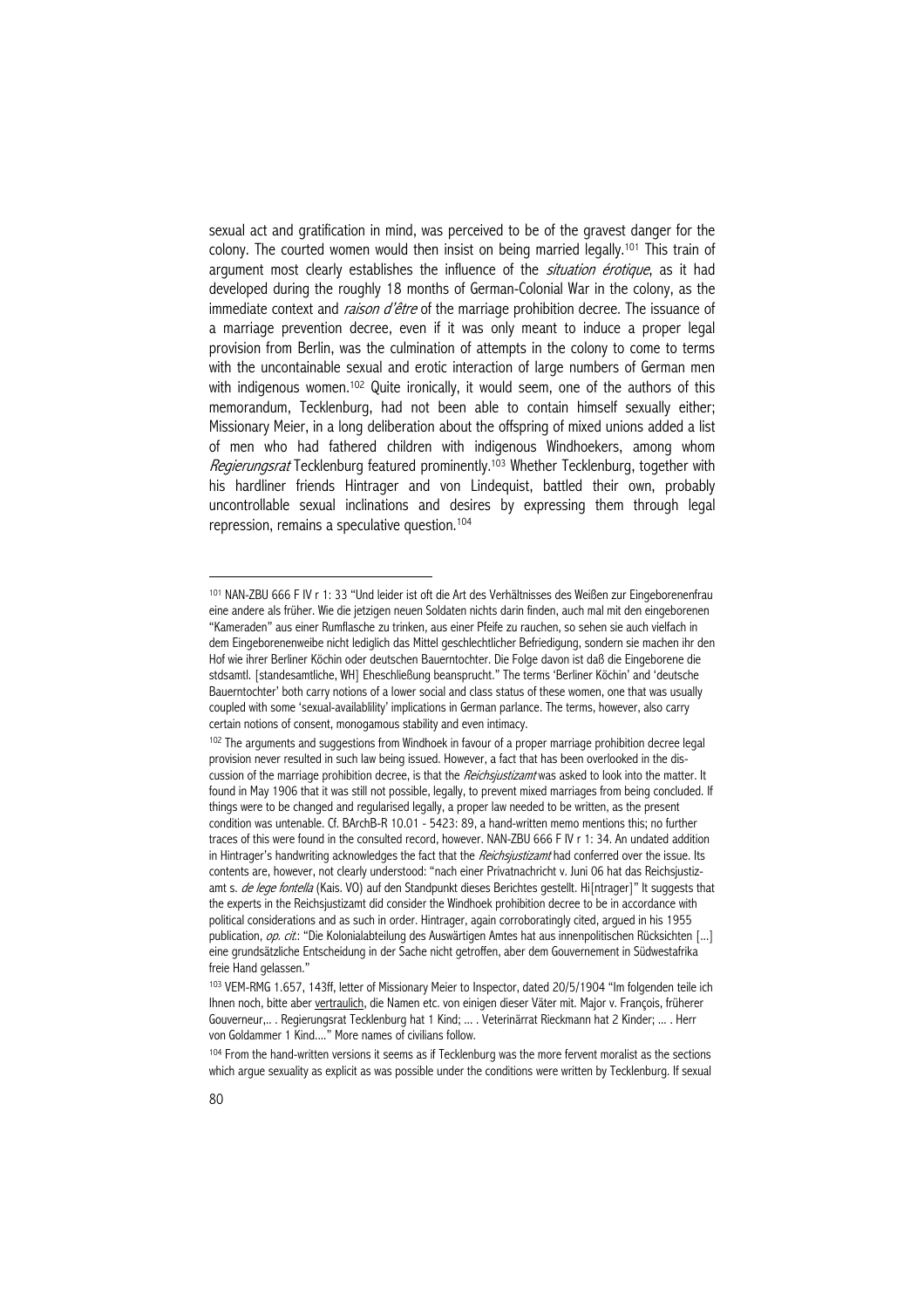The marriage prohibition decree of 1905 was clearly instituted to uphold German power and white rule in German South West Africa, particularly as the latter had been effectively challenged in the German-Colonial Wars since the beginning of 1904.105 As a result of the war conditions, large-scale sexual interaction of German men with indigenous women became everyday occurrences around the military barracks and garrisons, where thousands of soldiers' libidinous urges could not be accommodated by the few European women who were present in the colony, and were mostly married anyway. Notwithstanding some white prostitutes, indigenous women were both taken advantage of and provided sexual services on their own account.106 As it was impossible to directly and effectively prohibit men from having sexual intercourse with a proscribed group of women, a marriage prohibition decree was the next best thing. Through it, a message could be sent that casual fornication between German men and indigenous women was considered undesirable. This marriage prohibition decree has to be understood against the background of legal and historical developments as sketched out here. Lack of experience in a new and developing legal field combined with administrative inefficiencies to allow a wide leeway to implement whatever was deemed desirable by the respective administrative official in the colony, regardless of what Berlin argued. The determinist even teleological notion that German racism was imposing itself in this situation has to be refuted. Different approaches fed by different evaluations of colonial power and vision were brought to a contest and played out differently at different times. A pragmatic voice from the colony (Leutwein) was challenged by Berlin's legal experts. On account of infrastructural restrictions, Leutwein was able to implement his vision of a colonial conjugal order. Once German rule had been challenged, the more assertive voices of Tecklenburg and von Lindequist were able to prevail. Despite its racist undertones, the main contention that German rule was threatened by too close a relation between coloniser and colonised was argued in a sexual discourse. Moral reticence prevented this from being an open discourse about sexual relations and sexuality. Marriage between coloniser and colonised thus took the place of an open conversation about carnal relations. The hardliners Tecklenburg and von Lindequist, aided by Hintrager, pushed for this vision, to which end new terminology entered the rationalisations. It is this new terminology which divulged that it was the sex between German men and indigenous women that was considered the real problem. To this end, Tecklenburg and Hintrager inserted the notion of *deutsche Gesittung*, German morality, as an ingredient in the debate, culminating in the question about how German women could ever be made part of the colonising enterprise as spouses if they knew that German men had cohabited sexually with indigenous women. Again, one may be tempted to connect Tecklenburg's consummated sexual congress – we do not know anything about von Lindequist's and Hintrager's sexual exploits – to this question. A direct biographical connection clearly existed in Tecklenburg's case, and questions of  $\overline{a}$ 

congress would be legitimised through legal marriages, he argued in the memo, white women would be even less attracted to the colonies.

<sup>&</sup>lt;sup>105</sup> This line was argued by Bley, Kolonialherrschaft: 249.

<sup>106</sup> Cf. Hartmann, "Urges": 60 ff.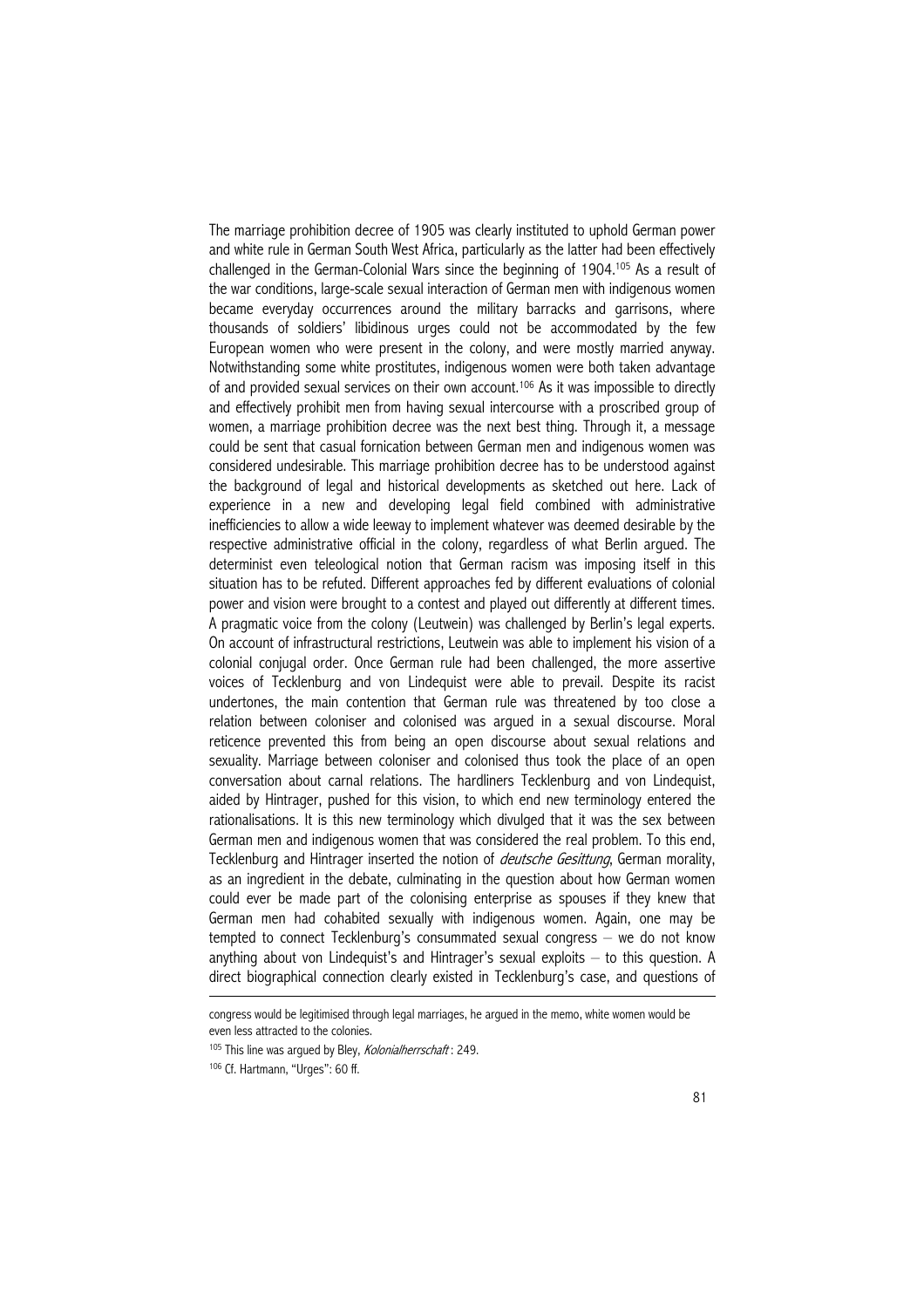moral purity and sexual contamination, mixed with nationalist sentiment, surely drove some of the arguments that were put forward. How this tied in with larger developments in metropolitan Germany cannot be discussed here and will have to await future consideration.

# **Bibliography**

### Archives

### National Archives of Namibia, NAN

 NAN-ZBU 662. F IV n 2 Eheschließungen und Beurkundung des Personenstandes. Generalia F IV n 3 Eheschließungen und Beurkundung des Personenstandes. Specialia 1893-1913

F IV n 4 Personenstandssachen. Geburten 1896-1913

NAN-ZBU 663. F IV n 5 Personenstandssachen. Eheschließungen 1893-1914

F IV n 6 Bd 1 Standesamtssachen. Todesfälle 1895-1907

F IV n 6 Bd 2 Personenstandssachen. Todesfälle 1906-1914

NAN-ZBU 664. F IV p 2 Annahme an Kindesstatt. specialia

 NAN-ZBU 666. F IV r 1Mischehen und daraus entstandenen Nachkommen, generalia 1887- 1914

F IV r 2 Bd 1Mischehen und daraus entstandenen Nachkommen, specialia 1893-1910

F IV r 1 Bd 2 Mischehen und daraus entstandenen Nachkommen, specialia 1910-1913

F IV r 2 Bd 3 Mischehen und daraus entstandenen Nachkommen, specialia 1913-1914

### Federal Archives in Berlin, Germany, BarchB

 Bestand Reichskolonialamt 10. 01 5417 Mischehen und Mischlinge in rechtlicher Beziehung, Allgemeines, 1906-1912. 5418 Mischehen und Mischlinge in rechtlicher Beziehung, Allgemeines, 1912-1924. 5423 Mischehen und Mischlinge in rechtlicher Beziehung, Deutsch-Südwestafrika, 1887-1912.

### Published Sources

### Legal Texts / Commentaries

Bundesgesetzblatt des Norddeutschen Bundes, No. 1: 3. Reichs-Gesetzblatt, 1886: 75 Bundes-Gesetzblatt des Norddeutschen Bundes, 1867ff, Reichs-Gesetzblatt 1871ff

#### Monographs and papers

- Bade, Klaus, (ed.) Imperialismus und Kolonialmission: Kaiserliches Deutschland und koloniales Imperium, Wiesbaden, Steiner, 1982.
- Bley, Helmut, Kolonialherrschaft und Sozialstruktur in Deutsch-Südwestafrika, 1894 bis 1914, Hamburg, Leibniz, 1968.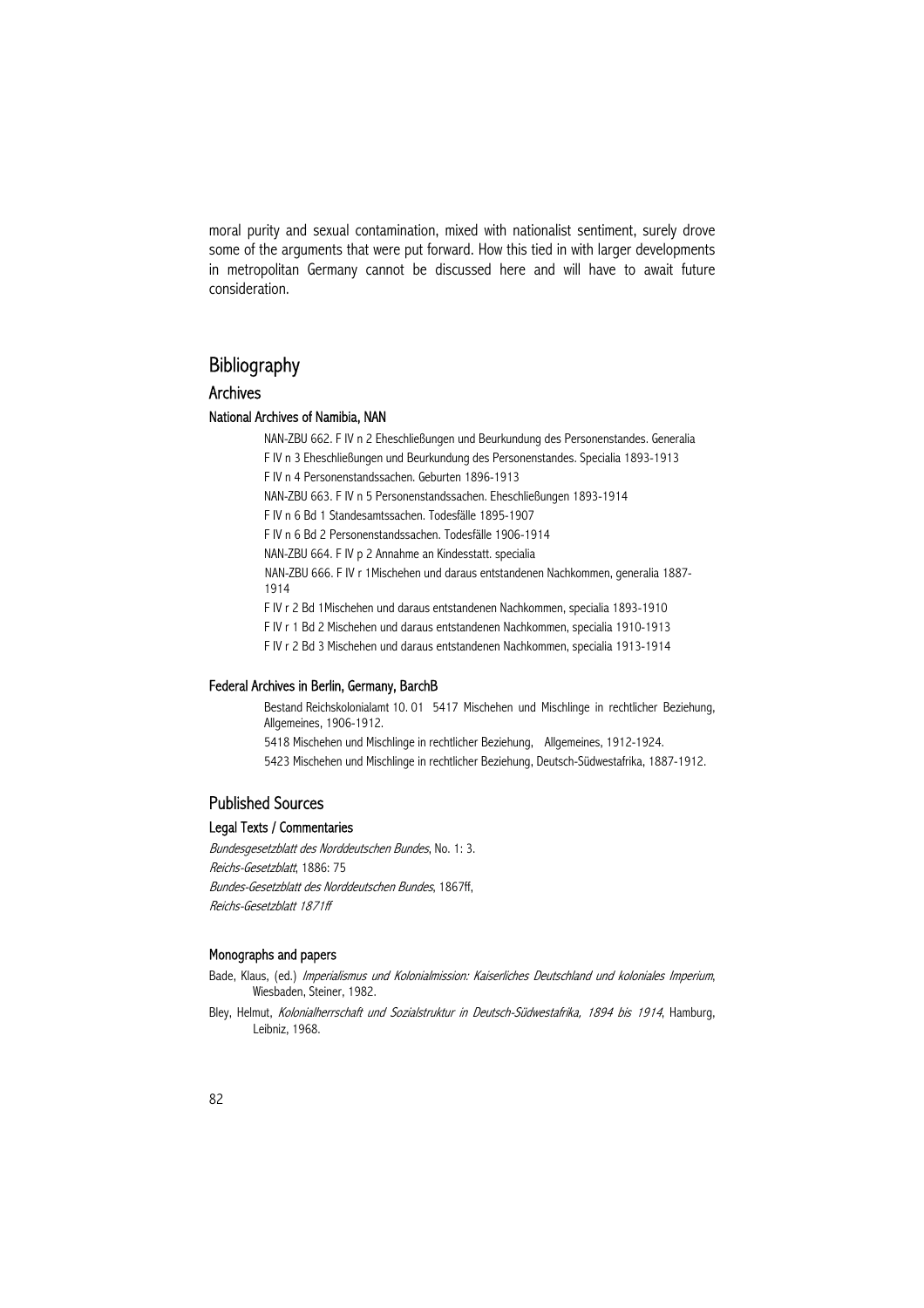- Büttner, Carl G., Das Hinterland von Walfischbai und Angra Pequena. Eine Übersicht der Kulturarbeit deutscher Missionare und der seitherigen Entwicklung des deutschen Handels, Heidelberg, Carl Winter's Universitätsbuchhandlung, 1884.
- Dörr, s.n., "Deutsche Kolonialgerichtsverfassung", Zeitschrift für Kolonialpolitik, Kolonialrecht und Kolonialwirtschaft, 11, 1909, 3: 164.
- Schnee, Heinrich, *Deutsches Kolonial Lexikon*, Leipzig, Quelle und Meyer, 1920.
- Eckert, Wolfgang U., *Medizin und Kolonialimperialismus Deutschland 1884-1945*, Paderborn, Schöningh, 1997.
- Essner, Cornelia, "'Wo Rauch ist, da ist auch Feuer'. Zu den Ansätzen eines Rassenrechts für die deutschen Kolonien", in: Wilfried Wagner, (ed.), Rassendiskriminierung, Kolonialpolitik und ethnisch-nationale Identität, Münster, Lit, 1992: 145-160.
- Essner, Cornelia, "Zwischen Vernunft und Gefühl. Die Reichstagsdebatten von 1912 um koloniale 'Rassenmischehe' und Sexualität", Zeitschrift für Geschichtswissenschaft, 45, 1997: 503-519.
- Gentz, (Paul?), "Die rechtliche Stellung der Bastards in Deutsch-Südwestafrika", Beiträge zur Kolonialpolitik und Kolonialwirtschaft, 1902/03, Heft 3: 91.
- Gerstmeyer, Johannes, Das Schutzgebietsgesetz nebst der Verordnung betr. die Rechtsverhältnisse in den Schutzgebieten und dem Gesetz über die Konsulargerichtsbarkeit in Anwendung auf die Schutzgebiete sowie den Ausführungsbestimmungen und ergänzenden Vorschriften, Berlin, Guttentag, 1910
- Gerstmeyer, Johannes, Die deutsche Kolonial-Gesetzgebung. Sammlung der auf die deutschen Schutzgebiete bezüglichen Gesetze, Verordnungen, Erlasse und internationalen Vereinbarungen, mit Anmerkungen und Sachregister, Berlin, Mittler, 1893 ff.
- Grosse, Pascal, Kolonialismus, Eugenik und bürgerliche Gesellschaft in Deutschland, 1850-1918, New York, Campus, 2000.
- Hartmann, Wolfram, "Urges in the colony. Men and women in colonial Windhoek, 1890 1905", Journal of Namibian Studies, 1, 2007: 39-71.
- Hartmann, Wolfram, *Intimate Matters. Men and Women in Hereroland, 1830s to 1905*, Essen, Otjivanda Presse, forthcoming.
- Hintrager, Oskar, Südwestafrika in der deutschen Zeit, München, Oldenbourg, 1955.
- Hintrager, Oskar, "Lebenslauf des Geheimrats Dr. Oskar Hintrager von ihm selbst geschrieben ein Jahr vor seinem Tod", Afrikanischer Heimatkalender, 1982: 57-62.
- Iliffe, John, *Tanganyika under German Rule, 1905-1912*, Cambridge, Cambridge University Press, 1969.
- Jahresbericht über die Entwicklung der Deutschen Schutzgebiete im Jahre 1903/1904. Beilage zu Deutsches Kolonialblatt. Berlin, Mittler u. Sohn, 1904.
- Köbner, Otto, Einführung in die Kolonialpolitik, Jena, Fischer, 1908.
- Köbner, Otto, "Die Organisation der Rechtspflege in den Kolonien", Verhandlungen des Deutschen Kolonialkongresses, 1902: 331-376.
- Kundrus, Birthe, Moderne Imperialisten. Das Kaiserreich im Spiegel seiner Kolonien, Köln, Böhlau, 2003.
- Laak, Dirk van, Über alles in der Welt. Deutscher Imperialismus im 19. und 20. Jahrhundert, München, Beck, 2005.
- Menzel, Gustav, C. G. Büttner, Missionar, Sprachforscher und Politiker in der deutschen Kolonialbewegung, Wuppertal, Vereinigte Evangelische Mission, 1992.
- O'Donnell, Krista E., The colonial woman question: gender, national identity and empire in the German colonial society emigration program, 1896-1914, unpubl. PhD, SUNY-Binghamton, 1996.
- Riebow, et al. (ed.) Die deutsche Kolonial-Gesetzgebung. Sammlung der auf die deutschen Schutzgebiete bezüglichen Gesetze, Verordnungen, Erlasse und internationalen Vereinbarungen, Berlin, Mittler, 1893 ff.